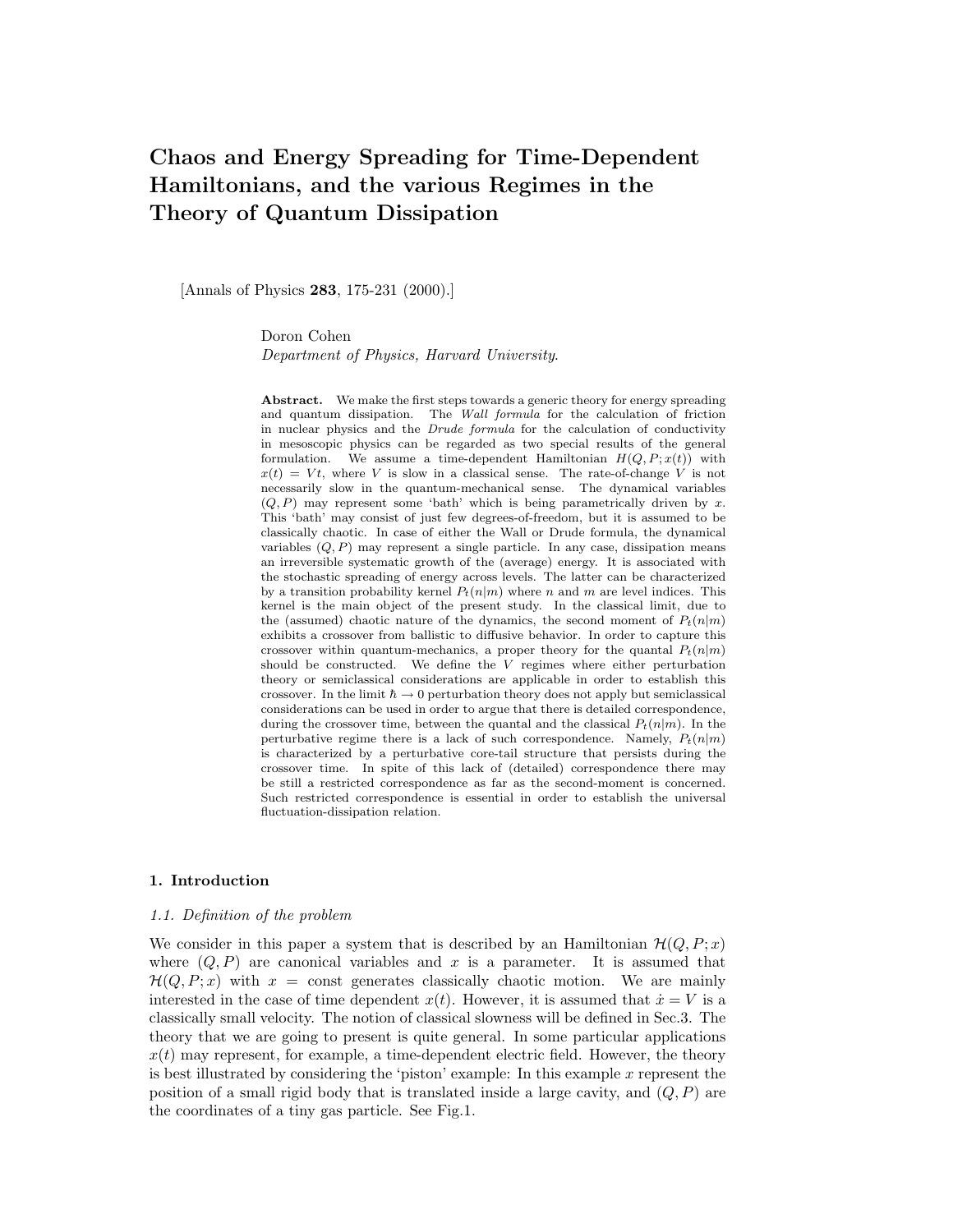

Figure 1. The 'piston' example: The slow degree of freedom is the 'piston', and the 'bath' consists of one gas particle. In this paper the position of the 'piston'  $x(t) = Vt$  is treated as a classical parameter. Dissipation means a systematic growth of the bath-energy. For simplicity we assume throughout the paper that the conservative work is zero. This is not the case in the right illustration.

It is assumed that initially the system is characterized by some energy distribution  $\rho(E)$ . In particular we may assume a microcanonical preparation. For  $V = 0$  energy is a constant of the motion, and therefore the energy distribution  $\rho(E)$  will not change as a function of time. On the other hand, for  $V \neq 0$  the energy will be re-distributed and  $\rho(E)$  will become time dependent. In this paper we are interested in the study of this time dependence. Of particular interest is the time dependence of the *first* and of the *second* moments. A systematic increase of the *average* energy has, by definition, the meaning of dissipation. In case of the 'piston' example, dissipation means that the gas particle is being 'heated up'.

# 1.2. Restrictive sense of 'Quantum dissipation'

The subject of this paper is the quantum-mechanical (QM) theory of energy-spreading and dissipation, as defined in the previous subsection. In short we may say that we are interested in the theory of *Quantum Dissipation*. However, it is important to realize that we are using the term 'Quantum Dissipation' in a quite *restrictive sense*. This is because of mainly two reasons: (a) We assume a classical driving force; (b) We are not considering a many-body bath. Note that an infinite number of degrees-of-freedom is not important for having stochastic behavior: this is the main idea behind the term 'chaos' when applied to dynamical systems. We can have dissipation even if  $(Q, P)$ represent a few degrees-of-freedom 'bath'.

The interest in Quantum Dissipation is very old [1, 2, 3, 4, 5, 6, 7]. However, in most of the literature, the term 'Quantum Dissipation' is used in a more *general sense*. Namely, x becomes a dynamical variable, and one looks for its reduced dynamics. Thus, in most of the literature, dissipation-of-energy becomes only one aspect of a much more complicated problem. The 'grand problem' includes, besides 'dissipation', other issues such as 'dephasing' and 'thermalization'. It also should be noticed that the standard literature usually adopts an effective-bath approach (see subsection 1.4) or other effective formulations [3] that do not necessarily reflect the actual dynamics of the bath degrees-of-freedoms. Important exceptions are works such as [31] and [32].

Of particular interest is the 'piston' model. If the 'piston' is treated as a dynamical object, than its reduced dynamics is called 'quantal Brownian motion' (QBM).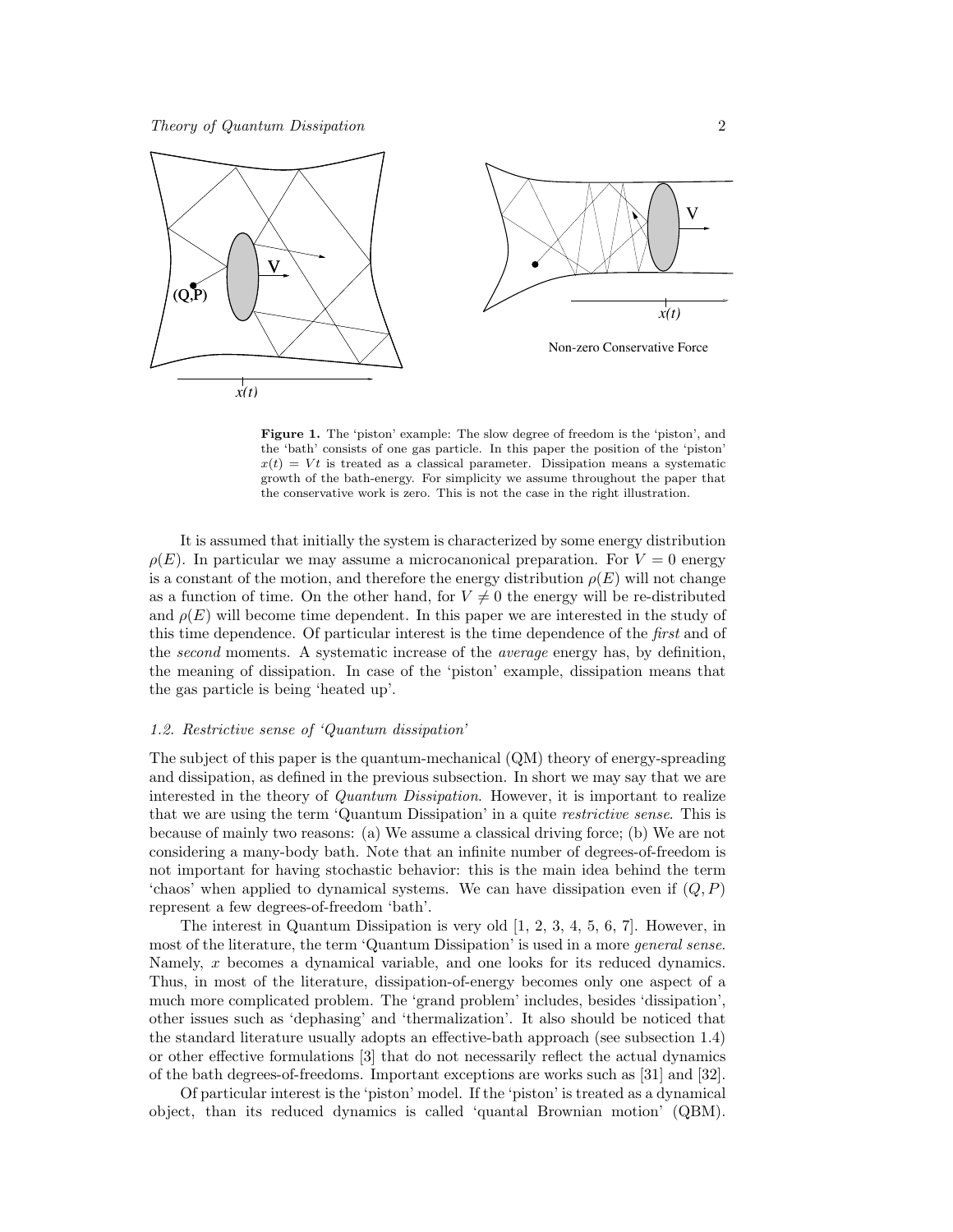According to our (restricted) definition, 'dissipation' means systematic irreversible growth of the bath-energy. In case of an un-driven Brownian particle, the 'dissipation' is balanced eventually by 'noise' leading to 'thermalization'. In the QM case the issue of 'irreversibility' is more complicated because we may have 'recurrences'. The relevant time scale for these recurrences is the Heisenberg time for the combined BrownianParticle-GasParticle system. This latter time scale may be extremely large if the Brownian particle has a large mass.

In this paper  $x$  is not a dynamical degree of freedom, and therefore the 'recurrences' that have been mentioned in the previous paragraph are not an issue. (It is as if we assume that the 'piston' has an infinite mass, hence the frequent use of the term 'moving walls'). For  $V = 0$  the Hamiltonian is time-independent, and we will have recurrences that are associated with the dynamics of the GasParticle (alone). The remnant of this latter type of recurrences is QM-adiabaticity, which we are going to discuss soon. Another type of 'recurrences' are associated with periodic driving and are discussed in Sec.8. It should become clear from the above discussion, and subsection 1.6 below, that 'recurrences' are not an important issue in this paper.

#### 1.3. The classical theory of dissipation

The classical understanding of the dissipation-process is based mainly on the works of [4, 5, 8, 9, 11] and followers. We are going to sketch briefly the main idea of the classical theory, and the associated derivation of the fluctuation-dissipation  $(\mathcal{FD})$ relation. In the *time-independent case*  $(V = 0)$  the motion of  $(Q(t), P(t))$  is irregular due to the chaotic nature of the dynamics. We shall denote the ergodic time by  $t_{\text{ere}}$ . We can define a fluctuating quantity  $\mathcal{F}(t) = -(\partial \mathcal{H}/\partial x)$  that has stochastic features. The intensity of these fluctuations will be denoted by  $\nu$ . In the classical case  $\mathcal{F}(t)$  is essentially like noise whose correlation time  $\tau_{\rm cl}$  is smaller than or equal to  $t_{\rm erg}$ . In the time-dependent case  $(V \neq 0)$  energy is not a constant of the motion and consequently the energy distribution  $\rho(E)$  becomes time dependent. It is argued that for  $t \gg t_{\text{erg}}$ the energy distribution satisfy a diffusion equation. The energy-dependent diffusion coefficient will be denoted by  $D_{\rm E}$ . It turns out that quite generally  $D_{\rm E} = \frac{1}{2} \nu V^2$ . Associated with this diffusion is a systematic growth of the average energy. This systematic growth of energy is due to the E-dependence of the diffusion process. The rate of energy growth will be denoted by  $\dot{Q}$ . It can be written as  $\dot{Q} = \mu V^2$ .

The considerations above lead to the conclusion that in the classical case the dissipation is of ohmic nature  $(\dot{Q} \propto V^2)$ . The dissipation coefficient is denoted by  $\mu$ . It is implied that the fluctuating quantity  $\mathcal{F}(t)$  has a non-zero average, namely  $\langle \mathcal{F} \rangle = -\mu V$ . In the 'piston' example the latter represents the 'friction' force that is experienced by the moving object. The considerations above also imply that the analysis of dissipation is reduced to the study of energy spreading. The difficult issue is to establish a stochastic energy spreading with a coefficient  $D_{\rm E} = \frac{1}{2} \nu V^2$ . Then, the  $FD$  relation between  $\mu$  and the noise intensity  $\nu$  follows as an immediate consequence. If  $\rho(E)$  is a canonical distribution (which is not necessarily the case) then the FD relation reduces to the familiar form  $\mu = \nu/(2k_BT)$  where T is the temperature.

# 1.4. The effective-bath approach to Quantum Dissipation

The most popular approach to 'Quantum Dissipation' is the effective-bath approach [1, 2, 6, 7]. When applied to 'our' problem (as defined in the first subsection) it means that the chaotic  $(Q, P)$  degrees-of-freedom are replace by an effective-bath that has the same *spectral-properties*. This may be either harmonic-bath (with infinitely many oscillators) or random-matrix-theory (RMT) bath [30].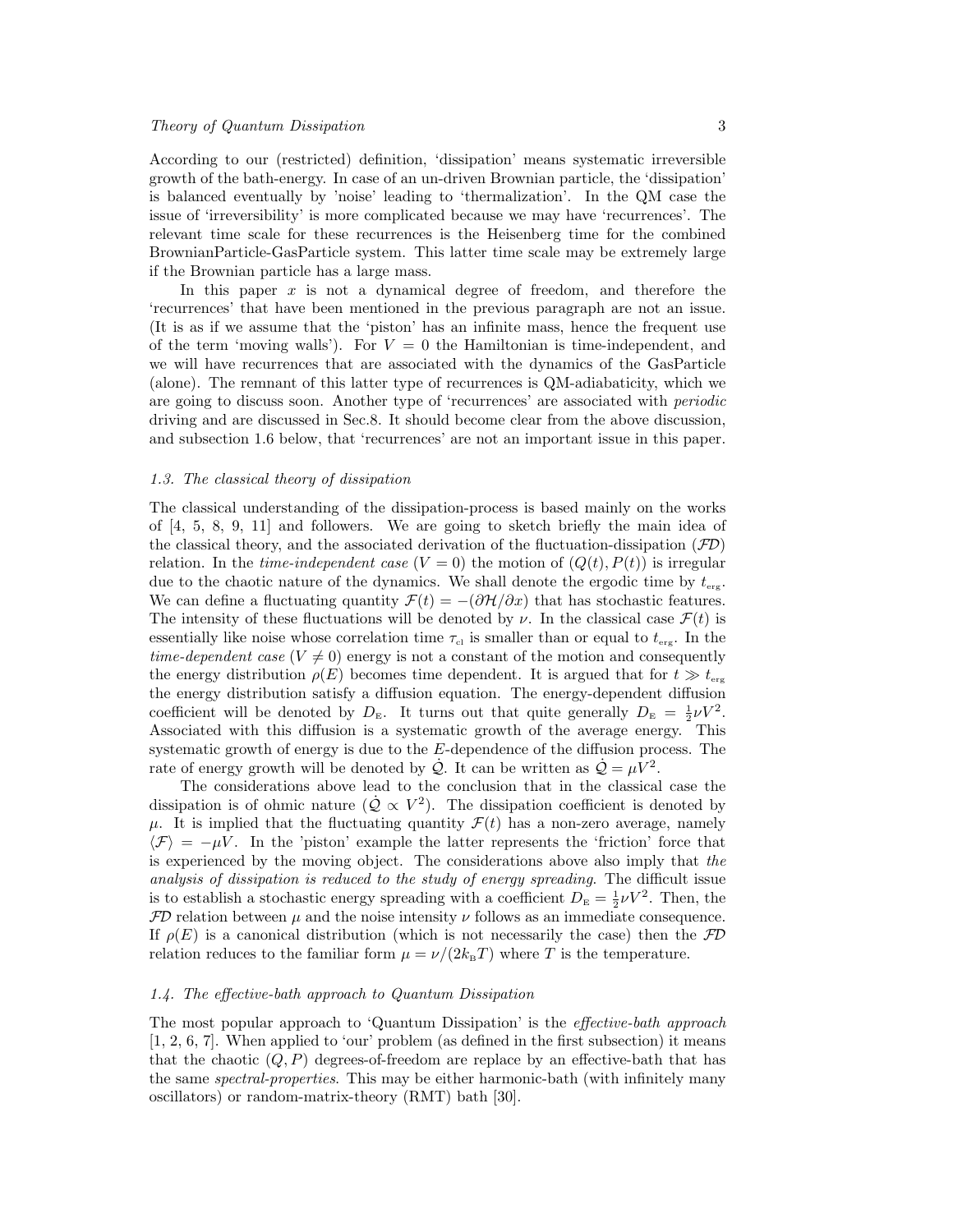Generic classical parameters  $(\tau_{\text{cl}}, \nu)$  $\tau_{\rm cl}$  = classical correlation time.  $\nu$  = intensity of fluctuations Generic quantal parameters  $(\Delta, b, \sigma, \hbar)$  $\Delta$  = mean level spacing of the eigen-energies  $\{E_n\}$ b = Dimensionless bandwidth of the matrix  $(\partial \mathcal{H}/\partial x)_{nm}$  $\sigma = \text{Root-mean-square of in-band matrix elements of } (\partial \mathcal{H}/\partial x)_{nm}$ Semiclassical relations  $\tau_{\text{\tiny cl}} \; = \; 2\pi\hbar/(b\Delta)$  $\nu = (2\pi\hbar/\Delta) \sigma^2$ Linear response theory  $D_{\rm E}$  =  $\frac{1}{2}\nu V^2$  =  $(\pi\hbar/\Delta) \sigma^2 V^2$ Ohmic dissipation  $d\langle H \rangle/dt = \mu V^2$  $\mu = \mathcal{F}D[\nu]$ Primary dimensionless parameters  $(b, v_{PR})$  $v_{\rm PR}$  = (1/ $\hbar$ )  $\sqrt{\nu \tau_{\rm cl}^3}$   $V$  =  $b^{\text{-3/2}}$   $(2 \pi \hbar / \Delta)^2$   $(\sigma / \hbar)$   $V$ 

> Table 1. Overview of the common theory for dissipation. Two generic parameters should be specified for the classical theory, while four are required for the QM theory. Note that  $V = \dot{x}$  always appears in the combination  $\nu V^2$  or  $\sigma V$ , and therefore it should not be counted as an additional (independent) parameter. The two classical parameters can be expressed in terms of the QM parameters via semiclassical relations. In the absence of well defined classical limit (as in the case of RMT models) this relations can be regarded as definitions. The so called Kubo-Greenwood result of linear response theory can be obtained using FGR picture, and it coincides with the classical expression. General considerations lead to a fluctuation-dissipation ( $\mathcal{FD}$ ) relation between  $\mu$  and  $\nu$ . An important observation of this paper is that the validity of the linear-response approach is controlled by the dimensionless parameter  $v_{PR}$ .

It turns out that quantal-classical correspondence (QCC) is a natural consequence of this procedure: The dissipation coefficient  $\mu$  turns out to be the same classically and quantum-mechanically. In order to explain this point let us use the Caldeira-Leggett notations [7]. The distribution of the frequencies of the bath-oscillators is characterized by an ohmic spectral-function  $J(\omega) = \eta \omega$ . The classical analysis leads to a friction force with a coefficient  $\mu = \eta$ , and white noise whose intensity is  $\nu = 2\eta k_{\rm B}T$ . Using Feynman-Vernon [1] formalism one obtains the same value  $\mu = \eta$  in the QM case. The quantal noise is characterized by an  $\hbar$ -dependent power-spectrum, but the noise intensity  $\nu$  is defined as the  $\omega = 0$  component, and it is still equal to  $2\eta k_{\text{B}}T$ . Hence the classical  $FD$  relation  $\mu = \nu/(2k_BT)$  holds also in the QM case.

The effective-bath approach will not be adopted in this letter since its applicability is a matter of conjecture. In this paper we want to have a direct understanding of quantum-dissipation.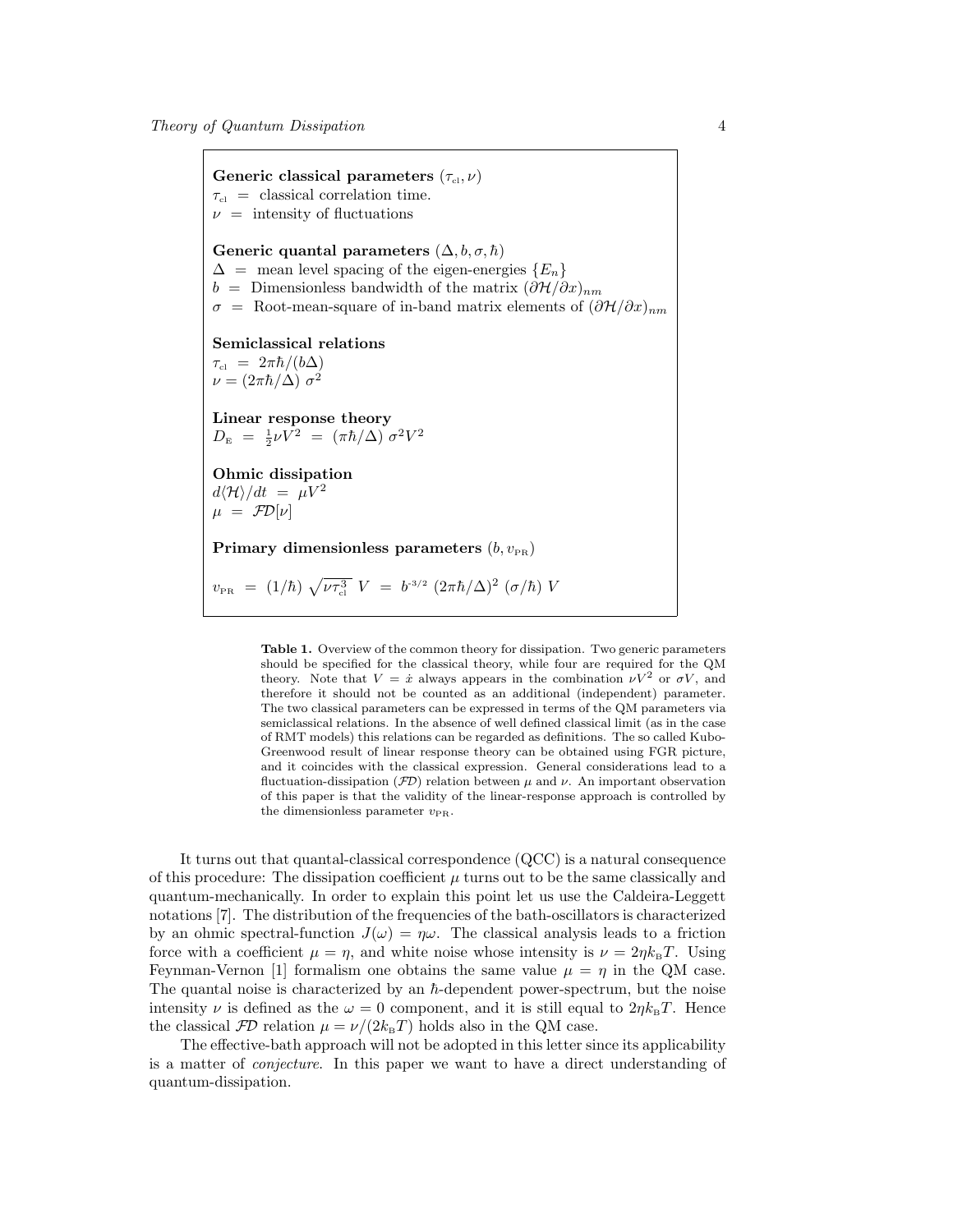#### 1.5. The QM theory of Dissipation

Quantum-mechanics introduces additional energy scales, as well as additional parametric scales into the problem (See Table 2). Consequently there are few V regimes in the QM theory (See Table 3). The QM-adiabatic regime [9] is quite well understood. We shall discuss this regime only briefly since it is not related to the main concern of this paper. The further distinction between the QM-slow regime and the QM-fast regime is the main issue of this paper.

Let us assume that initially the energy is concentrated in one particular level. For extremely slow velocities ( $v_{\text{LZ}} \ll 1$ ) and relatively long time the energy will remain mainly concentrated in the initial level. This is the QM-adiabatic approximation. The term 'QM-adiabaticity' is a beat confusing, because it actually does not correspond (in the  $\hbar \rightarrow 0$  limit) to adiabaticity in the classical sense. Maybe a better term would be 'perturbative localization'. In the QM-adiabatic regime Landau-Zener transitions between neighboring levels constitute the predominant mechanism for energy spreading. This mechanism does not correspond to the classical mechanism of energy-spreading. The QM-adiabatic regime is a genuine quantal regime.

For higher velocities ( $v_{\text{LZ}} \gg 1$ ) it is essential to take into account transitions between non-neighboring levels. The contribution of near-neighbor transitions to the energy spreading becomes negligible rather than predominant. An obvious approach for the study of energy spreading would be to adopt a Fermi-golden-rule (FGR) picture. FGR is one possible picture of *perturbation theory*. The same results for  $D<sub>E</sub>$  and  $\mu$ can be derived by using other, equivalent formulations of perturbation theory. The most popular variation is known as 'linear response theory' or as 'Kubo-Greenwood formalism'. Whatever version of perturbation theory is being used the standard result is always the same (See Table 1). It should be realized that the standard result is in complete correspondence with the classical result, and it becomes identical with the classical result upon taking the formal limit  $\hbar \rightarrow 0$ .

# 1.6. Specific motivation for the preset study

Reading some of the early literature one gets the impression that quantum dissipation is conceptually well-understood. Specifically, it looks as if the perturbative methods are effective for the purpose of constructing a general theory. However, this is a wrong impression. A general theory of energy spreading is still lacking, a-fortiori there is no general theory of quantum dissipation. This point becomes most evident once we read the work by Wilkinson and Austin (W&A) [10]. Their observations constitute the original motivation for the present study [13].

W&A [10] have defined two important dimensionless parameters that are associated with the velocity  $V$ . These are, (using our notations), the scaled velocity  $v_{\text{LZ}}$ , and the scaled velocity  $v_{\text{RMT}}$ . The QM-adiabatic regime is distinguished by the condition  $v_{\text{Lz}} \ll 1$ , where we have the relatively simple picture of spreading due to Landau-Zener transitions. At higher velocities ( $v_{\text{Lz}} \gg 1$ ) the QM-adiabatic nature of the dynamics is lost, and the Landau-Zener picture no longer apply. In order to extend the perturbative treatment to such higher velocities W&A have suggested to adopt an innocent-looking RMT assumption. As long as the velocity is sufficiently slow  $(v<sub>RMT</sub> \ll 1,$  but still  $v<sub>LZ</sub> \gg 1)$  a classical-like result for  $D<sub>E</sub>$  is obtained. On the other hand, once  $v_{RMT} \gg 1$ , the classical-like expression for  $D_{E}$  no longer holds. It is modified in such a way that correspondence with the classical result is being lost!

Obviously, W&A have realized that the above conclusion is inconceivable. We will have to understand what is wrong with their innocent-looking RMT assumption. We shall argue that  $v_{\text{RMT}} \sim 1$  does not mark a crossover to a non-classical regime. Rather, we shall find out that there is a *different* dimensionless parameter  $(v_{PR})$  that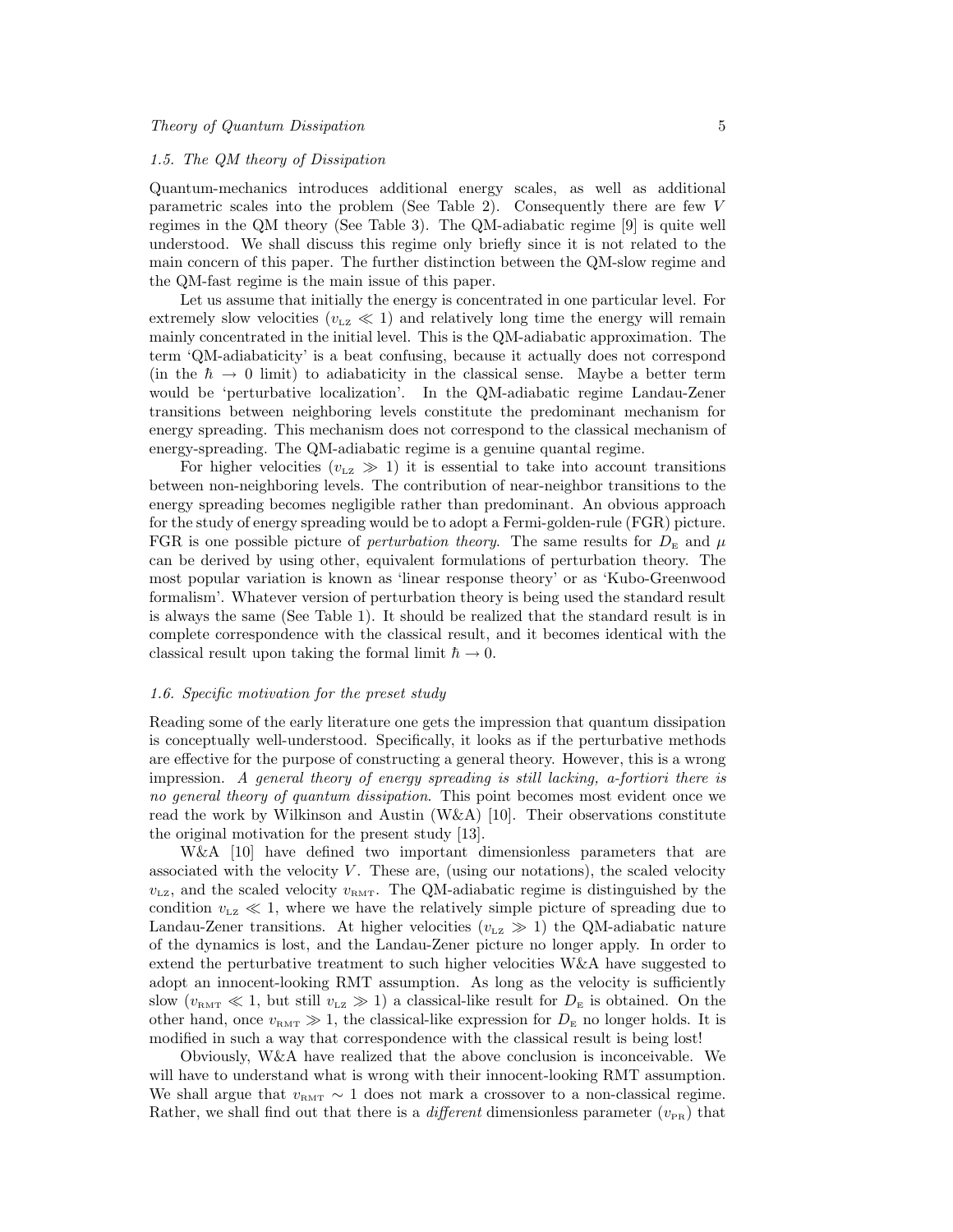| <b>Energy Scales:</b> |                                   |                                                                                                                                    |  |
|-----------------------|-----------------------------------|------------------------------------------------------------------------------------------------------------------------------------|--|
| $\Delta$              |                                   | $\propto$ $\hbar^d$ = mean level spacing of the eigen-energies $\{E_n\}.$                                                          |  |
|                       |                                   | $\Delta_b$ = $b\Delta = 2\pi\hbar/\tau_{\rm cl}$ = bandwidth of the matrix $(\partial \mathcal{H}/\partial x)_{nm}$                |  |
|                       |                                   | $\Delta_{\rm sc}$ $\propto \hbar^{2/3}$ = semiclassical width of Wigner function.                                                  |  |
| Parametric scales:    |                                   |                                                                                                                                    |  |
|                       |                                   | $\delta x_c^{\text{cl}}$ = parametric correlation scale of the x-dependent Hamiltonian                                             |  |
|                       |                                   | $\delta x_c^{\rm qm}$ = $(\Delta/\sigma) \propto \hbar^{(1+d)/2}$ = The $\delta x$ required to mix neighboring levels.             |  |
|                       |                                   | $\delta x_{\text{prt}} = \sqrt{b}(\Delta/\sigma) \propto \hbar = \text{The } \delta x$ to mix all the levels within the bandwidth. |  |
|                       |                                   | $\delta x_{\rm sc}$ $\propto$ $\hbar^{2/3}$ = The $\delta x$ required to get detailed QCC.                                         |  |
| Temporal scales:      |                                   |                                                                                                                                    |  |
| $\tau_{\rm el}$       |                                   | $=$ Classical correlation time of $\mathcal{F}(t)$ .                                                                               |  |
| $t_{\rm erg}$         | $\displaystyle \qquad \qquad =$   | Ergodic time of the classical chaotic motion.                                                                                      |  |
| $t_{\rm frc}$         | $\hspace{1.6cm} = \hspace{1.6cm}$ | $\nu/(\mu V)^2$ = Breaktime of the classical adiabatic approximation.                                                              |  |
| $\tau_c^{\rm qm}$     | $=$                               | $\delta x_c^{\rm qm}/V =$ The time it takes to mix neighboring levels.                                                             |  |
| $t_{\rm prt}$         | $\!\!\!=\!\!\!\!$                 | Ultimate breaktime of the QM perturbation theory.                                                                                  |  |
| $t_{\rm sdn}$         | $\displaystyle \qquad \qquad =$   | Breaktime of the QM sudden approximation.                                                                                          |  |
| $t_{\rm H}$           | $=$                               | $2\pi\hbar/\Delta$ = Time needed to resolve individual levels (Heisenberg time).                                                   |  |

Table 2. Various scales in the theory of energy spreading. The generic  $\hbar$ dependence is indicated in most cases. The parametric scales and the temporal scales are associated with the kernels  $P(n|m)$  and  $P_t(n|m)$  respectively. The determination of  $t_{\text{prt}}$  and  $t_{\text{sdn}}$  is an important issue of this paper. Their dependence on V is illustrated in Fig.5. It should be realized that  $\tau_{\rm cl}$  can be defined, from a purely QM point of view, as the time which is required in order to resolve the energy scale  $\Delta_b$ . Similarly  $t_{\text{sdn}}$  is defined as the time which is required in order to resolve the spreading profile. The time  $t_{\text{sdn}}$  can be either equal or shorter than  $\tau_{\text{cl}}$ .

controls the route towards quantal-classical correspondence (QCC).

# 1.7. Main claims of this paper

The purpose of this paper is to describe the time-evolution of the energy spreading in the various velocity regimes (See Table 3). The various 'scenarios' are graphically illustrated in Fig.5. The main claims of this paper are implied by this illustration. Disregarding the QM-adiabatic regime we are motivated by the following two questions:

- What is the regime where  $FGR/RMT$  picture is valid?
- What is the regime where QCC considerations are valid?

In particular we would like to know whether there is a 'clash' between FGR/RMT considerations on the one hand, and QCC considerations on the other hand.

The main object of this paper is the transition probability kernel  $P_t(n|m)$ . The variable  $m$  denotes the initial energy-state of the system, and  $n$  stands for one of the instantaneous energy-states at a later time  $t$ . This kernel is well defined quantummechanically as well as classically. The energy distribution  $\rho_t(E)$  can be obtained by operating with the kernel  $P_t(n|m)$  on the initial microcanonical preparation  $\rho_{t=0}(E)$ , and making a simple change of variables  $n \mapsto E$ . An important distinction in this paper is between *restricted* QCC and *detailed* QCC. Detailed QCC implies that the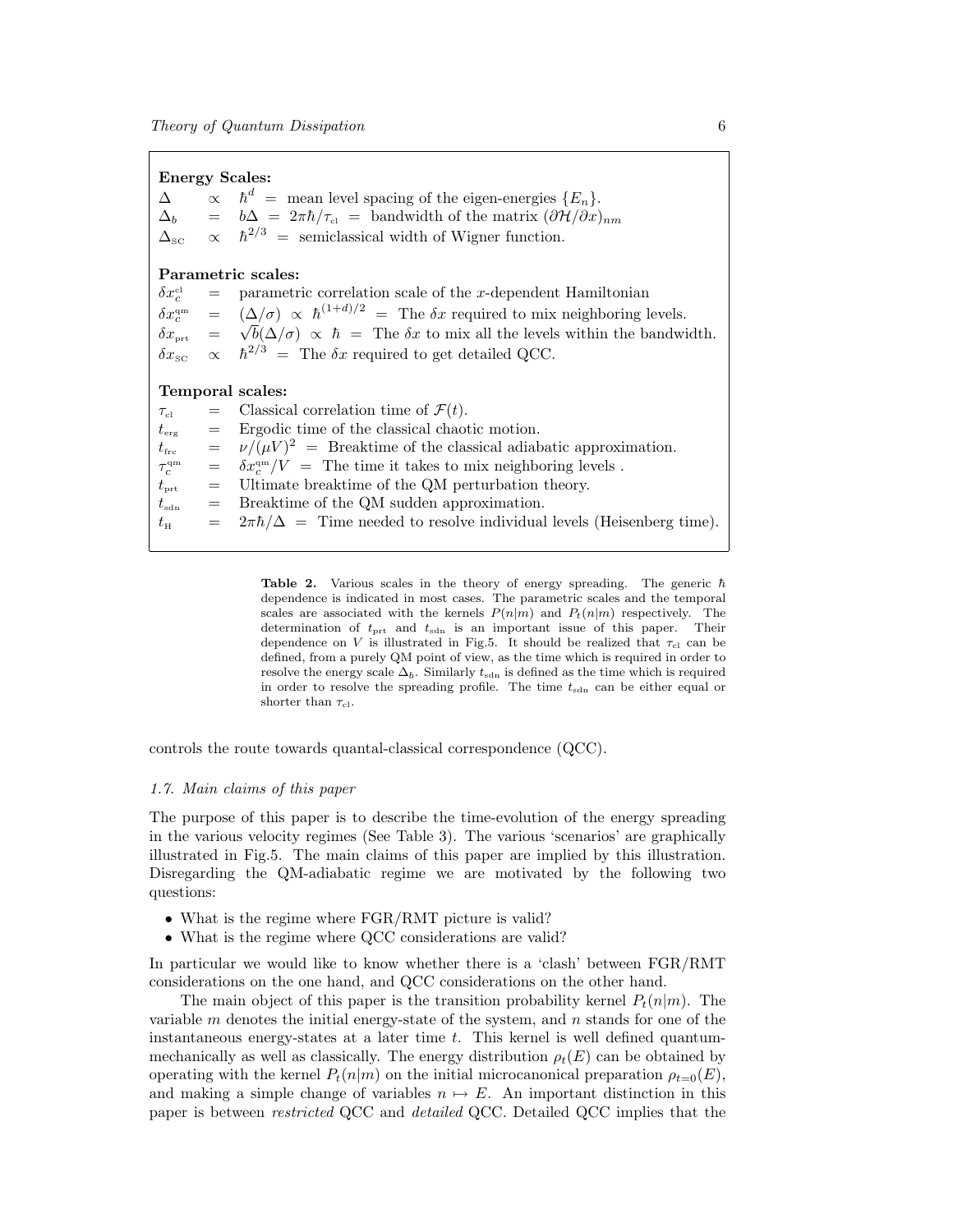| Classical slowness conditions:<br>$V\tau_{\rm cl} \ll \delta x_c^{\rm cl}$<br>$\tau_{\rm cl} \ll t_{\rm frc}$                                                                                                                                                                                                                                                                        | Trivial condition<br>Non-trivial Condition                                                                                          |
|--------------------------------------------------------------------------------------------------------------------------------------------------------------------------------------------------------------------------------------------------------------------------------------------------------------------------------------------------------------------------------------|-------------------------------------------------------------------------------------------------------------------------------------|
| Quantal regimes:<br>$Vt_{\rm H} \ll \delta x_c^{\rm qm}$<br>$V\tau_{\rm cl} \ll \delta x_{\rm \scriptscriptstyle{ort}}$<br>$V\tau_{\rm cl} \gg \delta x_{\rm sc}$                                                                                                                                                                                                                    | QM-adiabaticity (extremely slow velocities)<br>QM-slow velocity (linear response regime)<br>QM-fast velocity (semiclassical regime) |
| Scaled velocities:<br>$v_{\rm sc}$ = $\sqrt{2D_{\rm E} \tau_{\rm cl}}/\Delta_{\rm sc}$<br>$v_{\rm PR}$ = $\sqrt{2D_{\rm E} \tau_{\rm cl}}/\Delta_b$<br>$v_{\rm{RMT}}$ = $b^{1/2} v_{\rm{PR}}$ = $\tau_{\rm{cl}} / \tau_{\rm{c}}^{\rm{qm}}$ = $V / (\delta x_{\rm{c}}^{\rm{qm}} / \tau_{\rm{cl}})$<br>$v_{LZ}$ = $b^{3/2} v_{PR}$ = $t_H / \tau_c^{qm}$ = $V / (\delta x_c^{qm}/t_H)$ | $= V / (\delta x_{\rm sc}/\tau_{\rm el})$<br>$= V / (\delta x_{\text{prt}} / \tau_{\text{cl}})$                                     |

**Table 3.** Definitions of the various  $V$  regimes in the theory of energy spreading and dissipation. The classical slowness condition is always assumed to be satisfied. In the QM case we distinguish between the regimes of QM-adiabaticity (extremely slow velocities), QM-slow velocities, and QM-fast velocities. Dimensionless (scaled) velocities can be defined in order to distinguish between the various regimes. For reasonably small  $\hbar$  we have  $v_{\text{LZ}} \gg v_{\text{RMT}} \gg v_{\text{PR}} \gg v_{\text{SC}}$ . In the classical limit all of them  $\gg 1$ . The condition  $v_{\text{LZ}} \ll 1$  defines the QM-adiabatic regime. The condition  $v_{\text{PR}} \ll 1$  define the regime of QM-slow velocities. The condition  $v_{SC} \gg 1$  defines the regime of QM-fast velocities. The parameter  $v_{RMT}$ has been introduced in [10], and we are going to explain that it determines the limitation of an over-simplified RMT approach.

quantal  $P_t(n|m)$  is similar to the classical  $P_t(n|m)$ . We shall see that detailed QCC can be established in an intermediate time regime provided the velocity  $V$  is large enough. In the absence of detailed QCC we still may have restricted QCC. The latter implies that only the first and the second moments of the corresponding distributions (quantal versus classical) are similar. Restricted QCC is sufficient in order to guarantee QCC as far as the diffusion coefficient  $D<sub>E</sub>$  and the dissipation coefficient  $\mu$  are concerned. Our main statements are:

- The FGR picture implies restricted rather than detailed QCC.
- The FGR picture is valid in the regime  $v_{PR} \ll 1$ .
- Detailed QCC considerations are valid in the regime  $v_{\text{sc}} \gg 1$ .

It should be realized that the FGR picture is not *valid* in the regime  $v_{PR} \gg 1$ . However, this does not necessarily imply that the standard Kubo-Greenwood result is not correct there. On the contrary: In the the limit  $\hbar \to 0$  we have detailed QCC ( $v_{SC} \gg 1$ ), and at the same time Kubo-Greenwood result simply coincides with the classical result. Thus we may say that for  $v_{\rm SC} \gg 1$ , the standard Kubo-Greenwood result is not valid but correct. The distinction between 'valid' and 'correct' is crucial here: A correct result sometimes follows from using wrong assumptions. In the intermediate regime  $(v_{PR} \gg 1$  but  $v_{SC} \ll 1$ ) neither FGR nor QCC consideration apply and we may have qualitatively different results for  $\mu$ . It is suspected [24], but not yet proved in the present context, that some artificial RMT models, that does not possess a well defined classical limit, may exhibit for  $v_{PR} \gg 1$  a significantly different behavior compared with the expected FGR or classical result. This latter observation is in the spirit of [10], but it is quite different as far as details are concerned.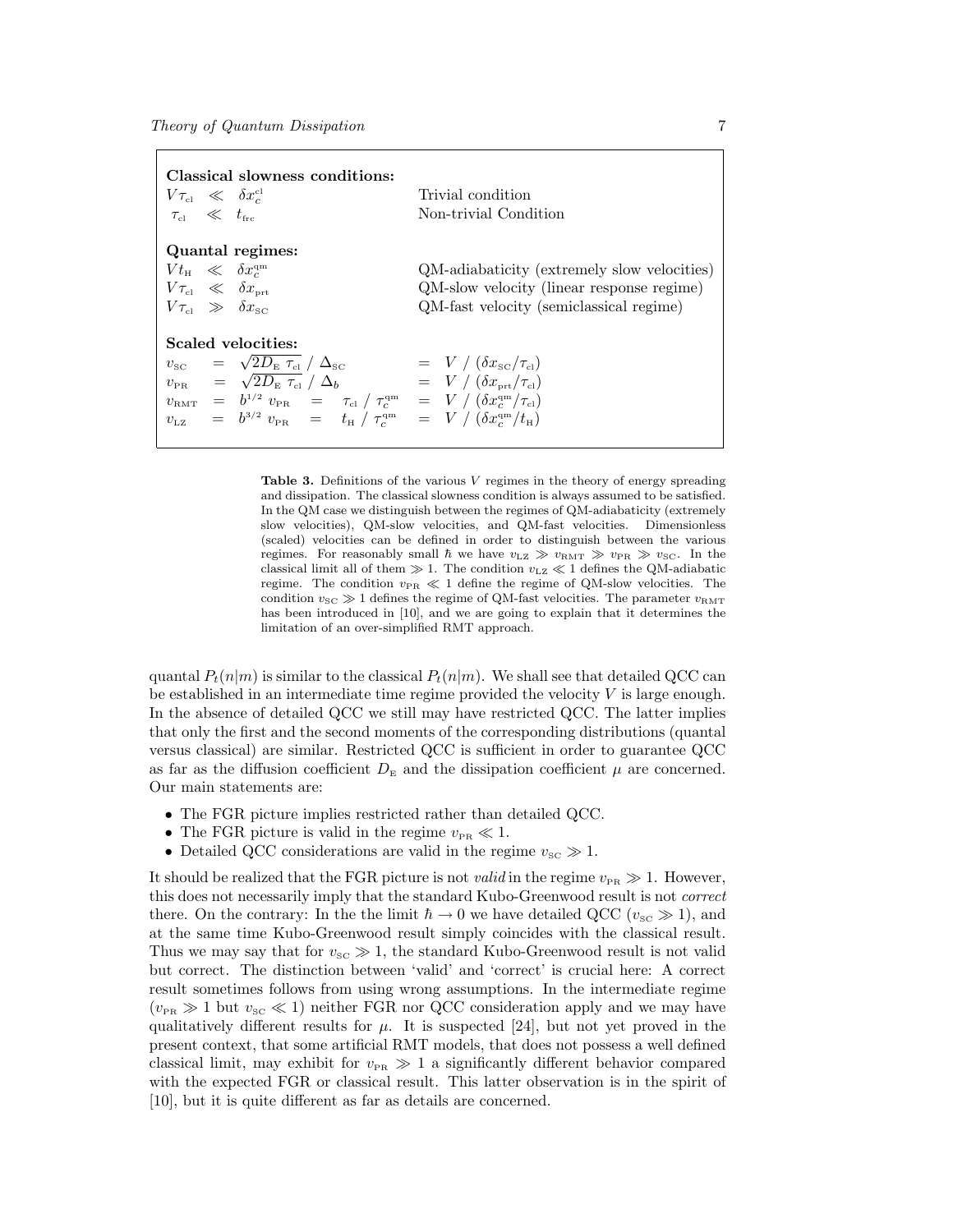# Theory of Quantum Dissipation 8

It is important to understand what is the origin of the FGR picture validity condition  $v_{PR} \ll 1$ , and why it is different from the condition  $v_{RMT} \ll 1$  that has been suggested in [10]. Again we assume that initially the energy is concentrated in one particular level. We shall argue that in order to determine  $D<sub>E</sub>$  it is important to estimate how many levels are mixed non-perturbatively at the time  $t \sim \tau_{cl}$ . If the related parametric change  $\delta x = Vt$ , does not mix neighboring levels, then we are on "safe ground" of standard first-order perturbation theory (FOPT), and we can trust completely the FGR picture. Such circumstances are guaranteed by the condition  $v_{\text{RMT}} \ll 1$ . If  $v_{\text{RMT}} \gg 1$  we have a breakdown of the standard FOPT picture, but this does not imply that the FGR picture becomes non-valid. It turns out that the FGR result for transition rate between levels is valid on "large" energy scales, even if there is non-perturbative mixing of levels on "small" energy scales. This is true as long as the "small" scale is much smaller compared with the bandwidth  $\Delta_b$  of first-order transitions. Such circumstances are guaranteed by the condition  $v_{PR} \ll 1$ .

# 1.8. The 'piston' example - The wall formula

We are using throughout this paper the 'piston' model of Fig.1 as an illustrative example. It should be noticed that for simplicity of presentation we picture the 'piston' as a small moving obstacle whose motion is constrained to be in one space direction. From purely linguistic point of view 'piston' implies also hermetic closure along the margins. We do not assume such a closure.

Application of the  $FD$  relation in order to get an expression for the dissipation coefficient  $\mu$  leads to the 'wall' formula. This formula has been originally derived using kinetic considerations [4], and only later using other approaches [5, 11], including the  $FD$  approach that we are using here.

In the proper classical limit (taking  $\hbar \rightarrow 0$ , while all the other parameters are held fixed) the walls of the 'piston' always become 'soft', meaning that De-Broglie wavelength becomes much smaller than the penetration distance. The hard walls limit (meaning that the penetration distance is taken to be zero, while  $\hbar$  is being kept fixed), is non-generic. It is important to understand the consequences of taking this limit. In the hard wall limit  $(\partial \mathcal{H}/\partial x)_{nm}$  is not a banded matrix, and the (generic) problem of having a non-perturbative regime for  $\hbar \to 0$  is being avoided. The nongeneric features of the hard wall limit are possibly responsible for some prevailing miss-conceptions, and in particular to the *illusion* that perturbative techniques can be used in order to get a *general* theory for 'quantum dissipation'. This is the reason for the inclusion of a quite detailed discussion of the 'piston' example. The consequences of taking the hard-wall limit, as well as other non-generic features of the 'piston' example are further discussed in the concluding section and in [14].

# 1.9. The 'mesoscopic' example - Drude formula

Another physical examples that can be treated by the general theory of dissipation is taken from the realm of mesoscopic physics. Consider the case where  $x$  is the magnetic flux via a ring. The velocity  $V = \dot{x}$  has then the meaning of electro-motiveforce. Let us assume that the ring contains one charged particle  $(Q, P)$  that performs diffusive motion. Ohmic dissipation  $(\dot{Q} = \mu V^2)$  means that the charged particle gains kinetic energy, where the dissipation coefficient  $\mu$  is just the conductivity of the ring. Equivalently, having  $\langle \mathcal{F} \rangle = -\mu V$  just means that the drift velocity along the ring is proportional to the electro-motive-force. It is a trivial exercise to get Drude formula from the general  $FD$  relation. The advantage of this procedure is that the derivation can easily be extended to the case where the motion of the charged particle is chaotic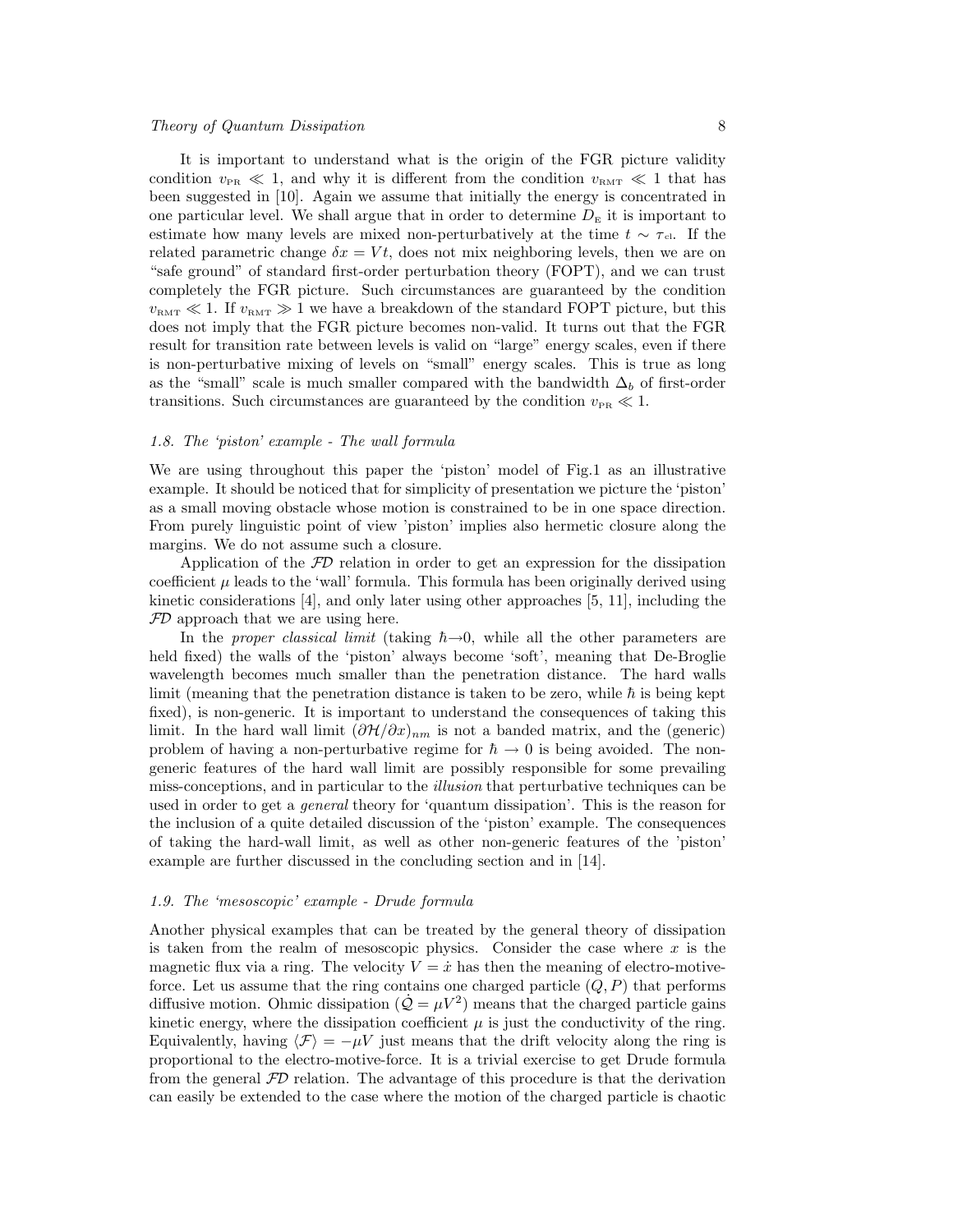rather then diffusive. It should be noted that in actual circumstances the chargedparticle is an electron, and its (increasing) kinetic energy is eventually transfered to the vibrational modes (phonons) of the ring. The latter process (that leads to Joule heating) is 'on top' of the generic dissipation problem that we are going to analyze.

# 1.10. Overview of the paper

This paper divides roughly into three parts. The appendixes (A-J) should be considered an integral component in the reading of the main text. The reason for transforming some of the sections into appendixes was the desire to maintain a simple logical flow. We turn now to give a brief description of the paper. The first part of this paper (sections 2-7), in a superficial glance, looks like a review. However, inspite of its textbook style, it is not a review. It gives the necessary introduction for the later QM analysis, and in particular it contains a careful examination of the various assumptions that are involved in the common approaches to the theory of dissipation. (It turns out that a satisfactory presentation is lacking in the existing literature). The main items of the first part are:

- The crossover from ballistic to diffusive energy spreading.
- Precise formulation of the classical slowness conditions.
- Brief description of the derivation of the  $FD$  relation.
- Critical discussion of the QM linear-response theory.
- Critical discussion of the standard FGR picture.
- The wall formula generalized to arbitrary dimensionality  $(d = 2, 3...).$

The second part of this paper (sections  $8-10$ ) contains the precise formulation of the theory and an overview of the general picture. The main items of the second part are:

- Definitions of the kernels  $P(n|m)$  and  $P_t(n|m)$ .
- The stochastic description of the energy spreading process.
- Restricted QCC versus detailed QCC, and the classical approximation.
- Overview of the dynamical scenarios in the different V regimes.

The third part of this paper (sections 11-20) gives a detailed presentation of perturbation theory and RMT considerations. The main items are:

- The Schroedinger equation in the  $x$ -dependent basis.
- The QM-sudden approximation and parametric evolution.
- The over-simplified RMT picture.
- An improved version of perturbation theory.
- The core-tail structure of the spreading kernel.

The paper is concluded (section 21) by pointing out some important questions that have been left open. Some future directions for research are indicated.

# 1.11. The need for a generic theory

Our main interest in this paper is to construct a generic theory for energy spreading and quantum dissipation. In particular we want to define the conditions for getting ohmic dissipation, to establish the associated  $FD$  relation and to explore the validity limits of the QCC principle.

One may wonder what is the practical gain in achieving the above mentioned goals. Is it just a matter of doing 'mathematics' properly? A similar type of question is frequently asked with regard to the efforts to re-derive well known RMT results using semiclassical methods. The answer to such questions should be clear: It is not possible to analyze non-generic (or non-universal) features unless one possess a thorough understanding of a generic theory along with its limitations. In the future,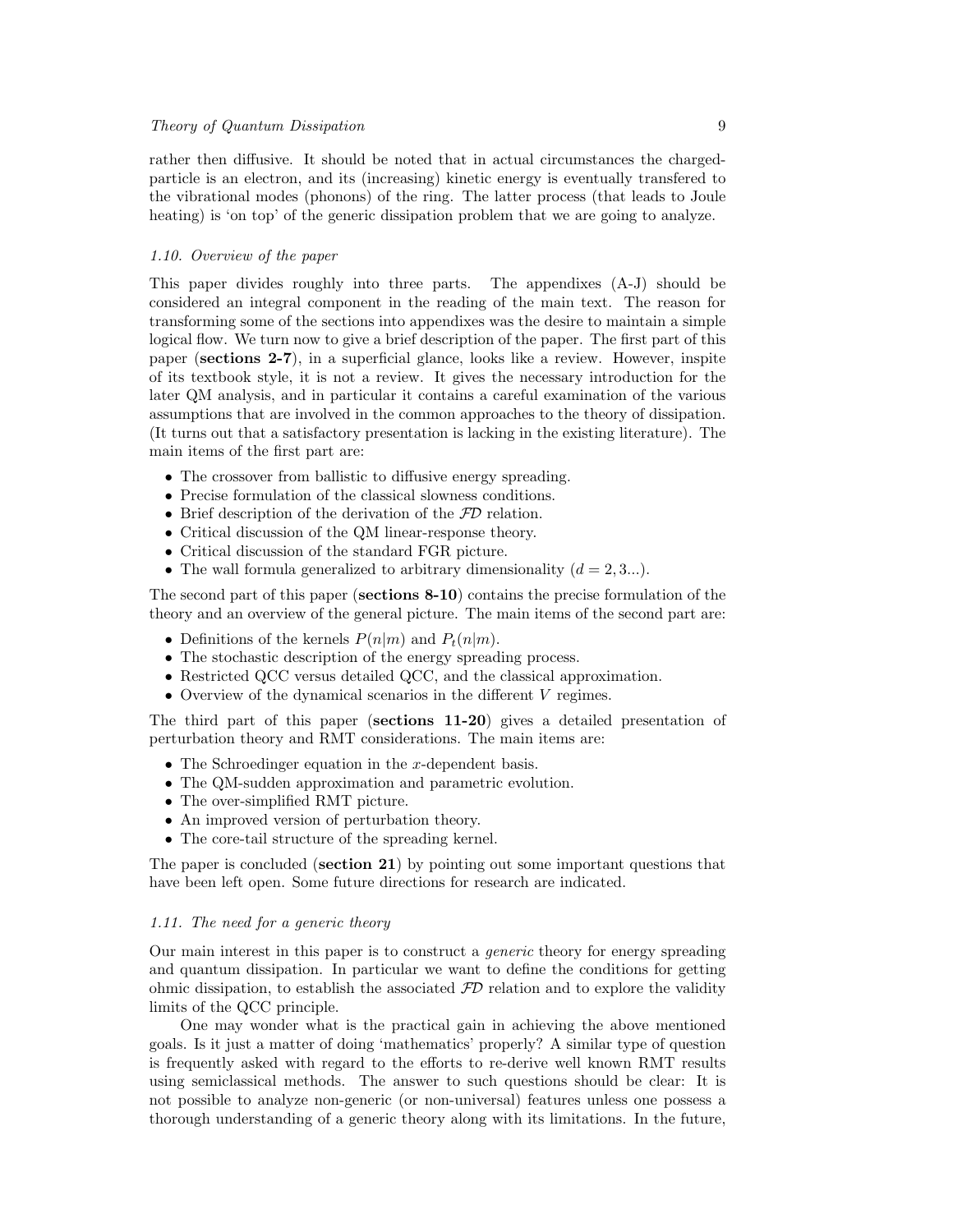our intention is to analyze circumstances that go beyond these limitations, and to look for genuine QM effects [33].

We are using the term 'generic' frequently, and it is now appropriate to define what do we mean by that. The answer is as follows: In order to understand a phenomena (energy spreading and dissipation in the present case) it is a common practice to make the maximum simplifications possible. Then we get a theory with a minimal number of parameters. It turns out that the theory of energy spreading involves the minimal number of two dimensionless parameters. We are going to consider any additional (dimensionless) parameter as non-generic. Finally, it should be clear that some of our predictions concerning energy spreading are completely non-trivial. The kernel  $P_t(n|m)$ , as well as its parametric version  $P(n|m)$ , are accessible to numerical studies [15, 16] as well as to real experiments.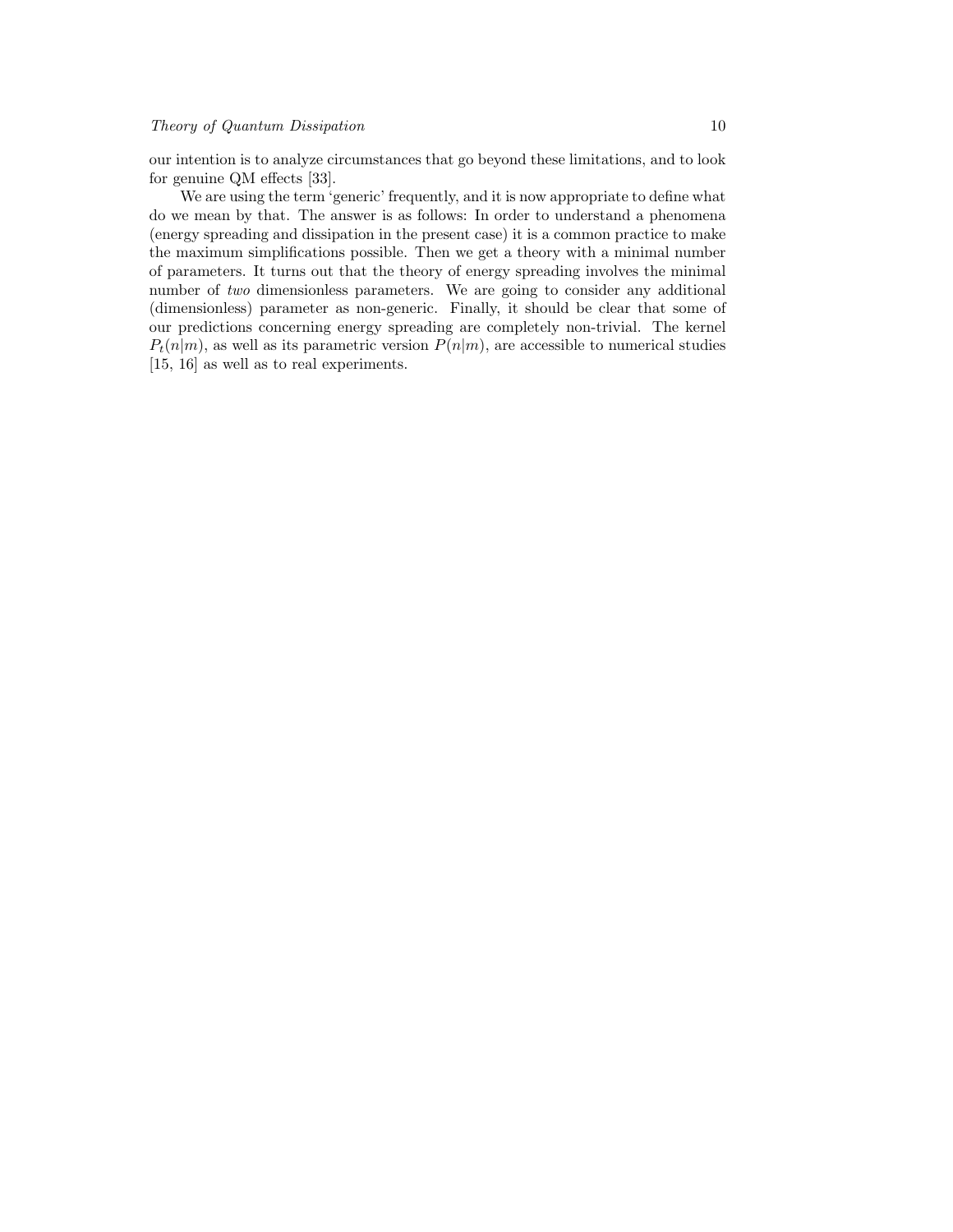#### 2. Energy surfaces and eigenstates

We consider a system that is described by an Hamiltonian  $\mathcal{H}(Q, P; x)$  where  $(Q, P)$  are canonical variables and  $x$  is a parameter. The phase space volume that corresponds to a the energy surface  $\mathcal{H}(Q, P; x) = E$  is

$$
n = \Omega(E; x) = \int \frac{dQdP}{(2\pi\hbar)^d} \Theta(E - \mathcal{H}(Q, P; x)) \tag{1}
$$

where  $d$  is the number of degrees of freedom. Measuring phase-space volume in units of  $(2\pi\hbar)^d$  is insignificant classically, but very convenient upon quantization. The density of phase space cells will be denoted by  $g(E) = \partial_E \Omega(E; x)$ . The energy surface that corresponds to a phase space volume n will be denoted by  $|n(x)\rangle$  and its energy will be denoted by  $E_n(x)$ . We assume a simple phase space topology such that for given  $n$  and  $x$  corresponds a unique energy surface. Thus

$$
|n(x)\rangle = \{(Q, P)| \mathcal{H}(Q, P; x) = E_n(x) \}
$$
 (2)

The microcanonical distribution which is supported by  $|n(x)\rangle$  is

$$
\rho_{n,x}(Q,P) = \frac{1}{g(E)} \delta(\mathcal{H}(Q,P;x) - E_n(x)) = \delta(\Omega(\mathcal{H}(Q,P;x)) - n) \tag{3}
$$

In the QM case the energy becomes quantized, and the mean level density is related to the classical density of phase space cells. By Weyl law we have:

$$
\frac{1}{\Delta} \equiv \overline{\sum_{n} \delta(E - E_n)} = g(E) \tag{4}
$$

Thus, upon quantization, the variable n becomes a level-index, and  $\rho_{n,x}(Q, P)$  should be interpreted as the Wigner function that corresponds to the eigenstate  $|n(x)\rangle$ . With these definitions we will be able to address the QM theory and the classical theory simultaneously. We shall use from now on an admixture of classical and quantummechanical jargon. This should not cause any confusion. The QM discussion however is postponed to later sections. The following discussion is purely classical.

Let us consider a set of *parametrically related* energy surfaces  $|n(x)\rangle$  that enclose the same phase space volume n. By differentiation of the expression  $\Omega(E(x); x) = n$ with respect to the parameter  $x$  one obtains:

$$
\delta E = -F(x)\delta x , \qquad F(x) \equiv \left\langle -\frac{\partial \mathcal{H}}{\partial x} \right\rangle_{E} \tag{5}
$$

The angular brackets denote microcanonical average over all the phase space points that satisfy  $\mathcal{H}(Q, P; x) = E$ . Later we shall see that the quantity  $F(x)$  has the meaning of a generalized (conservative) force. Having  $F(x) = 0$  for any x is equivalent to having  $\Omega(E; x)$  which is independent of x. Such is the case for a gas particle which is affected by collisions with a small rigid body that is being translated inside a large cavity. We shall refer to the latter example as the 'piston' example. See Fig.1 and Sec.7 for more details. In order to simplify notations we shall assume, with almost no loss of generality, that indeed  $\Omega(E; x)$  is independent of x. It is also useful to define

$$
\mathcal{F}(Q, P; x) \equiv \left(-\frac{\partial \mathcal{H}}{\partial x}\right) - \left\langle -\frac{\partial \mathcal{H}}{\partial x}\right\rangle_{E} \tag{6}
$$

We can define a parametric correlation scale  $\delta x_c^{\text{cl}}$  that is associated with the function  $\mathcal{F}(Q, P; x)$ . For the 'piston' example (to be discussed in Sec.7) it is just the penetration distance into the 'piston' upon collision (the effective 'thickness' of the wall). If either  $(Q, P)$  or x become time-dependent, then F becomes a fluctuating quantity. The nature of these fluctuations is discussed in the next section.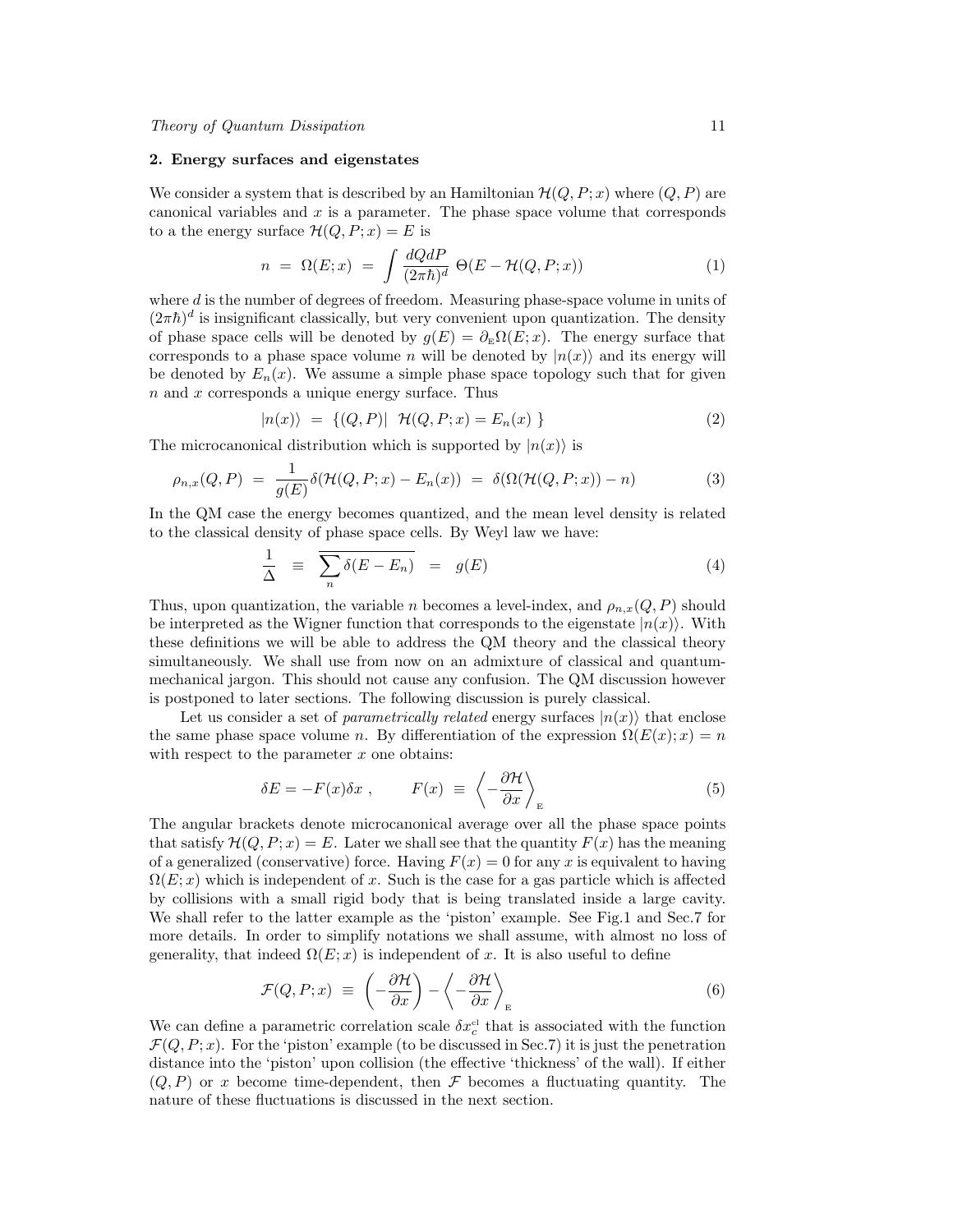# 3. Fluctuations

For a given  $x = x(t)$  and initial conditions  $(Q(0), P(0))$  we may find the time-history  $(Q(t)P(t))$ . We shall also use the notations

$$
\mathcal{E}(t) \equiv \mathcal{H}(Q(t), P(t); x(t))
$$
  

$$
\mathcal{F}(t) \equiv \mathcal{F}(Q(t), P(t); x(t))
$$

The correlator of the fluctuating force is

$$
C(t,\tau) \equiv \langle \mathcal{F}(t)\mathcal{F}(t+\tau) \rangle \tag{7}
$$

The angular brackets denote microcanonical average over the initial  $(t=0)$  phase-space point  $(Q(0), P(0))$ . In the next two paragraphs we are going to discuss the statistical properties of of the fluctuating force  $\mathcal{F}(t)$ . First we consider the time independent case  $(x = const)$ , and then the time dependent case.

If  $x = const$ , then  $\mathcal{E}(t) = E$  is a constant of the motion, and  $C(t, \tau) \equiv C_{\mathbb{E}}(\tau)$  is independent of  $t$ . It is assumed that the dynamics is *chaotic*, and consequently the the stochastic force looks like white noise. The fluctuations spectrum  $\tilde{C}_{\text{\tiny E}}(\omega)$  is defined as the Fourier transform of  $C_{\rm E}(\tau)$ . The intensity of the fluctuations is characterized by the parameter

$$
\nu_{\rm E} \equiv \int_{-\infty}^{\infty} C_{\rm E}(\tau) d\tau \equiv \tilde{C}_{\rm E}(\omega=0) \tag{8}
$$

The fluctuations are also characterized by a short correlation time  $\tau_{\rm cl} = \tilde{C}_{\rm E}(0)/C_{\rm E}(0)$ . For generic Hamiltonian system it is natural to identify  $\tau_{\rm cl}$  with the ergodic time  $t_{\rm erg}$ . However, in specific applications we may have  $\tau_{\text{cl}} < t_{\text{erg}}$ . For the 'piston' example, that will be discussed in Sec.7, the correlation time  $\tau_{\rm cl}$  is equal to the duration of a collision with the wall, while  $t_{\text{erg}}$  is determined by the ballistic time  $\tau_{\text{bl}}$ .

If x is time dependent rather than a constant, for example  $x(t) = Vt$ , then for any finite V and  $0 < t$  the actual distribution of  $(Q(t), P(t))$  is no longer microcanonical. The statistical properties of the fluctuating force  $\mathcal{F}(t)$  are expected to be different from the V=0 case. The average  $\langle \mathcal{F}(t) \rangle$  is no longer expected to be zero. Rather, we shall argue (See (22) that  $\langle \mathcal{F}(t)\rangle = -\mu V$ , where  $\mu$  is the dissipation coefficient. This implies that the correlator  $C(t, \tau)$  acquires an offset  $(\mu V)^2$ . The offset term can be neglected for a limited time  $t < t_{\text{frc}}$ 

$$
t_{\rm fre} = \nu / (\mu V)^2
$$
 [classical breakthrough, (9)

provided  $(\mu V)^2 \ll C_E(0)$ . The latter condition, which is equivalent to having

$$
\tau_{\rm cl} \ll t_{\rm frc}
$$
 [non-trivial slowness condition]. (10)

implies that the velocity  $V$  should be small enough. There is another possible reason for the correlator  $C(t, \tau)$  to be different from  $C_{\text{E}}(\tau)$ . Loss of correlation may be either due to the dynamics of  $(Q(t), P(t))$  or else due to the parametric change of  $x(t)$ . The correlation time which is associated with the dynamics is  $\tau_{\text{cl}}$ . The correlation time which is associated with the parametric time dependence is  $\tau_c^{\text{cl}} = \delta x_c^{\text{cl}}/V$ . We always assume that

$$
\tau_{\rm cl} \ll \tau_c^{\rm cl} \qquad \qquad [\text{trivial slowness condition}]. \tag{11}
$$

meaning that loss of correlations is predominantly determined by the chaotic nature of the dynamics rather than by the (slow) parametric change of the Hamiltonian. Since we always assume that that the classical slowness conditions  $((10)$  and  $(11))$  are being satisfied, it follows that we can make the approximation

$$
C(t,\tau) = C(\tau) \approx C_{\rm E}(\tau) \qquad \qquad \text{for } t < t_{\rm fre}
$$
 (12)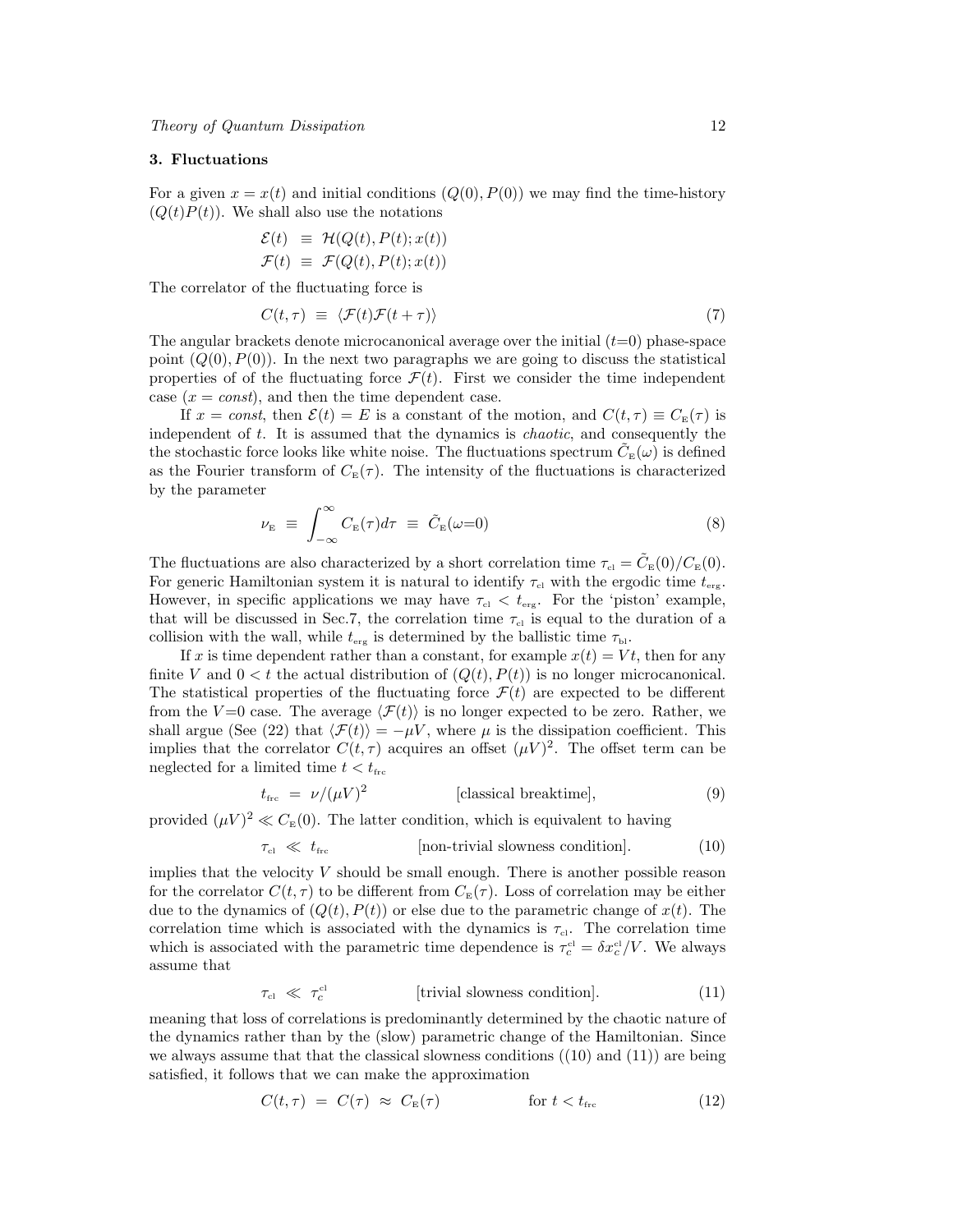

Figure 2. Schematic illustration of the dynamics. An initially localized distribution is launched in phase space. For a limited time (left plot) it travels upon the initial energy surface. But then it departs from it. After much longer times (right plot) the evolving distribution is concentrated across an instantaneous energy surface.

#### 4. Energy spreading and dissipation

For  $x(t) = const$  the energy  $\mathcal{E}(t)$  is a constant of the motion. For time dependent  $x(t)$ and any particular time-history we can write

$$
\frac{d\mathcal{E}}{dt} = \frac{\partial \mathcal{H}}{\partial t} = -(F(x(t)) + \mathcal{F}(t)) \dot{x}
$$

The first term implies reversible change of energy due to a conservative force that equals  $F(x)$ . In what follows we shall see that the second term is responsible for an irreversible dissipation process. Integrating over time and using (5) we get

$$
\mathcal{E}(t) = E(x(t)) - V \int_0^t \mathcal{F}(t) dt
$$
\n(13)

where  $E(x) \equiv E_m(x)$  is the energy that correspond to the initial phase-space volume m. The difference  $E(x(t)) - E(x(0))$  is due to the reversible work done by the generalized force  $F(x)$ . If we disregard the fluctuating term, then we come to the conclusion that the trajectory is approximately bounded to the evolving energy surface  $|n(x(t))\rangle$ . Thus the phase-space volume  $n = \Omega(\mathcal{E}(t), x(t))$  is an approximate constant of the motion, the so-called 'adiabatic invariant'. Using (13) we can estimate the energy dispersion which is associated with the fluctuating force:

$$
\langle (\mathcal{E}(t) - E(x(t)))^2 \rangle = V^2 \int_0^t dt' \int_{-t'}^{t'} C(t', \tau) d\tau
$$
\n(14)

Hence we get a crossover from ballistic to diffusive behavior:

$$
\langle (\mathcal{E}(t) - E(x(t)))^2 \rangle \approx C_{\text{E}}(0) \cdot (Vt)^2 \qquad \text{for } t \ll \tau_{\text{cl}} \tag{15}
$$

$$
\langle (\mathcal{E}(t) - E(x(t)))^2 \rangle \approx 2D_{\rm E} t \qquad \text{for } \tau_{\rm cl} \ll t \ll t_{\rm frc} \qquad (16)
$$

The ballistic spreading on short time scales just reflects the parametric change of the energy surfaces. This is the essence of the *sudden approximation* which is illustrated in Fig.2 and further explained in App.Appendix A. The diffusive spreading on longer times reflects the deviation from the *adiabatic approximation*. See illustration in Fig.2 and further details in App.Appendix A. The diffusion coefficient is

$$
D_{\rm E} = \frac{1}{2} V^2 \int_{-t}^{t} C_{\rm E}(\tau) d\tau \to \frac{1}{2} \nu_{\rm E} V^2 \tag{17}
$$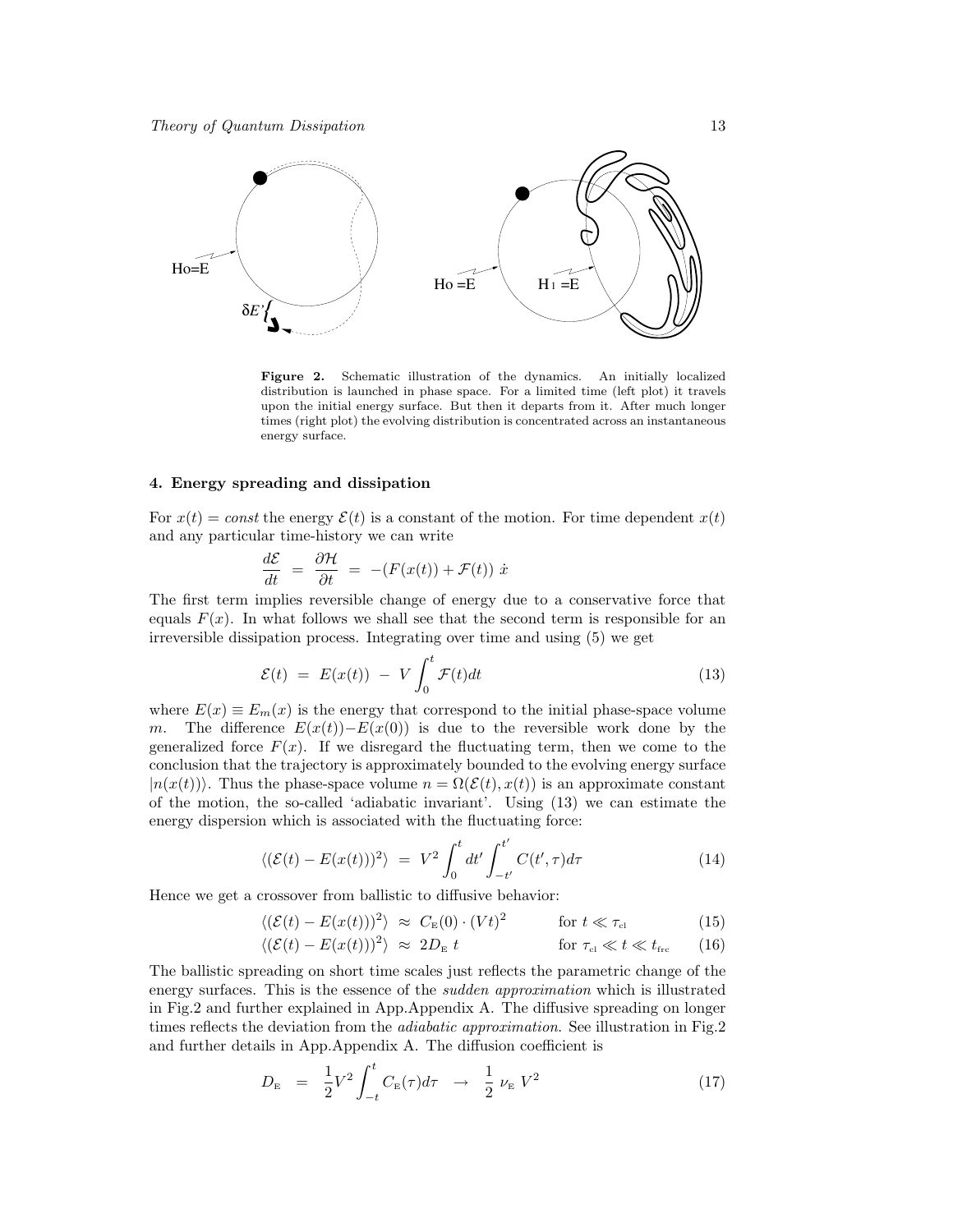If  $C_{\rm E}(\tau)$  is short range in nature, then  $D_{\rm E}$  will tend eventually to the well defined constant value which is indicated in the right hand side of (17). Note that the adiabatic approximation becomes exact in the formal limit  $V \to 0$ , keeping Vt constant.

For *intermediate* times  $(Q(t), P(t))$  are distributed ergodically across the evolving For *intermeatate* times  $(Q(t), F(t))$  are distributed ergodically across the evolving<br>energy surface, within a shell of thickness  $\sqrt{2D_{\rm E}t}$ . We shall argue later (Sec.8) that more generally, for any  $t \gg t_{\text{erg}}$ , the spreading profile  $\rho(E)$  obeys the following diffusion equation

$$
\frac{\partial \rho}{\partial t} = \frac{\partial}{\partial E} \left( g(E) D_{\rm E} \frac{\partial}{\partial E} \left( \frac{1}{g(E)} \rho \right) \right) \tag{18}
$$

For simplicity we assume here that there is no conservative work  $(F(x)=0)$ . The energy dependence of the diffusion process implies a systematic growth of the mean energy  $\langle \mathcal{E}(t) \rangle = \int E \rho(E) dE$ . Namely,

$$
\dot{\mathcal{Q}} = \frac{d}{dt} \langle \mathcal{E} \rangle = - \int_0^\infty dE \ g(E) \ D_{\rm E} \ \frac{\partial}{\partial E} \left( \frac{\rho(E)}{g(E)} \right) \tag{19}
$$

Substituting  $D_{\rm E} = \frac{1}{2} \nu_{\rm E} V^2$  and integrating by parts one obtains  $\dot{Q} = \mu V^2$ , along with  $FD$  relation that can be written schematically as  $\mu = FD[\nu]$ . The result for  $\mu$  depends on  $\rho(E)$ . If  $\rho(E)$  is well concentrated around some energy E, one obtains

$$
\mu_{\rm E} = \frac{1}{2} \frac{1}{g(E)} \frac{\partial}{\partial E} (g(E)\nu_{\rm E}) \qquad \text{[microcanonical version]} \tag{20}
$$

Another, more familiar variation of the  $FD$  relation is obtained if one assumes a canonical distribution  $\rho(E) \propto q(E) \exp(-E/(k_B T))$ . By substitution into (19), or simply by canonical averaging over  $(20)$ , one obtains:

$$
\mu_{\rm T} = \frac{1}{2k_{\rm B}T} \nu_{\rm T} \qquad \text{[canonical version]} \tag{21}
$$

where  $\nu_{\rm T}$  is related to  $C_{\rm T}(\tau)$ , and the latter is defined the same way as  $C_{\rm E}(\tau)$ , but with canonical rather than microcanonical averaging.

Having energy dissipation implies that for  $V \neq 0$  the fluctuating quantity  $\mathcal{F}(t)$ has a non-zero average: From (13), and recalling that we assume  $F(x) = 0$ , we get  $\dot{\mathcal{Q}} = \langle \mathcal{F}(t) \rangle V$ . Therefore  $\dot{\mathcal{Q}} = \mu V^2$  implies

$$
\langle \mathcal{F}(t) \rangle = -\mu V \tag{22}
$$

In case of the 'piston' example V is the velocity of the 'piston' and  $\langle \mathcal{F}(t) \rangle$  is the associated friction force. In case of conductivity calculation (See Sec.1.9), the parameter x represents (time-dependent) magnetic flux via a ring,  $V$  is the electromotive-force, and  $\langle \mathcal{F}(t) \rangle$  is the drift velocity.

#### 5. Quantal energy-spreading: Linear response theory

At first sight it seems that the classical derivation in Sec.4 applies also to the QM case provided  $\mathcal{F}(t)$  is treated as an operator. This is essentially the so-called 'linear response theory'. The only approximation involved is  $C(t, \tau) \approx C_{\rm E}(\tau)$ . This approximation should be valid as long as the evolving state  $\rho_t(Q, P)$  is similar to the initial microcanonical preparation. It is more difficult to satisfy this condition in the QM case. The similarity  $\rho_t(E) \approx \rho_0(E)$  is not a sufficient condition: It is also required that off-diagonal elements of the probability-matrix could be ignored, meaning that a superposition could be treated as if it were an incoherent mixture of the corresponding energy-eigenstates. The classical considerations (Sec.3) lead to the time restriction  $t \ll t_{\text{frc}}$ . The QM considerations will lead to a stronger time restriction  $t \ll t_{\text{prt}}$ . Accordingly, the classical slowness condition (10) is replaced by:

$$
\tau_{\rm cl} \ll t_{\rm prt} \qquad \text{[quantal slowness condition]}.
$$
\n(23)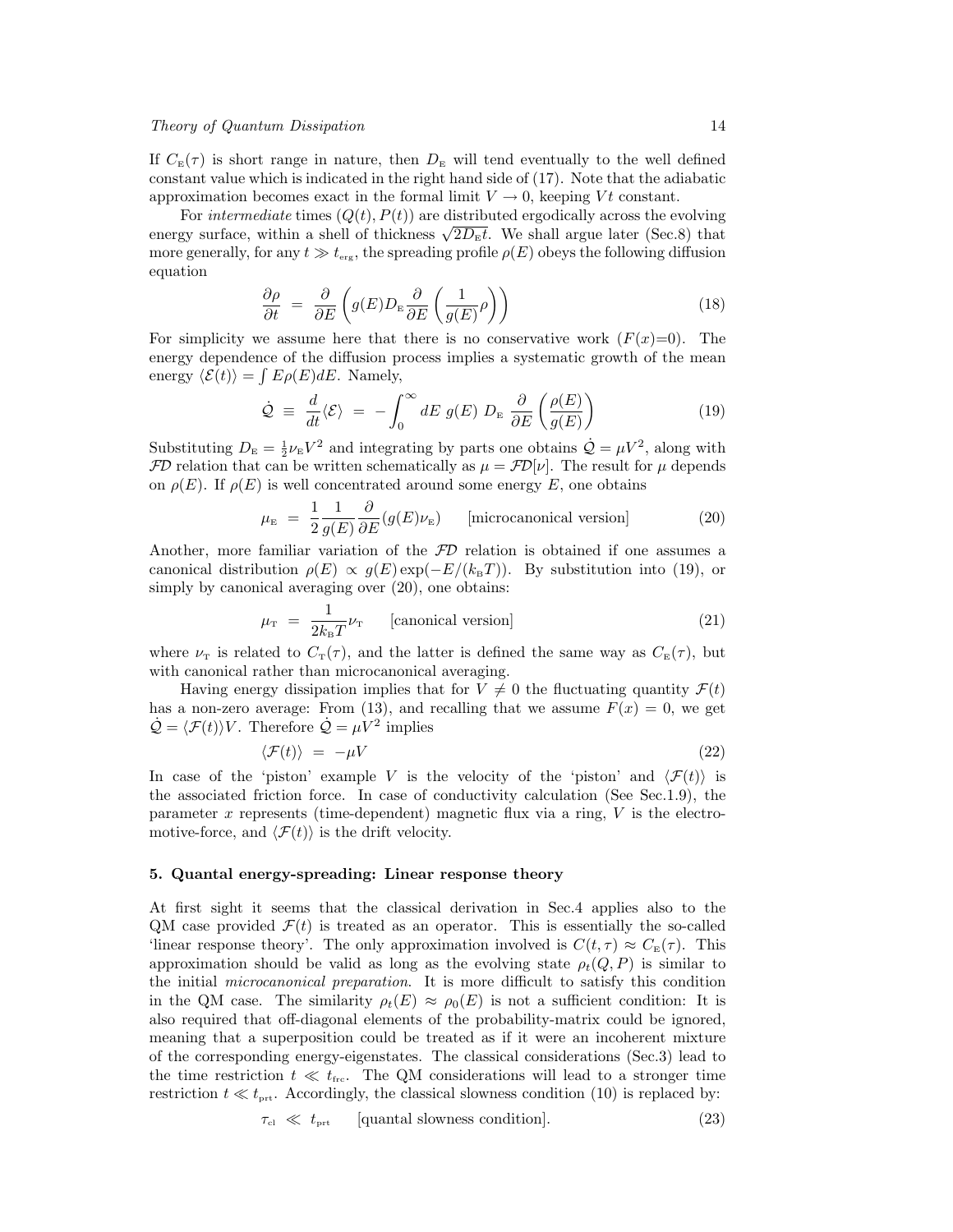The determination of  $t_{\text{prt}}$ , which is the breaktime for QM perturbation theory, will be discussed in later sections. For non-slow velocities, (meaning throughout this paper that (10) and (11) are satisfied but (23) is violated), the following elementary considerations does not apply. The quantal slowness condition (23) should not be confused with the QM-adiabaticity condition (to be discussed later). QM-adiabaticity requires extremely slow velocities.

The QM version of the derivation in Sec.4 gives a classical look-alike result for the energy spreading. The only implicit modification is that the classical  $C_{\rm E}(\tau)$  should be replaced by the corresponding QM object. For the purpose of concise presentation, the formula for the energy spreading can be written as follows:

$$
\delta E^2 = V^2 \int_0^t \int_0^t C_{\rm E}(t_2 - t_1) dt_1 dt_2 = V^2 t \int_{-\infty}^{+\infty} \frac{d\omega}{2\pi} \tilde{C}_{\rm E}(\omega) \ \tilde{F}_t(\omega) \tag{24}
$$

where

$$
\tilde{F}_t(\omega) = t \cdot (\text{sinc}(\omega t/2))^2 \tag{25}
$$

Now  $C_{\text{\tiny E}}(\tau)$  is a QM object, and its Fourier transform  $\tilde{C}_{\text{\tiny E}}(\omega)$  can be expressed as

$$
\tilde{C}_{\rm E}(\omega) = \sum_{n}^{\prime} \left| \left( \frac{\partial \mathcal{H}}{\partial x} \right)_{nm} \right|^{2} 2\pi \delta \left( \omega - \frac{E_{n} - E_{m}}{\hbar} \right)
$$
\n(26)

One observes that the power-spectrum of the QM fluctuations has a discrete nature, and consequently the correlation function  $C_{\text{E}}(\tau)$  is characterized by the the additional time scale  $t_{\rm H}$ . We assume that  $\hbar$  is reasonably small such that  $\tau_{\rm cl} \ll t_{\rm H}$ . Correspondence considerations imply that the quantal  $C_{\rm E}(\tau)$  is similar to the classical  $C_{\rm E}(\tau)$  as long as  $t \ll t_{\rm H}$ . Equivalently, as long as  $t \ll t_{\rm H}$  the discrete nature of the quantal  $\tilde{C}_{E}(\omega)$  can be ignored, and we can effectively use the classical  $\tilde{C}_{E}(\omega)$ . Recall that the power-spectrum of the classical fluctuations looks like that of white noise: It satisfies  $\tilde{C}_{E}(\omega) \approx \nu_{E}$  for  $|\omega| \ll 1/\tau_{c1}$  and decays rapidly to zero outside of this regime. Thus, for  $t \ll \tau_{\text{cl}}$  we can make the replacement  $\tilde{F}_t(\omega) \to t$ , and we obtain the ballistic result  $\delta E^2 = C_{\rm E}(0) \cdot (V t)^2$ , while for  $t \gg \tau_{\rm cl}$  we can make the replacement  $\tilde{F}_t(\omega) \to 2\pi \delta(\omega)$ , and we get then the diffusive behavior  $\delta E^2 = \nu_{\rm E} V^2 t$ .

We can get a semiclassical estimate for the matrix elements in (26) by exploiting the correspondence that has been mentioned above [22]. The function  $\tilde{C}_{\text{\tiny E}}(\omega)$  is assumed to be vanishingly small for  $\omega \gg 1/\tau_{\rm cl}$  which implies that  $(\partial \mathcal{H}/\partial x)_{nm}$  is a banded matrix. Energy levels are coupled by matrix elements provided  $|E_n-E_m| < \Delta_b$ where

$$
\Delta_b = \frac{2\pi\hbar}{\tau_{\text{cl}}} = \text{band width} \tag{27}
$$

For  $\omega \ll 1/\tau_{\rm cl}$  the smoothed  $\tilde{C}_{\rm E}(\omega)$  should be equal to the classical noise intensity  $\nu_{\rm E}$ . Consequently one obtains the following estimate for individual matrix elements within the band:

$$
\sigma^2 = \left| \left( \frac{\partial \mathcal{H}}{\partial x} \right)_{nm} \right|^2 \approx \frac{\Delta}{2\pi\hbar} \nu_{\rm E} \quad \text{for } |E_n - E_m| < \Delta_b \tag{28}
$$

It is important to specify the minimal number of (generic) parameters that are involved in the above analysis. In the classical problem there are just two generic parameters: Namely,  $\tau_{\rm cl}$  and  $\nu_{\rm E}$ . Quantum-mechanics requires the specification of two additional parameters: Namely, the band width  $\Delta_b$  and the mean level spacing  $\Delta$ . The associated dimensionless parameters are:

$$
v_{\rm PR} = \text{scaled velocity} = \sqrt{2D_{\rm E} \tau_{\rm cl}} / \Delta_b \tag{29}
$$

$$
b = scaled band width = \Delta_b / \Delta \qquad (30)
$$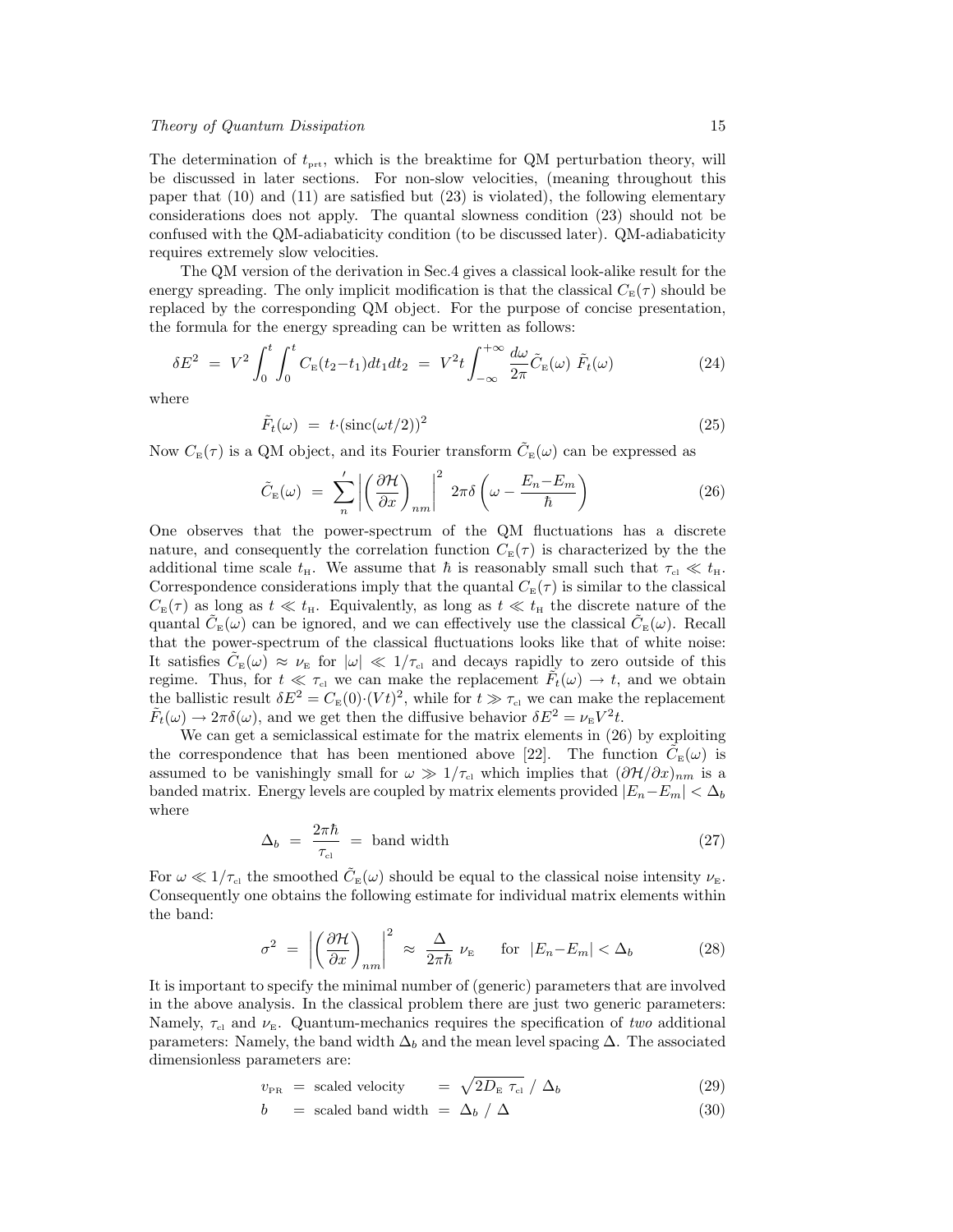The specification of  $\Delta$  is not dynamically significant as long as  $t \ll t_{\rm H}$ . Longer times are required in order to resolve individual energy levels. Thus we come to the conclusion that in the time regime  $t \ll t_{\text{H}}$  there is a *single* generic dimensionless parameter, namely  $v_{PR}$ , that controls QCC. We shall see that the QM definition of slowness (23) can be cast into the form  $v_{PR} \ll 1$ .

# 6. Quantal energy spreading: The conventional FGR picture

Equation (24) for the QM energy spreading can be derived using linear response theory, i.e. by following the same steps as in Sec.4. However, the simplicity of linear response theory is lost once we try to formulate a controlled version of it. It is difficult to derive and to get a good understanding for the breaktime scale  $t_{\text{pri}}$ . It is better to use the conventional version of time-dependent first-order perturbation theory (FOPT), and to view the energy spreading as arising from transitions between energy levels.

The choice of basis for the representation of the dynamics is a crucial step in the analysis. The proper basis for the understanding of energy spreading is the  $x$ dependent set of eigenstates  $|n(x)\rangle$  of the Hamiltonian  $\mathcal{H}(Q, P; x(t))$ . This is the basis that we are going to use later in this paper. In a sense we are going to introduce an improved version of FGR picture. However, for sake of completeness, we would like to discuss in this section the capabilities and the limitations of the conventional FGR picture. The conventional FGR picture is using a *fixed basis* that is determined by the unperturbed Hamiltonian  $\mathcal{H}(Q, P; x(0))$ . It should be clear that transitions between unperturbed energy levels reflect reduced-energy-changes rather than actual-energychanges (see corresponding classical definitions in App.Appendix A). Therefore the description of the crossover from ballistic to diffusive energy spreading is out-of-reach for this version of perturbation theory.

The conventional FGR picture can be used in order to determine the diffusion coefficient  $D_{\rm E}$ , as well as the perturbative breaktime  $\tau_{\rm prt}$ . A detailed derivation can be found in App.Appendix B). We use the notation  $\tau_{\text{prt}}$  rather than  $t_{\text{prt}}$ , because a different version of perturbation theory is involved here. The final result is  $D_{\rm E} = \frac{1}{2} \nu_{\rm E}^{\rm eff} V^2$ , with the effective noise intensity:

$$
\nu_{\rm E}^{\rm eff} = \int_{-\infty}^{+\infty} C_{\rm E}(\tau) F(\tau) S(\tau) d\tau \tag{31}
$$

where  $F(\tau)$  is the correlation function of the driving source,  $S(\tau) = \exp(-(\Gamma/2)t)$  is the survival amplitude, and  $\tau_{\text{net}} = 1/\Gamma$ . The introduction of  $S(\tau)$  is a common ad-hoc improvement of equation (B.3). Such type of improvement is used in other contexts to get the Wigner-Weisskopf Lorentzian line shape. It approximates the effect of higher orders of time-dependent perturbation theory. It is also important to specify the validity condition of the FGR picture. It is not difficult to be convinced that the requirement (B.4) can be relaxed slightly, and the actual condition is:

**FGR-condition:** Either 
$$
\tau_{\text{cl}}
$$
 or  $\tau_c \ll \tau_{\text{prt}}$  (32)

Here  $\tau_c$  characterizes the correlation function  $F(\tau)$ , namely, it is the correlation time of the driving source. It should be realized that having  $\tau_c \gg \tau_{\rm cl}$  constitutes an obvious variation of the trivial slowness condition (11). Furthermore, using (B.5) one can easily conclude that a necessary condition for the applicability of FGR picture is  $v_{PR} \ll 1$ , which coincides with the quantal slowness condition  $(23)$ . Thus, it is not possible in principle to apply the FGR picture in the limit  $\hbar \to 0$ .

The consistency of the FGR result (31) with the linear response result (24) is not obvious. It is true that (24) gives a crossover from ballistic to diffusive behavior, where indeed  $D_{\rm E} = \frac{1}{2} \nu_{\rm E}^{\rm eff} V^2$ . But if one takes (24) seriously for  $t \gg t_{\rm H}$ , one will come to the conclusion that this diffusion will stop due to recurrences [12]. The FGR result (31),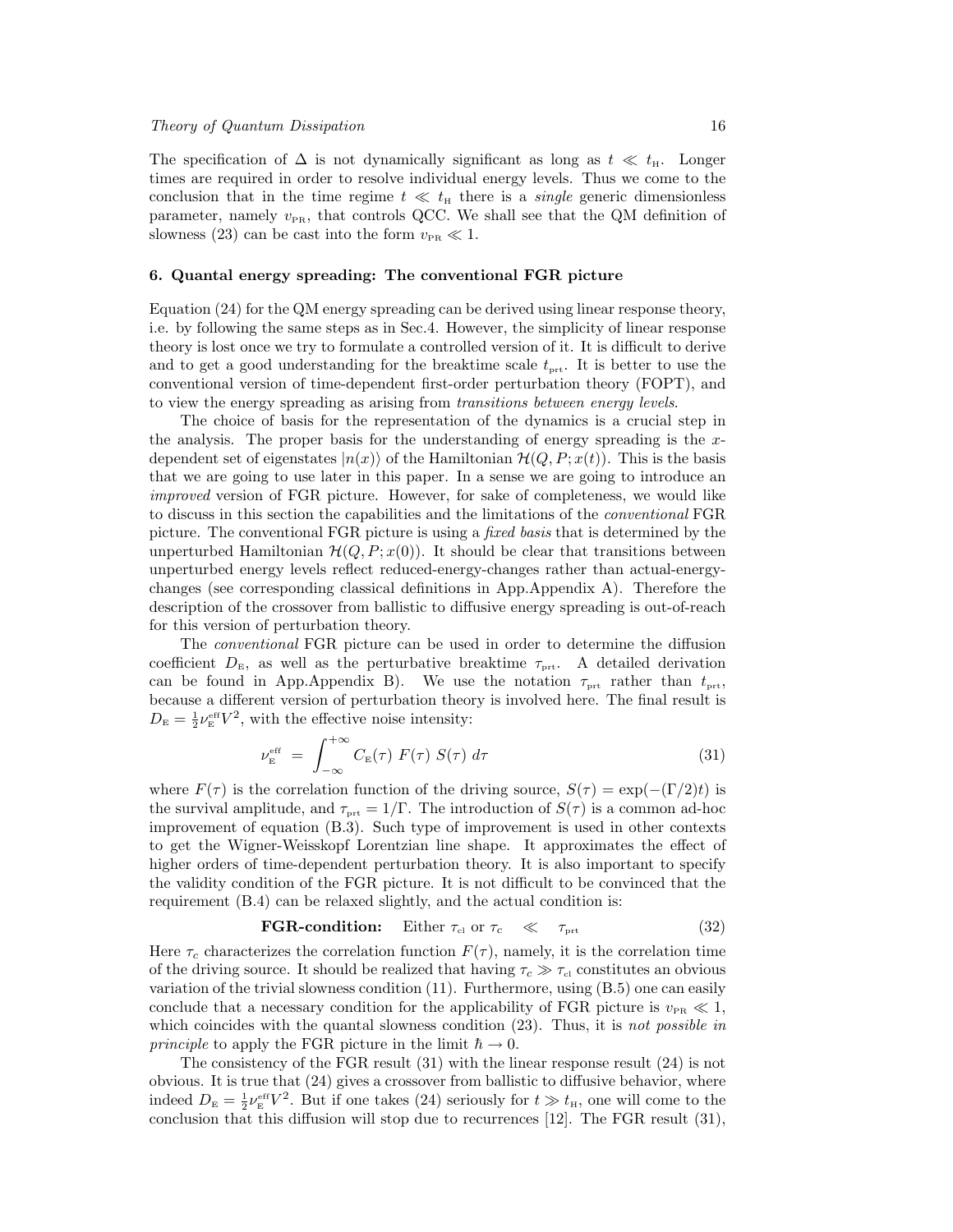due to the presence of  $S(\tau)$ , does not imply such a conclusion, provided  $\tau_{\text{prt}} \ll t_{\text{H}}$ . A vanishingly small result for  $D<sub>E</sub>$  is obtained only in the QM-adiabatic regime where we may have  $\tau_{\text{prt}} \gg t_{\text{H}}$ . In the QM-adiabatic regime Landau-Zener transitions between neighboring levels become the predominant mechanism for energy spreading [9], and the FGR picture becomes of minor importance.

# 7. The 'piston' example and the wall formula

The above picture and considerations become much more transparent once applied to cavities with moving walls. The Hamiltonian  $\mathcal{H} = E(\mathbf{p}) + \mathcal{V}(\mathbf{x})$  describes the free motion of a 'gas particle', whose canonical coordinates are  $Q = \mathbf{x}$  and  $P = \mathbf{p}$ , inside a d-dimensional space which is confined by some boundary. Unless otherwise specified  $E(\mathbf{p}) = \mathbf{p}^2/2m$  where m is the mass of the gas particle. The corresponding velocity will be denoted by  $v_{\rm E}$ . The boundary is composed of wall-elements, and may have few components. For example it may consist of some 'static' component that defines an interior space, and an additional 'moving' component that defines an excluded space of an impenetrable 'piston' as in Fig.1. The displacement of the moving wall-elements is parameterized by  $x$ . The gas particle undergoes elastic collisions with the boundary. The ballistic time will be denoted by  $\tau_{\text{bl}}$ . It is determined by the collision rate with the walls. The derivation in App.Appendix F gives the result:

$$
\frac{1}{\tau_{\text{col}}} = \left\langle \sum_{\text{col}} \delta(t - t_{\text{col}}) \right\rangle = \frac{1}{2} \frac{\text{Area}}{\text{Volume}} \langle |\cos \theta| \rangle v_{\text{E}}
$$
\n(33)

The d-dependent geometrical factor  $\langle \cdot | \cos \theta \rangle$  is defined in App.Appendix D. For the purpose of 'ballistic-time' definition we should take the total Area of all the wall elements. For the purpose of calculating an effective collision rate the effective Area should be defined as in (35). For the 'piston' example the total effective Area of the moving-faces of the 'piston' may be much smaller compared with the total Area of the walls, and consequently the effective time between collisions will be much larger than the ballistic time.

For the later QM considerations it is essential to consider 'soft walls'. For concreteness we may assume that the wall is realized by a constant force field  $f$ . If  $z$  is a coordinate perpendicular to a wall elements, than the potential barrier is  $\mathcal{V}(z) = 0$  for  $z < 0$  and  $\mathcal{V}(z) = f \cdot z$  for  $z > 0$  up to some maximal value  $\mathcal{V}_{\text{wall}}$  well inside the barrier. We assume that the energy  $E$  of the particle is much lower than  $\mathcal{V}_{\text{wall}}$ , and therefore the latter energy scale should be of no significance. For strongly chaotic billiards successive collisions with the 'piston' are uncorrelated and therefore the classical correlation time  $\tau_{\rm cl}$  is equal to the collision time with the wall. Namely

$$
\tau_{\rm cl} = (2mv_{\rm E})/f \tag{34}
$$

Obviously, in the hard wall limit  $f \to \infty$  we have  $\tau_{\rm cl} \to 0$ . The displacement of the walls is parameterized by some parameter  $x$ . With each surface-element  $ds$  we can associate a normal unit vector n, and a 'propagation velocity' which will be denoted by  $V(s)$ . The latter is simply the derivative of the wall-element displacement by the controlling parameter  $x$ . The effective moving-wall area is defined as follows:

$$
\text{Area} = \oint (\mathbf{n} \cdot \hat{\mathbf{V}})^2 ds \tag{35}
$$

Due to ergodicity there are two different strategies that can be applied in order to calculate  $\nu_{\text{E}}$ . One possibility is to average  $\mathcal{F}(t)\mathcal{F}(t+\tau)$  over  $(\mathbf{x}, \mathbf{p})$ , as implied by the definition (7), and then to integrate over  $\tau$ . Schematically the calculation goes as follows:  $\langle \mathcal{F}^2 \rangle$  simply equal to  $f^2$  multiplied by the ratio between the collisionvolume (Area  $\times (v_{E} \tau_{cl})$ ) and the total Volume. Note that the latter ratio simply equals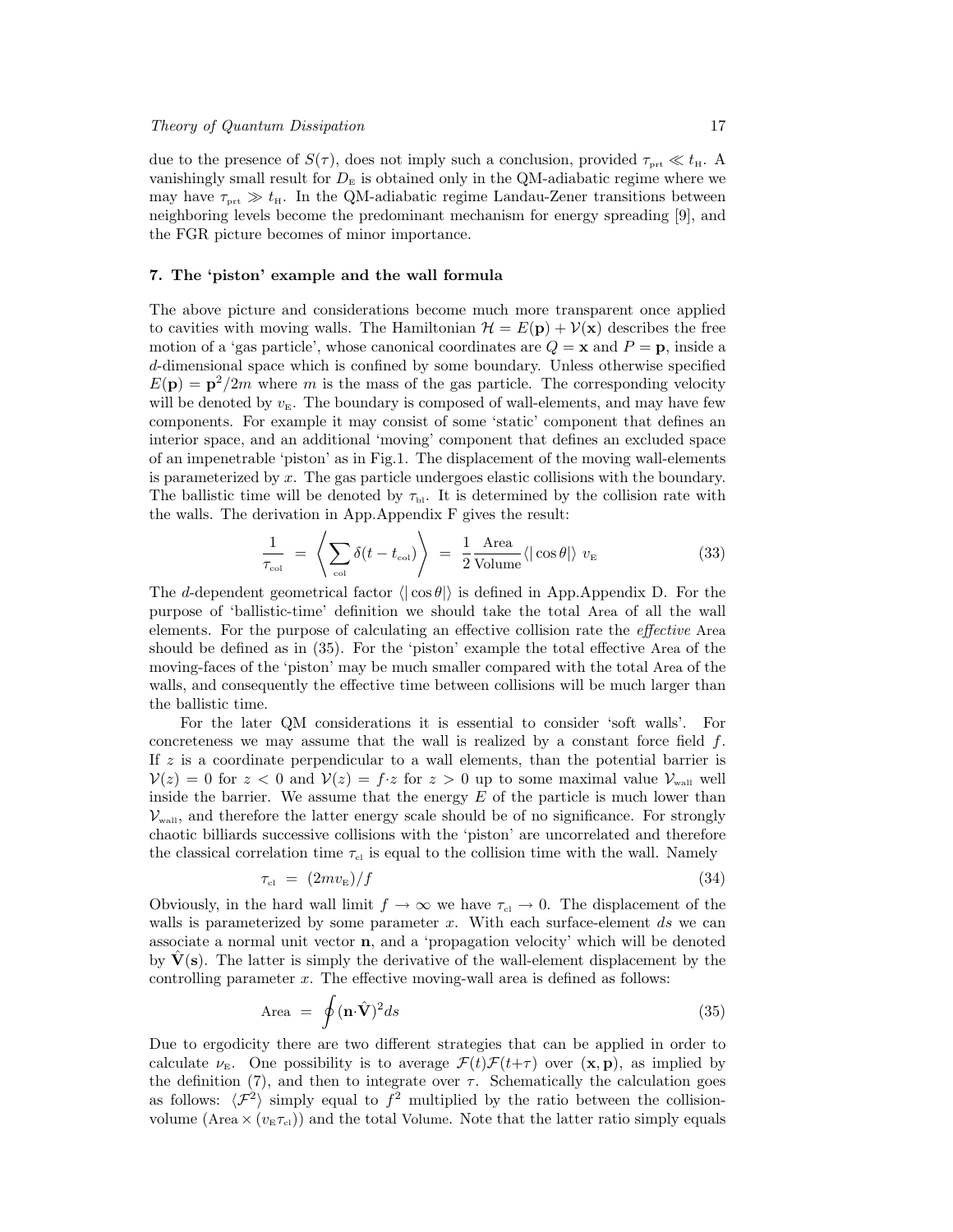# Theory of Quantum Dissipation 18

 $\tau_{\rm cl}/\tau_{\rm col}$ . The noise intensity is obtained by further multiplication with  $\tau_{\rm cl}$ . The proper calculation should be done as in App.Appendix E. The other possibility to calculate  $\nu_{\rm E}$  is to write  $\mathcal{F}(t)$  as a sum over short impulses and to perform the averaging in time domain. The magnitude of the impulses is  $2mv_E$ . The noise intensity is simply equal to the square of the impulses multiplied by the collision rate. The exact calculation is done in App.Appendix F. Both approaches give obviously the same result:

$$
\nu_{\rm E} = 2 \langle |\cos \theta|^3 \rangle \frac{\text{Area}}{\text{Volume}} m^2 v_{\rm E}^3 \tag{36}
$$

This result is quite general, but it assumes that successive collisions with the 'piston' are uncorrelated. More generally, correlations between successive collisions should be taken into account. The derivation can be done by following an essentially identical computation by Koonin [5] and the result is cast into the form

$$
\nu_{\rm E} = \oint \oint ds_2 ds_1 \left( \mathbf{n} \cdot \hat{\mathbf{V}}(\mathbf{s}_2) \right) \nu(\mathbf{s}_2, \mathbf{s}_1) \left( \mathbf{n} \cdot \hat{\mathbf{V}}(\mathbf{s}_1) \right) \tag{37}
$$

If one ignores correlations between successive collisions, then one obtains  $\nu(\mathbf{s}_2, \mathbf{s}_1) \propto$  $\delta(\mathbf{s}_2 - \mathbf{s}_1)$  and (37) reduces to (36). Using the  $\mathcal{FD}$  relation one obtains the following generalized 'wall formula':

$$
\mu_{\rm E} = 2 \langle |\cos \theta| \rangle \frac{\text{Area}}{\text{Volume}} \ m v_{\rm E}
$$
\n(38)

The familiar  $d=3$  version of the wall formula is obtained by substituting  $\langle |\cos(\theta)| \rangle =$  $1/2$ . As in the the case of  $\nu_{\rm E}$  we can try to derive this result using a simple-minded time-domain approach. See App.Appendix F. It turns out that only half of the correct result is obtained. Alternatively, the correct result (38) can be obtained by extending the standard 'kinetic' derivation. See App.Appendix G. The kinetic derivation demonstrates that (38) is more general than it seems at first sight. It applies to any velocity-momentum dispersion relation. The mass  $m = (dv/dp)^{-1}$  may be energy dependent.

The QM calculation of  $\nu_{\rm E}^{\rm eff}$  requires the knowledge of the quantal  $C_{\rm E}(\tau)$ , and we should also have a proper understanding of  $F(\tau)$ . For the time being let us assume that the effective  $\tau_c$  is much larger than  $\tau_{cl}$ . It means that the transitions are resonance-limited, and detailed knowledge of  $F(\tau)$  becomes irrelevant. If the De-Broglie wavelength  $\lambda_{\rm E} = 2\pi\hbar/(mv_{\rm E})$  is much smaller compared with other (classical) scales, then it is expected to have QCC, as discussed previously with respect to (26). However, it is also possible to make a direct estimate of the matrix elements that appear in (26). See App.Appendix I. The results are in complete agreement with our semiclassical expectations. Indeed, the bandwidth is determined by the collision time with the (soft) walls (see App.Appendix J), and the power-law decay of matrix elements outside the band can be associated with the discontinuity (see App.Appendix E) in the derivative of the classical  $C_{\rm E}(\tau)$  at  $\tau=0$ . The expression for the effective noise intensity can be cast into the form of (37) with

$$
\nu(\mathbf{s}_2 - \mathbf{s}_1) = \Omega_d \frac{\text{Area}}{\text{Volume}} m^2 v_{\text{E}}^3 \frac{1}{\lambda_{\text{E}}^{d-1}} \left( \text{Sinc} \left( \frac{2\pi}{\lambda_{\text{E}}} |\mathbf{s}_2 - \mathbf{s}_1| \right) \right)^2 \tag{39}
$$

The Sinc function, as well as other notations, are defined in App.Appendix D. The QM result coincides with the classical result if  $\lambda_{\rm E}$  is small compared with the classical length scales that describe the s-dependence of  $\mathbf{n} \cdot \mathbf{V}(\mathbf{s})$ . It is also assumed that  $\lambda_{\rm E}$ is small compared with the surface radius-of-curvature, else further corrections are required [5].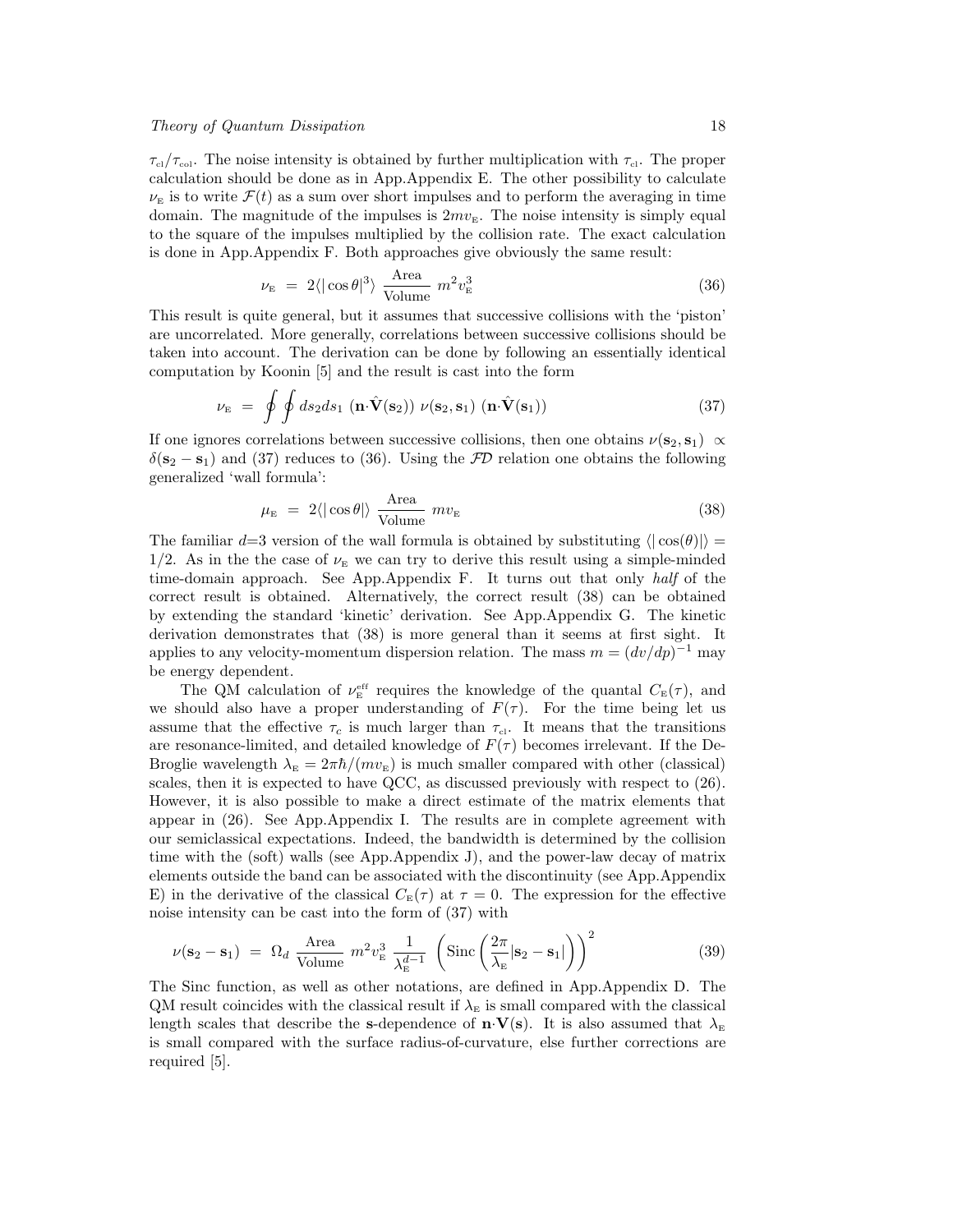#### 8. The route to stochastic behavior

In this section we shall introduce a general phase-space formulation for the theory of energy-spreading. The main mathematical object of the study, namely the kernel  $P_t(n|m)$ , will be defined. In order to go smoothly from the classical theory to the QM theory it is essential to use proper notations. From now on we use the variable  $n = \Omega(E)$  instead of E. See definitions in Sec.2. The transition probability kernel  $P_t(n|m)$  is defined as the projection of an evolving state on the instantaneous set of energy-states. It is also possible to define a parametric kernel  $P(n|m)$ . The latter depends on the displacement  $\delta x$  but not on the actual time that it takes to realize this displacement. The definitions are:

$$
P_t(n|m) = \text{trace}(\rho_{n,x(t)}\,\mathcal{U}(t)\,\rho_{m,x(0)})\tag{40}
$$

$$
P(n|m) = \text{trace}( \rho_{n,x(t)} \rho_{m,x(0)} ) \qquad (41)
$$

In the above definitions the initial energy-surface is  $|m(x(0))\rangle$ , and the associated phase-space density is  $\rho_{m,x(0)}(Q, P)$ . In the QM-case  $|m(x(0))\rangle$  is an energy-eigenstate and  $\rho_{m,x(0)}(Q, P)$  is the associated Wigner function. The evolving surface/state is represented by  $\mathcal{U}(t)$   $\rho_{m,x(0)}$ , where  $\mathcal{U}(t)$  is either the classical Liouville propagator or its QM version. In the classical case it simply re-positions points in phase-space. In the QM case it propagates a Wigner function and it may have a more complicated structure. The trace operation is just a  $dQdP$  integral over phase-space. In the QMcase the definitions of  $P(n|m)$  and  $P_t(n|m)$  can be cast into a much simpler form using Dirac's notations: See (58) and (59).

In the classical case the kernel  $P(n|m)$  reflects the parametric correlations between two sets of energy surfaces (Fig.3 upper left). Consequently non-Gaussian features may manifest themselves. An important special non-Gaussian feature is encountered in many specific examples where  $x$  affects only a tiny portion of the energy surface. (Fig.3 upper right). In the 'piston' example this is the case because  $(\partial \mathcal{H}/\partial x) = 0$ unless Q is near the face of the piston. Consequently  $P(n|m)$  will have a  $\delta$ -singularity for  $n = m$ .

The classical scenario for  $P_t(n|m)$  consists of three time regimes. For short times we have the classical sudden approximation:

$$
P_t(n|m) \approx P(n|m) \qquad \text{for } t \ll \tau_{\text{cl}} \tag{42}
$$

See Fig.2 and App.Appendix A for more details. For longer times we have the classical adiabatic approximation, or more precisely we have diffusive spreading:

$$
P_t(n|m) \approx \text{Gaussian}(n-m) \qquad \text{for } t_{\text{erg}} \ll t \ll t_{\text{frc}} \tag{43}
$$

For  $t \gg t_{\text{frc}}$  the kernel  $P_t(n|m)$  is no-longer a narrow Gaussian that is centered around For  $t \gg t_{\text{fre}}$  the kerner  $P_t(n|m)$  is no-longer a narrow Gaussian that is centered around  $n = m$ . Using (9) it is easily observed that  $t > t_{\text{fre}}$  is equivalent to  $\dot{Q}t > \sqrt{2D_{\text{E}}t}$ , meaning that the systematic energy change becomes larger than the width of the spreading. Thus  $t_{\text{frc}}$  should be regarded as the *breaktime* for the classical adiabatic approximation.

On time scales larger than  $t_{\text{erg}}$  one may argue that the energy spreading is like a stochastic process, and consequently the diffusive behavior should persist beyond  $t_{\text{frc}}$ . A precise formulation of this point will be presented now. For  $t \gg t_{\text{erg}}$  the evolving surface  $\mathcal{U}(t)|m(x(0))\rangle$  becomes very convoluted due to 'mixing'. As long as one does not insist on looking for fine structures,  $\rho_t(Q, P)$  can be replaced by its smeared version. Any 'tangential' non-homogeneity in phase space will be washed away due to the ergodic behavior, and therefore the smeared  $\rho_t(Q, P)$  is fully characterized by the projected distribution  $\rho_t(n)$ . Obviously this statement is true only if  $t_{\text{erg}}$  is much smaller than the time scale  $t_{\text{fre}}$  that characterizes the 'transverse' spreading. Thus the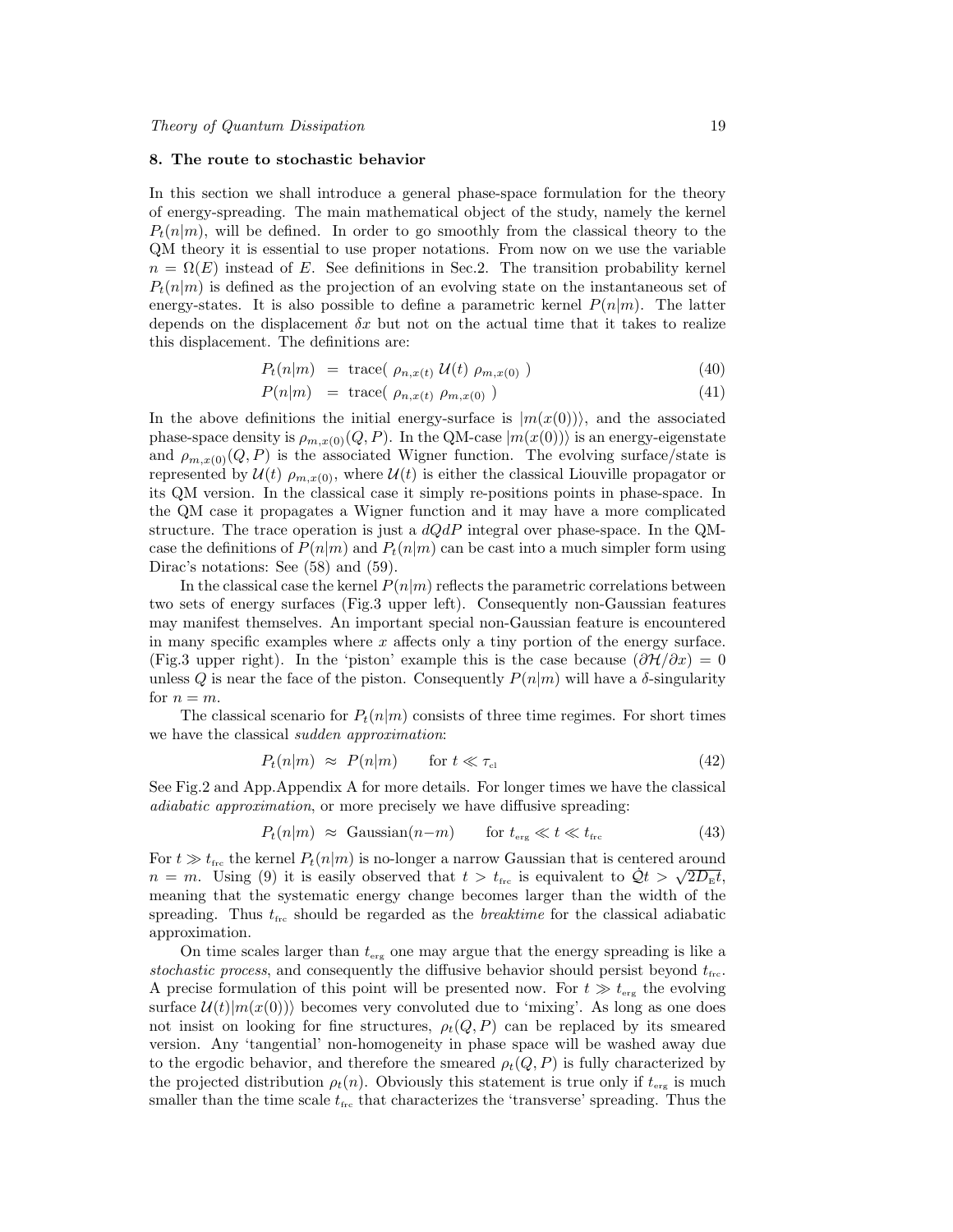

Figure 3. Upper Left: Phase space illustration of the initial and of the instantaneous set of parametric energy surfaces; Plot of the associated  $P(n|m)$ , where the classical behavior is indicate by the black lines, and the QM behavior is represented by the grey filling. Detailed QCC is assumed. In the QM case classical sharp-cutoffs are being smeared. Upper Right: Illustration of a typical non-generic feature. In the QM case the classical delta-singularity is being smeared. Lower Right: The same non-generic feature manifests itself in the 'piston' example. Lower Left: In the perturbative case there is no detailed QCC. The kernel is characterized by a core-tail structure. The tail is limited by the bandwidth of the coupling matrix-elements. If  $\delta x$  is sufficiently small the core is just a kronecker's delta.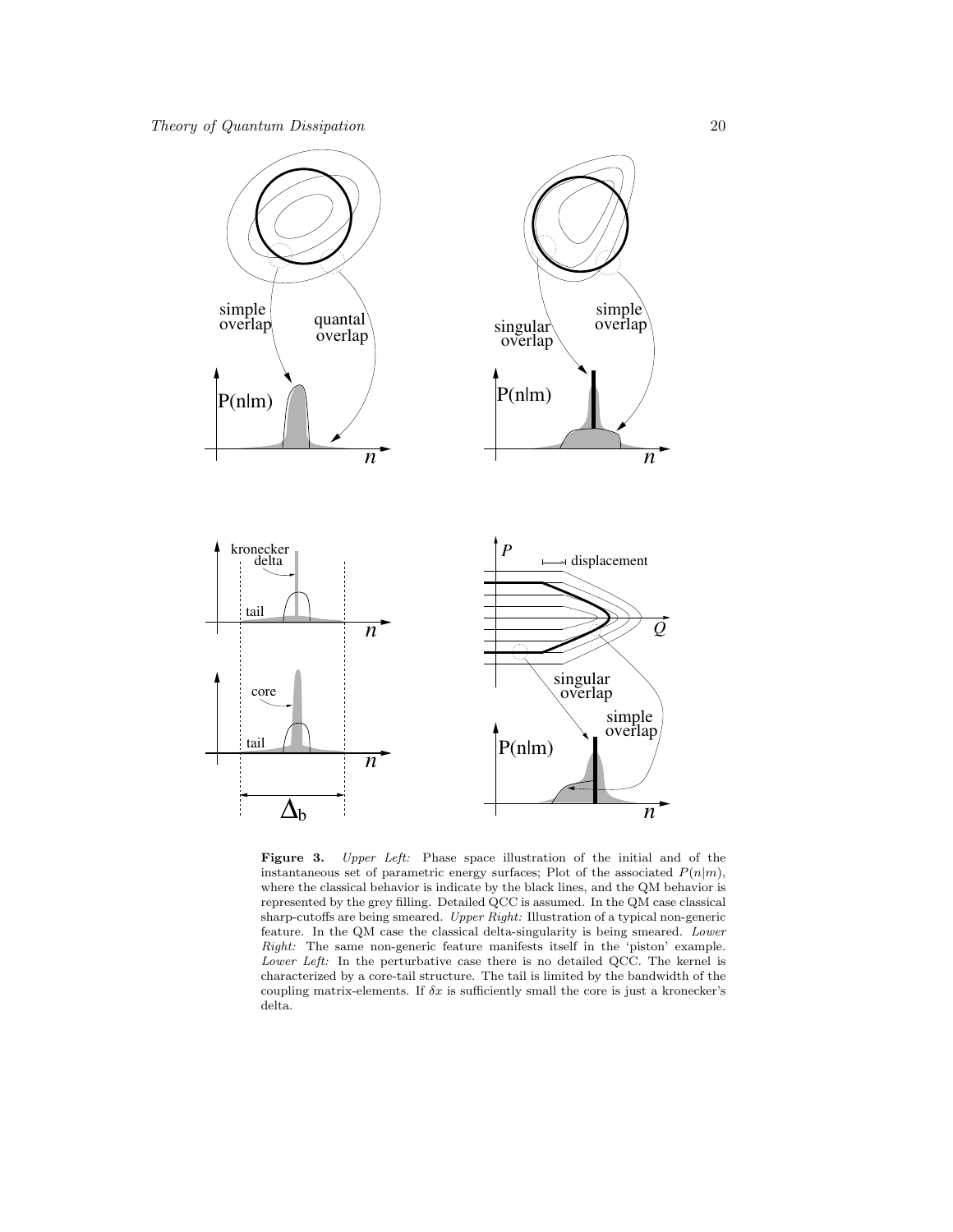dynamics acquires the following stochastic property:

$$
P_{t_1+t_2}(n|m) \approx \int P_{t_2}(n|n') \; dn' \; P_{t_1}(n'|m) \quad \text{provided} \quad t_1, t_2 \gg t_{\text{erg}} \tag{44}
$$

Assuming that  $t_{\text{erg}} \ll t_{\text{frc}}$ , it is possible to define an intermediate time  $t_1 = t/N$ , where N is some large integer, such that  $t_{\text{erg}} \ll t_1 \ll t_{\text{frc}}$ . Using the stochastic property (44) one can write  $P_t(n|m)$  as a convolution of the N kernels  $P_{t_1}(n|m)$ . Applying the same considerations as in the derivation of the central limit theorem, we come to the conclusion that  $P_t(n|m)$  will become a spreading Gaussian that obeys the diffusion equation

$$
\frac{\partial \rho}{\partial t} = \frac{\partial}{\partial n} \left( D_n \frac{\partial}{\partial n} \rho \right) \tag{45}
$$

which is equivalent to (18). Note that  $D_n = g(E)^2 D_{\rm E}$ . This description holds on time scales larger than  $t_{\text{erg}}$ , irrespective of the detailed structure of  $P_{t_1}(n|m)$ . Only the second moment of the latter is important for the determination of the diffusion coefficient.

The argumentation in favor of long-time stochastic behavior is more subtle in the QM case. Using obvious notations the stochastic assumption (44) is:

$$
\langle |\langle n|\mathbf{U}_{t_2}\mathbf{U}_{t_1}|m\rangle|^2 \rangle \approx \sum_{n'} \langle |\langle n|\mathbf{U}_{t_2}|n'\rangle|^2 \rangle \langle |\langle n'|\mathbf{U}_{t_1}|m\rangle|^2 \rangle \tag{46}
$$

Later we shall argue that U is a banded matrix. It is true in general that in the absence of correlations between successive unitary operations we will always have a stochastic diffusive behavior [25]. Thus, in order to establish a stochastic behavior in the QM case we should look for a time scale  $\tau_c$  that marks the loss of phase-correlation. For  $t_1, t_2 \gg \tau_c$  we can argue that the off-diagonal 'interference' terms in the matrix multiplication  $U_{t_2}U_{t_1}$  will be averaged to zero.

One way to establish the existence of a time scale  $\tau_c$  is just to assume *irregular* driving. As an example let us assume that we have a 'piston' that is pushed back and forth in arbitrary a-periodic fashion, meaning that  $\dot{x}(t)$  becomes uncorrelated on a time scale that will be denoted by  $\tau_c^{\text{drv}}$ . The irregular driving is like noise and consequently the interference contribution is averaged to zero [25]. For *periodic* driving, there may be limitation of diffusion due to 'localization' effect as in the quantum-kicked-rotator model [25]. The study of this latter issue is beyond the scope of this paper. As in the classical case we will be able to establish a diffusive behavior on an *intermediate* time scale. QM considerations will be limited either by a semiclassical breaktime  $t_{\text{sel}}$ or by a perturbative breaktime  $t_{\text{prt}}$ , which are analogous to the classical breaktime  $t_{\text{frc}}$ . If we do not have the separation of time scales  $(\tau_c^{\text{drv}} \ll t_{\text{prt}}$  or  $\tau_c^{\text{drv}} \ll t_{\text{sel}})$  then we should wonder whether there is an *intrinsic*  $\tau_c$ . An intrinsic  $\tau_c$  is expected to be either equal or larger than the classical time  $t_{\text{erg}}$ . Indeed, in the perturbative regime, where  $t_{\text{erg}} \ll t_{\text{prt}}$ , it will be argued that effectively  $\tau_c \gg t_{\text{erg}}$ . In the perturbative regime we are not able to give a general mathematical proof for having an effective  $\tau_c$  such that the separation of time scales requirement ( $\tau_c \ll t_{\text{prt}}$ ) is being satisfied. However, we are going to demonstrate that a crossover to a diffusive-growth of the second moment happens before the breaktime  $t_{\text{prt}}$ . The assumption that the diffusive behavior persists beyond  $t_{\text{ort}}$  with the *same* diffusion coefficient is the cornerstone of the common FGR picture. We are not going to study in this paper the general conditions for having stochastic-like behavior.

The derivation of the classical  $\mathcal{F}D$  relation consists of two steps: The first step establishes the local diffusive behavior for short ( $t \ll t_{\text{frc}}$ ) time scales, and  $D_{\text{E}}$ is determined; The *second step* establishes the global stochastic behavior on large  $(t \gg t_{\text{erg}})$  time scales. The various time scales involved are illustrated in Fig.4. The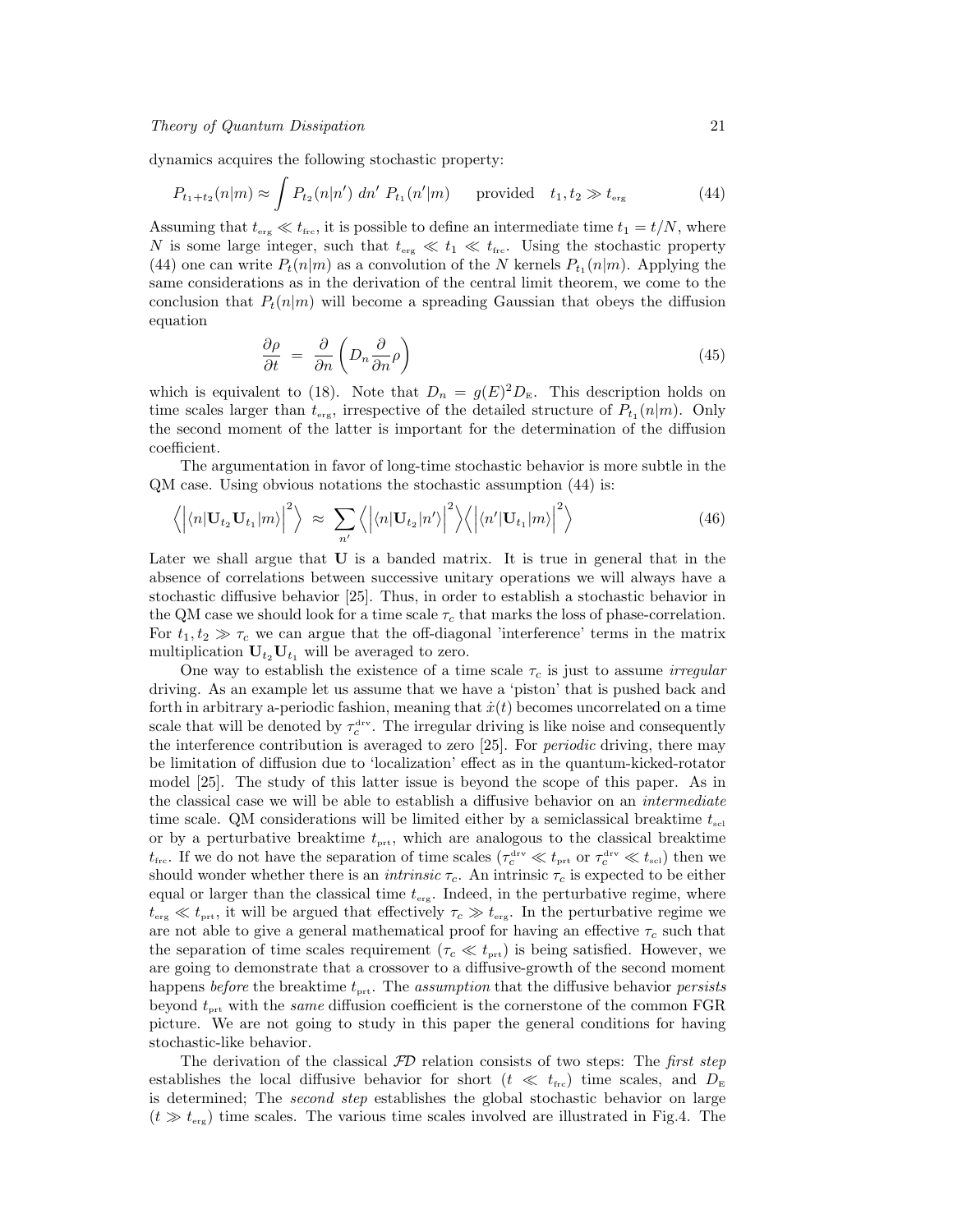

Figure 4. Illustration of the various time scales involved in constructing either classical, semiclassical or perturbation theory of dissipation. We use the notation  $\tau_{\text{SC}} = \delta x_{\text{SC}}/V$ . The accompanying table summarizes the associated requirements for the applicability of each of those theories. Note that the quantum mechanical definitions of slowness and of fastness are not complementary. Note also that slowness in the classical sense is always assumed. The rest of this paper (Sections 9-20) is devoted to the study of the ballistic-diffusive crossover. This crossover is 'captured' either by perturbation theory or by the semiclassical theory, provided the respective slowness or fastness conditions are satisfied. For simplicity we assume a generic system where  $\tau_{\text{cl}}$  can be identified with  $t_{\text{erg}}$ . The persistence of the stochastic behavior for arbitrarily long times is assumed. We are not going to study in this paper the general conditions for having such long-time stochastic behavior.

validity of the classical derivation depends on the slowness condition (10). The validity of the analogous QM theory is further restricted by the quantal slowness condition  $(23)$ . However, an optional derivation of the  $\mathcal{F}\mathcal{D}$  relation in the QM case can be based on semiclassical considerations. The limitations of the latter strategy are illustrated in Fig.4, and further discussed in the next section.

# 9. The semiclassical picture and detailed QCC

The main objects of our discussion are the transition probability kernel  $P_t(n|m)$  and the parametric kernel  $P(n|m)$  which have been introduced in the previous section. Recall that we are measuring phase-space volume  $(n=\Omega(E))$  in units of  $(2\pi\hbar)^d$ . This way we can obtain a 'classical approximation' for the QM kernel, simply by making  $n$ and  $m$  integer variables. If the 'classical approximation' is similar to the QM kernel, then we say that there is *detailed* QCC. If only the second-moment is similar, then we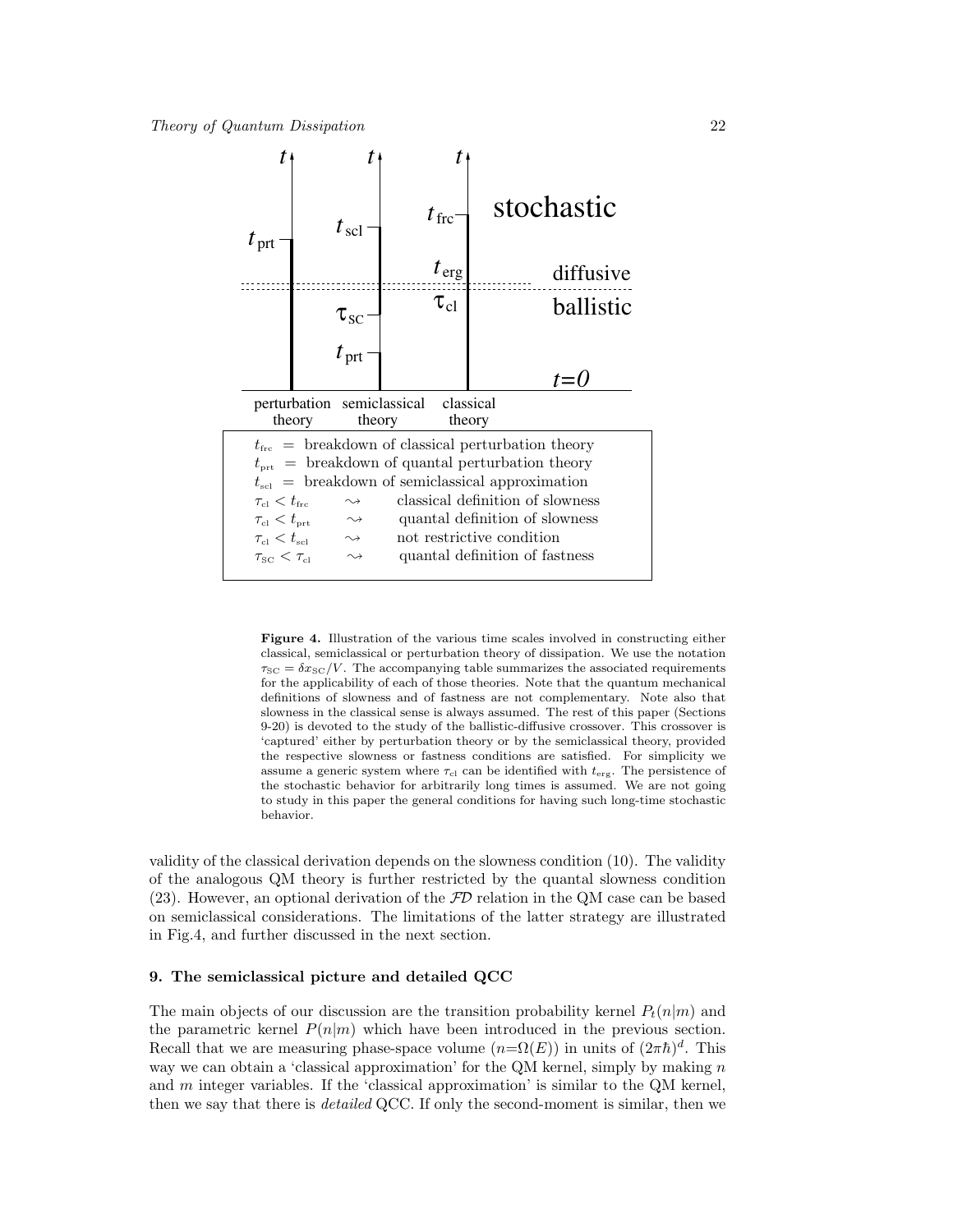say that there is *restricted* QCC. In the present section we are going to discuss the conditions for having detailed QCC, using simple semiclassical considerations. In the next paragraph we discuss the conditions for having detailed QCC in the computation of the parametric kernel  $P(n|m)$ . Then we discuss the further restrictions on detailed QCC, that are associated with the computation of the actual kernel  $P_t(n|m)$ .

Wigner function  $\rho_{n,x}(Q, P)$ , unlike its classical microcanonical analog, has a nontrivial transverse structure. For a curved energy surface the transverse profile looks like Airy function and it is characterized by a width [23]

$$
\Delta_{\rm SC} = \left(\varepsilon_{\rm cl} \left(\frac{\hbar}{\tau_{\rm cl}}\right)^2\right)^{1/3} \tag{47}
$$

where  $\varepsilon_{\text{cl}}$  is a classical energy scale. For the 'piston' example  $\varepsilon_{\text{cl}} = E$  is the kinetic energy of the gas particle. The classical  $P(n|m)$  has a dispersion

$$
\delta E_{\rm el} = \sqrt{\left\langle \left(\frac{\partial \mathcal{H}}{\partial x}\right)^2 \right\rangle_{\rm E}} \delta x \tag{48}
$$

which characterizes the transverse distance between the intersecting energy-surfaces  $|m(x)\rangle$  and  $|n(x+\delta x)\rangle$ . In the generic case, it should be legitimate to neglect the transverse profile of Wigner function provided  $\delta E_{\rm cl} \gg \Delta_{\rm sc}$ . This condition can be cast into the form  $\delta x \gg \delta x_{\rm SC}$  where

$$
\delta x_{\rm SC} = \frac{\Delta_{\rm SC}}{\sqrt{\nu_{\rm E}/\tau_{\rm cl}}} \propto \hbar^{2/3} \tag{49}
$$

For the 'piston' example see [14]. Another important parametric scale is defined in a similar fashion: We shall see that it is *not* legitimate to ignore the transverse profile of Wigner function if  $\delta E_{\rm cl} < \Delta_b$ . This latter condition can be cast into the form  $\delta x \ll \delta x_{\mbox{\tiny\rm prt}}$  where

$$
\delta x_{\rm pt} = \frac{\Delta_b}{\sqrt{\nu_{\rm E}/\tau_{\rm cl}}} = \frac{2\pi\hbar}{\sqrt{\nu_{\rm E}\tau_{\rm cl}}} \tag{50}
$$

Typically the two parametric scales are well separated  $(\delta x_{\text{prt}} \ll \delta x_{\text{sc}})$ . If we have  $\delta x \ll \delta x_{\text{prt}}$  then the parametric kernel  $P(n|m)$  is characterized by a perturbative coretail structure which is illustrated in Fig.3 and further discussed in the next section. If we have  $\delta x \gg \delta x_{\rm sc}$  then the transverse profile of Wigner function can be ignored, and we get detailed QCC. Obviously, 'detailed QCC' does not mean complete similarity. The classical kernel is typically characterized by various non-Gaussian features, such as sharp cutoffs, delta-singularities and cusps. These features are expected to be smeared in the QM case. The discussion of the latter issue is beyond the scope of the present paper [14].

We turn now to discuss the actual transition probability kernel  $P_t(n|m)$ . Here we encounter a new restriction on QCC: The evolving surface  $\mathcal{U}(t)|m\rangle$  becomes more and more convoluted as a function of time. This is because of the mixing behavior that characterizes chaotic dynamics. For  $t \gg t_{\text{sel}}$  the intersections with a given instantaneous energy surface  $|n\rangle$  become very dense, and associated QM features can no longer be ignored. The time scale  $t_{\rm scl}$  can be related to the failure of the stationary phase approximation [17].

The breaktime scale  $t_{\rm scl}$  of the semiclassical theory is analogous to the breaktime scale  $t_{\text{prt}}$  of perturbation theory, as well as to the breaktime scale  $t_{\text{frc}}$  of the classical theory. In order to establish the crossover from ballistic to diffusive energy spreading using a semiclassical theory we should satisfy the condition  $\tau_{\rm cl} < t_{\rm scl}$ . This velocityindependent condition is not very restrictive. On the other hand we should also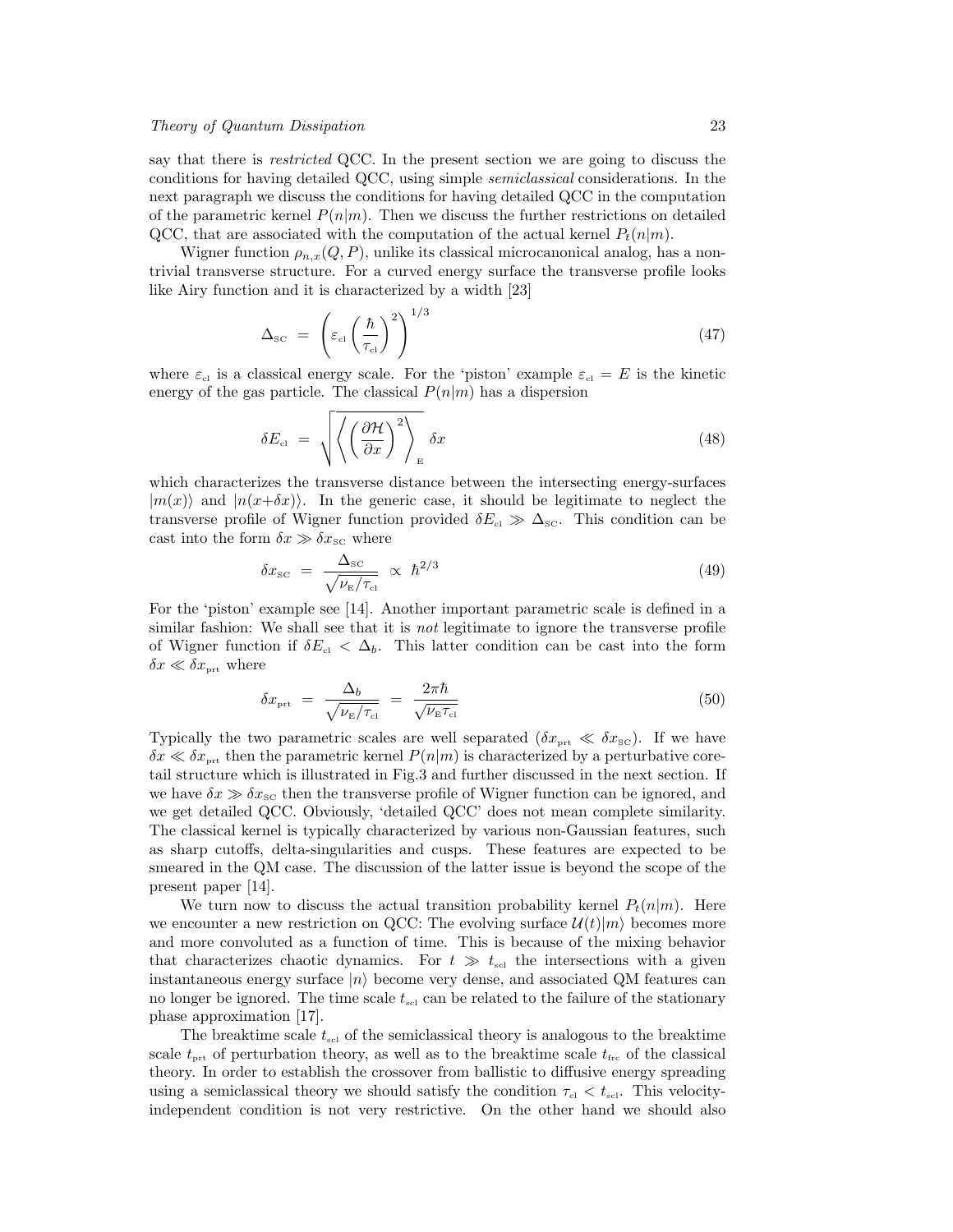satisfy the condition  $\delta x \gg \delta x_{\rm sc}$ , with  $\delta x = V \tau_{\rm cl}$ . The latter condition implies that the applicability of the semiclassical theory is restricted to relatively high velocities. We can define:

$$
v_{\rm sc} = \sqrt{D_{\rm E} \tau_{\rm cl}} / \Delta_{\rm sc} \tag{51}
$$

If  $v_{\rm{SC}} \gg 1$  then the above semiclassical analysis is applicable in order to analyze the crossover from ballistic to diffusive energy spreading.

# 10. The perturbative picture and restricted QCC

Detailed QCC between the quantal  $P(n|m)$  and the classical  $P(n|m)$  is not guaranteed if  $\delta x < \delta x_{\rm sc}$ . A-fortiori, this statement holds also for  $P_t(n|m)$ . For sufficiently small parametric changes  $\delta x$ , or for sufficiently short times t, perturbation theory becomes a useful tool for the analysis of these kernels. A detailed formulation of perturbation theory is postponed to later sections. In the present section we are going to sketch the main observations. We are going to argue that for small enough  $\delta x$  there is no detailed QCC between the quantal and the classical kernels, but there is still *restricted* QCC that pertains to the second moment of the distributions. Large enough  $\delta x$ is a necessary condition for getting detailed QCC. The following paragraph discuss the parametric evolution of  $P(n|m)$ , and the rest of this section discuss the actual evolution of  $P_t(n|m)$ .

For extremely small  $\delta x$  the parametric kernel  $P(n|m)$  has a standard 'first-order' perturbative structure, namely:

$$
P(n|m) \approx \delta_{nm} + \text{Tail}(n-m) \quad \text{for } \delta x \ll \delta x_c^{\text{qm}} \tag{52}
$$

where  $\delta x_c^{\text{qm}}$  is defined as parametric change that is needed in order to mix neighboring levels. For larger values of  $\delta x$  neighbor levels are mixed non-perturbatively and consequently we have a more complicated spreading profile:

$$
P(n|m) \approx \text{Core}(n-m) + \text{Tail}(n-m) \quad \text{for } \delta x \ll \delta x_{\text{prt}} \tag{53}
$$

In the perturbative case  $(\delta x \ll \delta x_{\text{prt}})$  the second moment of  $P(n|m)$  is generically determined by the 'tail'. It turns out that the QM expression for the second-moment is classical look-alike, and consequently *restricted* QCC is satisfied. The *core* of the quantal  $P(n|m)$  is of non-perturbative nature. The *core* is the component that is expected to become similar (eventually) to the classical  $P(n|m)$ . A large perturbation  $\delta x \gg \delta x_{\text{prt}}$  makes the *core* spill over the perturbative tail. If we have also  $\delta x \gg \delta x_{\text{sc}}$ , then we can rely on detailed QCC in order to estimate  $P(n|m)$ . The parametric scales  $\delta x_c^{\text{qm}}$  and  $\delta x_{\text{prt}}$  are easily estimated in case of the 'piston' example. The displacement which is needed in order to mix levels is much smaller than De-Broglie wavelength, namely  $\delta x_c^{\text{qm}} \approx (\lambda_{\text{E}}^{d+1}/\text{Area})^{1/2}$ . The displacement which is needed in order to mix core and tail is much larger than De-Broglie wavelength, namely  $\delta x_{\text{prt}} \approx (\tau_{\text{col}}/\tau_{\text{cl}})^{1/2} \lambda_{\text{E}}$ . For a more careful discussion of these parametric scales see [14, 15] and the concluding section.

The dynamical evolution of  $P_t(n|m)$  is related to the associated parametric evolution of  $P(n|m)$ . We can define a perturbative time scale  $t_{\text{prt}}$  which is analogous to  $\delta x_{\text{ort}}$ . For  $t \ll t_{\text{ort}}$  the kernel  $P_t(n|m)$  is characterized by a core-tail structure that can be analyzed using perturbation theory. In particular we can determine the second moment of the energy distribution, and we can establish *restricted* QCC. If the second moment for the core-tail structure is proportional to  $t^2$ , we shall say that there is a ballistic-like behavior. If it is proportional to  $t$ , we shall say that there is a diffusive-like behavior. In both cases the actual energy distribution is not classicallike, and therefore the term 'ballistic' and 'diffusive' should be used with care. We are going now to give a brief overview of the various scenarios in the time evolution of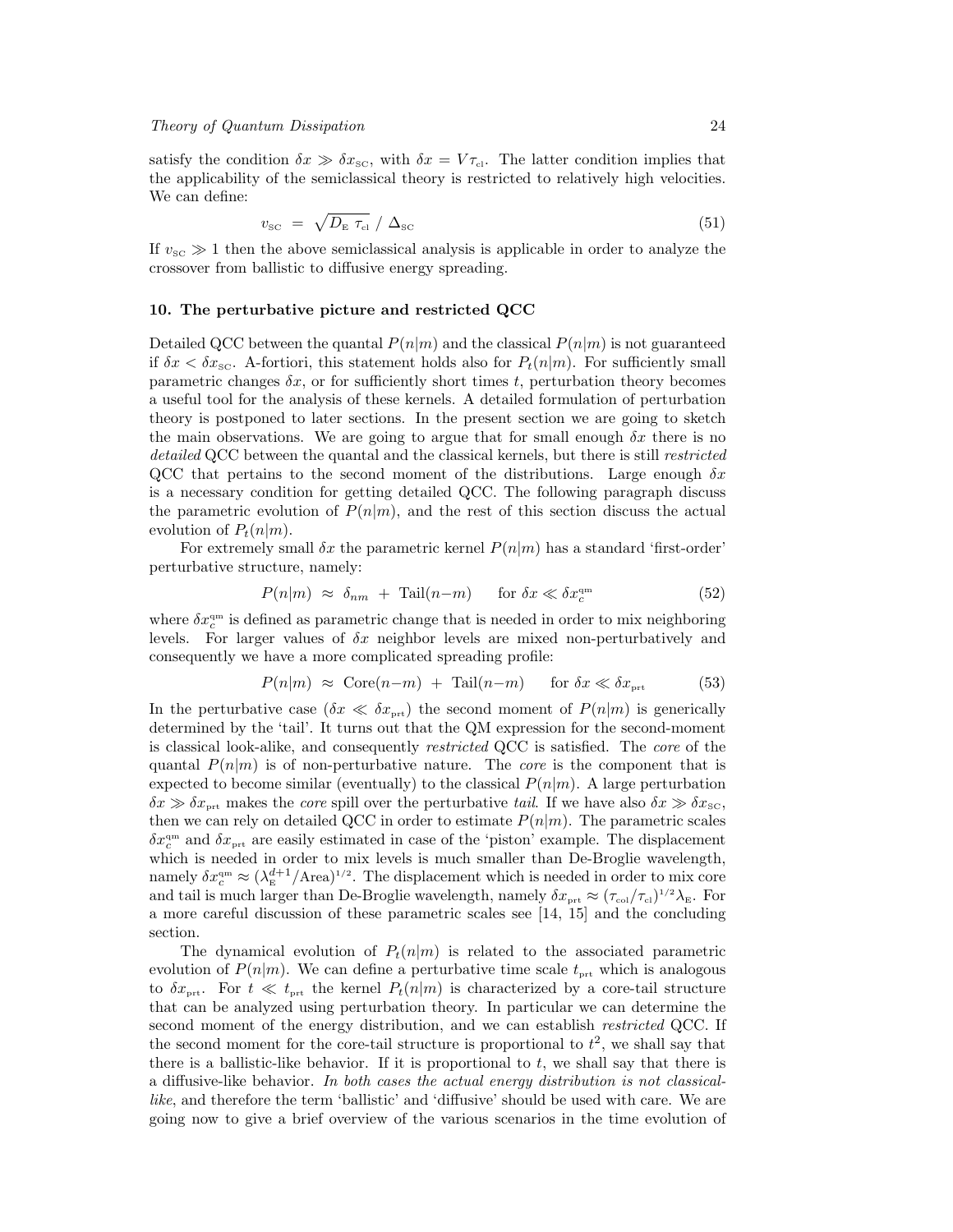

**Figure 5.** The various crossovers in the time evolution of  $P_t(n|m)$ . The vertical axis is  $x(t) = Vt$ . The parametric scales  $\delta x_c^{\text{qm}}$  and  $\delta x_{\text{prt}}$  are indicted by horizontal lines. The horizontal axis is the velocity  $V$ . It is divided by vertical dashed lines to various velocity regimes. In each velocity regime there is a different dynamical route. The various crossovers are explained in the text and the various symbols are easily associated with having either Gaussian or some non-Gaussian spreading profile. In particular the perturbative spreading profile is either with or without non-trivial core, and its tail is either band-limited or resonance-limited.

 $P_t(n|m)$ . These are illustrated in Fig.5. In later sections we give a detailed account of the theory.

For slow velocities such that  $\tau_{\text{cl}} \ll t_{\text{prt}}$ , there is a crossover from ballistic-like spreading to diffusive-like spreading at  $t \sim \tau_{\rm cl}$ . In spite of the lack of detailed QCC there is still restricted QCC as far as this ballistic-diffusive crossover is concerned. If the breakdown of perturbation theory happens before the Heisenberg time  $(t_{\text{ort}} \ll t_{\text{H}})$ it is implied that there is a second crossover at  $t \sim t_{\text{prt}}$  from a diffusive-like spreading to a genuine diffusive behavior. Once a stochastic behavior is established, the time scale  $t_H$  for recurrences becomes non-effective, and we expect a long-time classical-like behavior.

extremely slow velocities are defined by the the inequality  $t_{\rm H} \ll t_{\rm prt}$ . This inequality implies that there are QM recurrences before the expected crossover from diffusive-like spreading to genuine-diffusion. This is the QM adiabatic regime. In the  $t \to \infty$  limit Landau-Zener transitions will dominate the energy spreading, and consequently neither detailed nor restricted QCC is a-priori expected [9].

For fast velocities we have  $t_{\text{prt}} \ll \tau_{\text{cl}}$ . There is a crossover at  $t \sim t_{\text{prt}}$  from ballisticlike spreading to a genuine ballistic behavior, and at  $t \sim \tau_{c}$  there is a second crossover from genuine-ballistic to genuine-diffusive spreading. The description of this classicaltype crossover is out-of-reach for perturbation theory, but we can use the semiclassical picture instead. Note that the semiclassical definition of 'fastness' and the perturbative definition of 'slowness' imply that there is a 'gap' between the corresponding regimes. However, the interpolation is smooth, and therefore for simple systems surprises are not expected.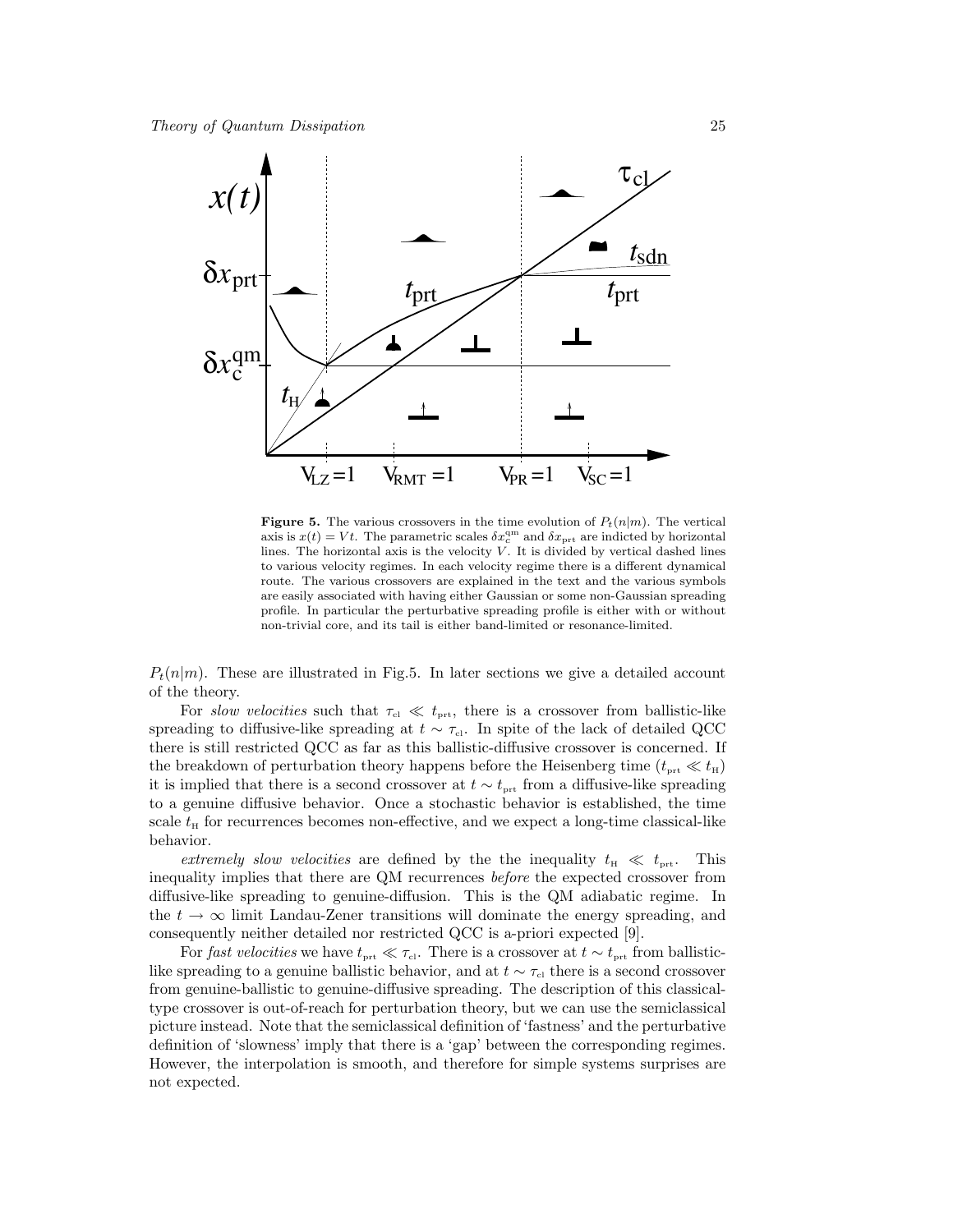# 11. Actual versus Parametric Evolution

The QM time evolution is governed by the time dependent Schroedinger equation with the time dependent Hamiltonian  $\mathcal{H}(x(t))$ . In practice it is quite unnatural to use a fixed basis. For example, in case of the 'piston' example one may propose to use the fixed-basis that consists of the eigenfunctions of the empty cavity. However, the matrix elements of the 'piston' may be very large and even infinite if we assume impenetrable walls. Thus, it is much more natural to use the so called adiabatic basis, though the time evolution is not necessarily of adiabatic nature. The evolving state-vector is expanded as follows:

$$
|\psi(t)\rangle = \sum_{n} a_n(t) |n(x(t))\rangle \tag{54}
$$

Using standard manipulation we obtain the Schroedinger-like equation

$$
\frac{da_n}{dt} = -\frac{i}{\hbar}E_n a_n - \frac{i}{\hbar}\sum_m \mathbf{W}_{nm}(x(t)) a_m \tag{55}
$$

Were the off diagonal elements of  $\mathbf{W}_{nm}$  are

$$
\mathbf{W}_{nm} = \frac{\hbar}{i} \left\langle n \Big| \frac{d}{dt} m \right\rangle = i \frac{\hbar \dot{x}}{E_n - E_m} \left\langle n \Big| \frac{\partial \mathcal{H}}{\partial x} \Big| m \right\rangle \tag{56}
$$

and we use the 'gauge' convention  $\mathbf{W}_{nm}=0$  for  $n=m$ . (Only one parameter is being changed and therefore Berry's phase is not an issue).

Equation (55) will be now our starting point. It is defined in terms of  $\mathbf{W}_{nm}(x)$ and in terms of a set of numbers  $\{E_n\}$ . Note that as long as  $t \ll t_H$  we can *ignore* the dependence of  $E_n$  on the changing parameter x. The formal solution of (55) will be written as follows:

$$
a_n(t) = \sum_m \mathbf{U}_{nm}(t) \ a_m(0) \tag{57}
$$

If all the  $E_n$  are set equal to the same constant, (or without loss of generality to zero), then (55) describes the time evolution of a frozen wavefunction. In other words, (55) without the  ${E_n}$  is equivalent to the trivial equation  $d\psi/dt = 0$ . In this special case the formal solution (57) will be written with  $\mathbf{T}_{nm}(x(t))$  instead of  $\mathbf{U}_{nm}(t)$ . Note that if the  ${E_n}$  are taken away from (55), then  $\dot{x}$  can be scaled out and therefore the x dependence rather than the t dependence become significant. The transition probability kernel and the parametric kernel can be written as:

$$
P_t(n|m) = |\mathbf{U}_{nm}(t)|^2 = |\langle n(x(t))|\mathbf{U}(t)|m(x(0))\rangle|^2 \tag{58}
$$

$$
P(n|m) = |\mathbf{T}_{nm}(x)|^2 = |\langle n(x)|m(x(0))\rangle|^2 \tag{59}
$$

From now on we shall refer to the t-dependent evolution which is represented by  $\mathbf{U}_{nm}(t)$  as the *actual evolution* (AE). To the t-dependent evolution which is represented by  $\mathbf{T}_{nm}(x(t))$  will shall refer as parametric evolution (PE). For PE the velocity  $\dot{x} = V$ plays no role, and it can be scaled out from the above equation. Consequently, for PE, parametric scales and temporal scales are trivially related via the scaling transformation  $\delta x = V\tau$ .

It is important to realize that in a certain sense, defined below, the AE coincided with the PE for short times  $t \ll t_{\text{sdn}}$ . This is the QM-sudden approximation. The detailed picture is as follows: We start with some initial state  $|m\rangle$ . After time t there will be some non-vanishing probability to find the system in a certain energy range  $\delta E(t)$  around  $E_m$ . As long as  $\delta E(t) \ll \hbar/t$  the corresponding energy levels  $E_n$ within  $\delta E$  are not resolved. The latter condition defines a time interval  $t \ll t_{\text{sdn}}$ . By definition, for  $t \ll t_{\text{sdn}}$  it is as if the energy-levels were degenerated. Therefore we can say that the AE coincides with the PE, implying that the evolving state (54) remains approximately unchanged. The QM sudden approximation will be further discussed in Sec.19.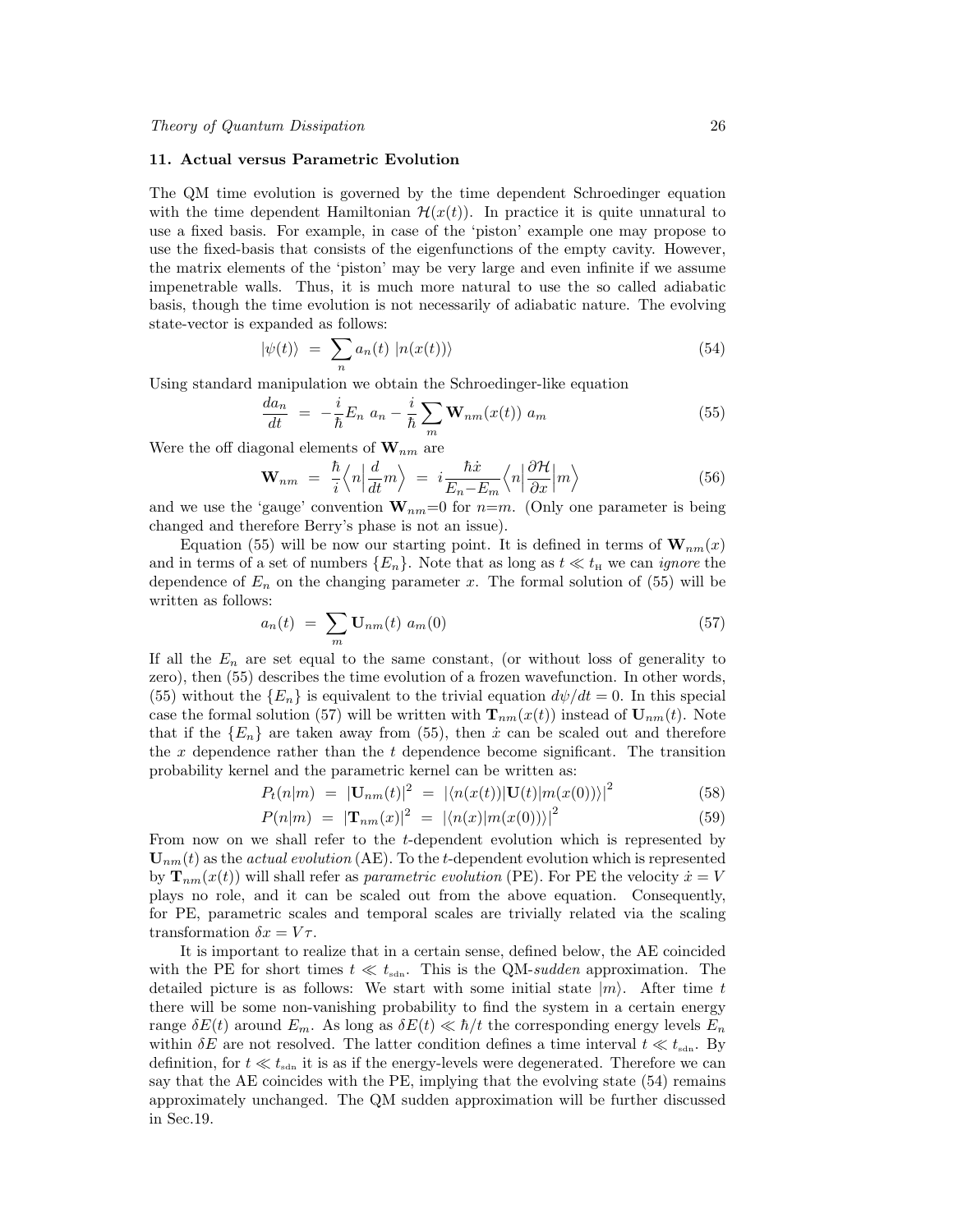#### 12. Application of perturbation theory

We can use Equation (55) as a starting point for a standard first-order perturbation theory (FOPT). For short times, such that  $P_t(m|m) \sim 1$ , the transition probability from level m to level n is determined by the coupling strength  $|\mathbf{W}_{nm}|^2$ , by the energy difference  $(E_n-E_m)$  and by the correlation function  $F(\tau)$ . The latter describes loss of correlation between  $\mathbf{W}_{nm}(x(0))$  and  $\mathbf{W}_{nm}(x(t))$ . It is defined via

$$
\langle \mathbf{W}_{nm}^{\star}(t+\tau) \mathbf{W}_{nm}(t) \rangle = |W_{nm}|^2 F(\tau)
$$
\n(60)

with the convention  $F(0) = 1$ . Using FOPT one obtains the following result:

$$
P_t(n|m) = \left| \int_0^t \frac{\mathbf{W}_{nm}(t')}{\hbar} e^{i\frac{E_n - E_m}{\hbar}t'} dt' \right|^2
$$
  

$$
= \left(\frac{W_{nm}}{\hbar}\right)^2 \int_0^t \int_0^t dt_2 dt_1 F(t_2 - t_1) e^{i\frac{E_n - E_m}{\hbar}(t_2 - t_1)}
$$
  

$$
= t\tilde{F}_t \left(\frac{E_n - E_m}{\hbar}\right) \times \left(\frac{W_{nm}}{\hbar}\right)^2 \quad \text{for } n \neq m \tag{61}
$$

The function  $\tilde{F}_t(\omega)$  describes the spectral content of the perturbation. For a *constant* perturbation  $(F(\tau) = 1)$  it is just given by equation (25). For a noisy perturbation  $F(\tau)$  is characterized by some finite correlation-time  $\tau_c$ , and therefore the definition of  $\tilde{F}_t(\omega)$  is modified as follows:

$$
\tilde{F}_t(\omega) = \begin{cases}\nt\cdot(\operatorname{sinc}(\omega t/2))^2 & \text{for } t < \tau_c \\
\tilde{F}(\omega) & \text{for } t > \tau_c\n\end{cases}
$$
\n(62)

where  $\tilde{F}(\omega)$  is the Fourier transform of the correlation function  $F(\tau)$ . Now it is a simple matter to calculate the *second-moment* of the spreading:

$$
\delta E^2 = \sum_n (E_n - E_m)^2 P_t(n|m) = V^2 t \int_{-\infty}^{+\infty} \frac{d\omega}{2\pi} \tilde{C}_{\mathcal{E}}(\omega) \tilde{F}_t(\omega) \tag{63}
$$

This result coincides with the linear-response result (24) only if the coupling matrixelements could have been treated as *constant* in time, meaning  $F(\tau)=1$  and accordingly  $\tau_c = \infty$ . For  $t > \tau_c$  it becomes formally equivalent to the FGR result (31). However, a practical equivalence seems unlikely because  $F(\tau)$  of (60) is not necessarily determined by the correlations of the external driving source. The critical discussion of this point is going to be the main issue of the subsequent sections.

In order to use (63) we should determine how  $F(\tau)$  look like, and in particular we should determine what is the correlation-time  $\tau_c$ . We postpone this discussion, and assume that  $F(\tau)$  and hence  $\tau_c$  are known from some calculation. The total transition probability is  $p(t) = \sum_{n=0}^{\infty} P(n|m)$ , where the prime indicates omission of the term  $n = m$ . FOPT is valid as long as  $p(t) \ll 1$ . This defines a breaktime  $t'_{\text{prt}}$  for the standard FOPT treatment. The above derivation imply that we can trust (63) only during the short time  $t \ll t'_{\text{prt}}$ . However, later we shall argue that with a proper (modified) definition of  $F(\tau)$  we can trust (63) during a longer time  $t \ll t_{\text{prt}}$ . The breaktime  $t_{\text{prt}}$  will be determined by using an *improved* perturbation theory (IMPT).

It is now possible to formulate the conditions for having restricted QCC. By 'restricted' QCC we mean that only the second-moment of the spreading (63) is being considered. It is essential to distinguish between two different possible scenarios:

Resonance-limited transitions:  $\tau_c \gg \tau_{\rm cl}$  (64)

$$
Band-limited transitions: \t\tau_c \ll \tau_{cl} \t\t(65)
$$

For resonance-limited transitions, finite  $\tau_c$  has no consequence as far as  $\delta E^2$  is concerned. The crossover to diffusive behavior  $\delta E^2 \propto t$  will happen at  $t \sim \tau_{c}$ . This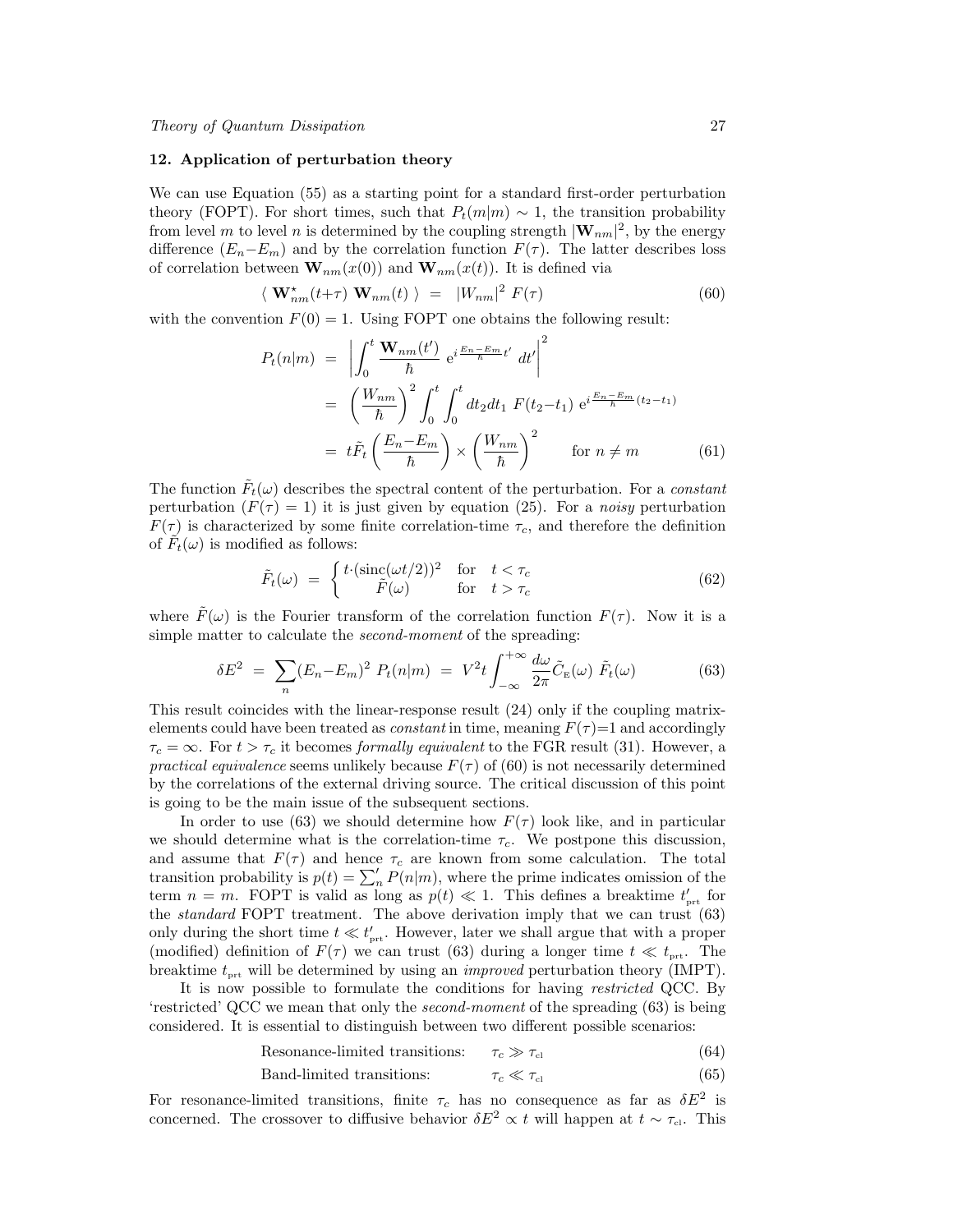diffusive behavior will persist for  $t > \tau_c$  with the same diffusion coefficient. On the other hand, for band-limited transitions we will have at  $t \sim \tau_c$  a pre-mature crossover from ballistic to diffusive behavior. Consequently the classical result will be suppressed by a factor  $(\tau_c/\tau_{\text{cl}}) \ll 1$ . This is due to the fact that the transitions between levels are limited not by the resonance width (embodied by  $F(\omega)$ ), but rather by the band-width of the coupling matrix elements (embodied by  $\tilde{C}_{E}(\omega)$ ).

We have realized that the perturbative result  $(63)$  can be used in order to establish a *diffusive* growth of the *second moment*. Obviously the applicability of this picture requires a separation of time scales:

**FGR-condition:** Either 
$$
\tau_{\text{cl}}
$$
 or  $\tau_c \ll t_{\text{prt}}$  (66)

The long time stochastic behavior of the spreading is determined by the short-time dynamics, as explained in Section 8. The FGR condition guarantees that the diffusive growth of the second-moment is established before the breakdown of the short-time analysis. Therefore, the correct determination of the breaktime  $t_{\text{prt}}$  is extremely important, and it is going to be the main issue of the subsequent sections.

#### 13. The applicability regime of the standard FOPT treatment

In order to have practical estimates for applicability regime of the standard FOPT treatment, we should look on the matrix  $W_{nm}$ . This matrix is banded, and its elements satisfy:

$$
\left\langle \left| \frac{\mathbf{W}_{nm}}{\hbar} \right|^2 \right\rangle \approx \left( \frac{V}{\delta x_c^{\text{qm}}} \right)^2 \frac{1}{(n-m)^2} \quad \text{for } |n-m| < b/2 \tag{67}
$$

where  $\delta x_c^{\rm qm} = \Delta/\sigma$ . From the above expression, once used in (61) for the calculation of the kernel  $P(n|m)$ , it follows that  $\delta x_c^{\rm qm}$  is the parametric change which is required in order to mix neighboring levels. Similarly, in the calculation of  $P_t(n|m)$  the related  $\tau_c^{\rm qm} = \delta x_c/V$  is the time which is required in order to mix neighboring levels. Given two distant levels  $n$  and  $m$ , and taking the mixing on "small" scale into account, one realizes that  $\delta x_c^{\text{qm}}$  also determines the correlation time  $\tau_c = \tau_c^{\text{qm}}$  of the matrix-element  $\mathbf{W}_{nm}(x(t))$ , as defined in (60). These observations can be summarized as follows:

$$
t'_{\text{prt}} = \tau_c = \tau_c^{\text{qm}} \quad \text{for the standard FOPT.} \tag{68}
$$

The standard perturbative structure (52) of either  $P(n|m)$  or  $P_t(n|m)$  is maintained as long as neighboring levels are not being mixed. This structure obviously does not correspond to the classical structure since it is characterized by the non-classical energy scale  $\Delta_b$ . Still, there is *restricted* QCC which is implied by (63).

A sufficient condition for the applicability of the standard FOPT treatment is  $v_{\text{RMT}} \ll 1$ . The argument goes as follows: By definition  $v_{\text{RMT}} \ll 1$  implies  $\tau_{\text{cl}} \ll \tau_c^{\text{qm}}$ . Using (68) we observe that it is equivalent to  $\tau_{\rm cl} \ll t'_{\rm prt}$ . By definition  $t_{\rm prt}$  is either equal or larger than  $t'_{\text{prt}}$ . Therefore the FGR condition (66) is satisfied. The converse however is not true. Having  $v_{RMT} \gg 1$  does not imply that the FGR condition cannot be satisfied. Therefore, for  $v_{RMT} \gg 1$ , we cannot tell on the basis of the *standard* FOPT treatment whether or when there is a crossover to a diffusive behavior. We shall try to overcome this difficulty in the next sections.

# 14. The over-simplified RMT (ORMT) picture

Recall that the matrix  $\mathbf{W}_{nm}$  is a banded. The bandwidth  $b=1, 3...$  corresponds to diagonal, tridiagonal matrix and so on. In the spirit of RMT we can think of  $\mathbf{W}_{nm}$ as a particular realization which is taken out from some large ensemble of (banded)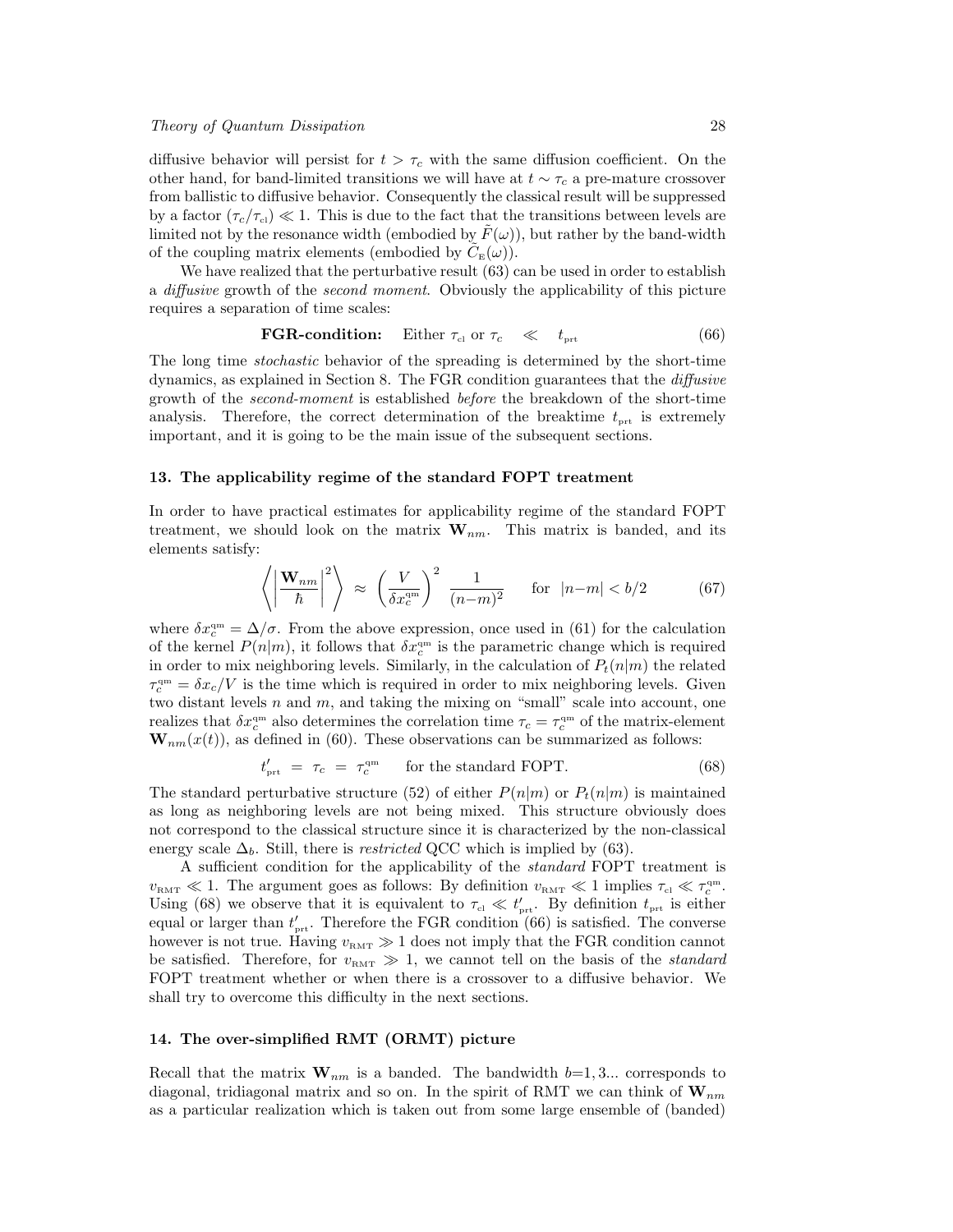# Theory of Quantum Dissipation 29

random matrices. In order to go beyond standard FOPT it is essential to further specify the *cross-correlation between matrix elements*. Following [10] the simplest statistical assumption is absence of cross-correlations, namely,

$$
\langle \mathbf{W}_{n'm'}^{\star}(t+\tau) \mathbf{W}_{nm}(t) \rangle = 0 \quad \text{if} \quad \{n',m'\} \neq \{n,m\} \tag{69}
$$

Equation (55) with the statistical assumptions (69) and (60), where  $\tau_c = \tau_c^{\rm qm}$ , is a well defined RMT model. We shall refer to it as the over-simplified RMT (ORMT) picture. The main observation of  $|10|$  can be summarized as follows: The FOPT result (63), assuming an ORMT picture, can be trusted for classically long times. Namely,

$$
t'_{\text{prt}} = t_{\text{frc}}
$$
 and  $\tau_c = \tau_c^{\text{qm}}$  for the ORMT picture. (70)

The ORMT picture reduces to FOPT and implies restricted QCC provided  $v_{\text{RMT}} \ll 1$ . However, this condition is *not* satisfied in the classical limit  $(h \to 0)$ . In the classical limit  $v<sub>RMT</sub> \gg 1$ , and consequently transitions are band-limited. In particular it follows from (63), that the classical diffusion  $(D_{\rm E}^{\rm cl})$  is suppressed by a factor  $\tau_c/\tau_{\rm cl}$ , leading to

$$
D_{\rm E}^{\rm ORMT} \approx \frac{1}{v_{\rm RMT}} D_{\rm E}^{\rm cl} \qquad \qquad \text{for} \ \ v_{\rm RMT} \gg 1 \tag{71}
$$

This result, which is the main result of [10], is obviously inconceivable, because it is implied that the classical limit does not coincide with the classical result, and that the correspondence principle is actually violated.

The ORMT picture predicts (for  $v_{\text{RMT}} \gg 1$ ) a premature crossover from ballistic to diffusive behavior once  $\delta x$  becomes larger than  $\delta x_c^{\text{qm}}$ . It is important to realize that (71), if it were true, would reflects a property of PE. This statement becomes more transparent if we write:

$$
\delta E^2\Big|_{\text{ORMT}} = 2D_{\text{E}}^{\text{ORMT}} \times t \approx \left\langle \left(\frac{\partial \mathcal{H}}{\partial x}\right)^2 \right\rangle_{\text{E}} \delta x_c^{\text{qm}} \times \delta x \tag{72}
$$

Exactly the same result would be obtained if we start with (55) without the the first term in the right hand side. The value of V has no significance in the above analysis.

# 15. The core-tail structure

There is no detailed QCC between the classical and the quantal  $P_t(n|m)$  for short times. We are going to explain that for a limited time  $P_t(n|m)$  consists of a *core* whose width will be denoted by  $b(t)$ , and a tail whose main component is contained within the bandwidth b. In order to analyze this core-tail structure we are going to use an improved perturbation theory (IMPT). The IMPT treatment assumes that outof-band transitions  $(b/2 < |n-m|)$  can be neglected. The IMPT is useful as long as the *second-moment* of the energy distribution is predominated by the tail component. This determines the breaktime  $t_{\text{prt}}$ . The breakdown of IMPT at  $t \sim t_{\text{prt}}$  happens once the core spills over the tail region, and the FOPT-like structure of  $P_t(n|m)$  is completely washed away.

It is important to have a proper intuitive understanding of how the core is being formed. For  $t \ll \tau_c^{qm}$  we have  $P_t(m|m) \sim 1$  and  $P_t(n|m) \ll 1$  for  $n \neq m$ . It means that the core width is  $b(t) = 1$ . For  $t \sim \tau_c^{qm}$  few levels are expected to be mixed by the perturbation, meaning that  $b(t) > 1$ . We may have the tendency to associate this mixing with an avoided crossing. However, this aspect should not be over-emphasized. The mixing of neighboring levels is not conditioned by having exceptionally small energy difference (having  $(E_{m+1}-E_m) \ll \Delta$  is not required). Moreover, one should not over-emphasize the importance of near-neighbor transitions, unless  $v_{\text{Lz}} \ll 1$ . (See further discussion of the QM-adiabatic regime in Sec.20). If nearneighbor transitions were the dominant mechanism for energy spreading, it would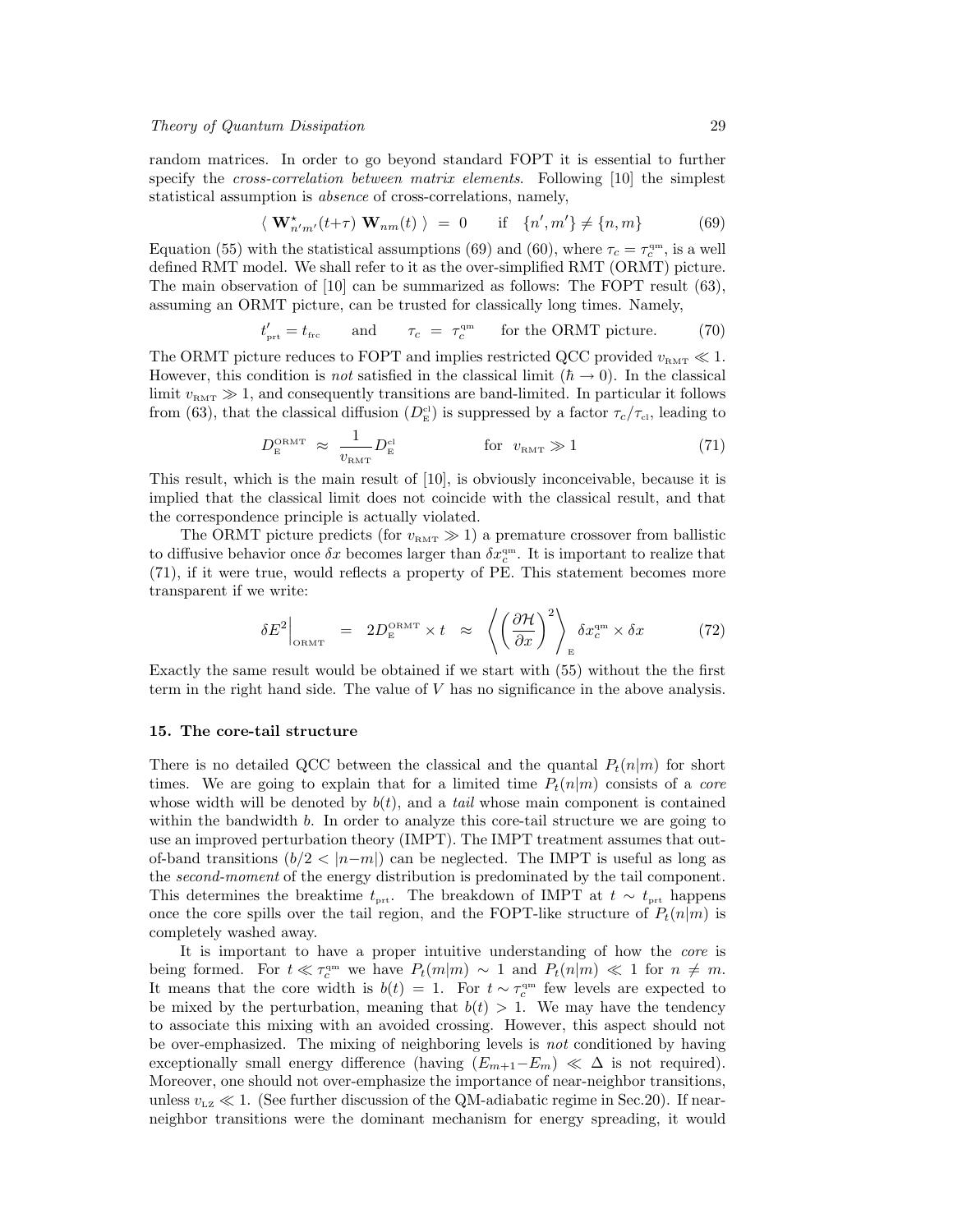

Figure 6. Schematic illustration of a generic core-tail spreading profile. The core-width  $b(t)$  is defined by the participation-ratio. The second-moment should satisfy  $b(t) \ll s(t) \ll b$ , where b is that bandwidth. In case of  $P_t(n|m)$  the tail becomes (for  $t > \tau_{\text{cl}}$ ) resonance-limited rather than band-limited. In the resonance-limited case the bandwidth  $b$  in the above figure should be replaced by  $(\hbar/t)/\Delta$ , and accordingly the requirement is  $b(t) \ll s(t) \ll (\hbar/t)/\Delta$ .

imply that  $b(t) \approx (t/\tau_c^{\text{qm}})$ . Rather, we shall argue that the core develops much more rapidly, namely  $b(t) \approx (t/\tau_c^{\rm qm})^2$ .

It is also important to have a proper intuitive understanding of how the tail is being formed. Let us assume for simplicity that only three levels  $m = 1, m = 2$ and  $n = 100$  are actually coupled by matrix elements. Let us start at  $t = 0$  with all the probability concentrated in  $m = 1$ . As we go at  $t = t_1$  via an avoided-crossing of  $m = 1$  and  $m = 2$ , the matrix element  $W_{n,1}$  may change sign. This change of sign may be viewed as a loss of correlations. However, at the same time, assuming a diabatic transition, almost all the probability is transferred to  $m = 2$  in such a way that  $\mathbf{W}_{n,2}a_2$  at  $t > t_1$  is strongly correlated with  $\mathbf{W}_{n,1}a_1$  at  $t < t_1$ . It is implied that the effective correlation time  $\tau_c$  for  $m \to n$  transitions is larger than the time between avoided crossings. This is not captured by the statistical assumption (69) of the previous section. A proper transformation, that effectively removes the in-core transitions between m-states, can be used for the purpose of tail-formation analysis. The associated perturbative treatment is characterized by an effective  $\tau_c \gg \tau_c^{\rm qm}$  as well as by  $t'_{\text{prt}} \gg \tau_c^{\text{qm}}$ .

For  $t > \tau_c^{\text{qm}}$  neighboring levels are being mixed and consequently the transition kernel acquires a non-trivial core-tail structure which is illustrated in Fig.6. The expression for  $P_t(n|m)$  can be written schematically as follows:

$$
P_t(n|m) \approx \text{Core}(n-m) + \text{Tail}(n-m) \quad \text{for } t \ll t_{\text{prt}} \tag{73}
$$

The kernel is characterized now by two scales:

$$
b(t) = \text{core width} = \left(\sum_{n} (P_t(n|m))^2\right)^{-1} \tag{74}
$$

$$
s(t) = \text{ spreading} = \left(\sum_{n} (n-m)^2 P_t(n|m)\right)^{-1/2} \tag{75}
$$

such that  $b(t) \ll s(t) \ll b$ . For  $t < \tau_c^{qm}$  we have a trivial core with  $b(t) \approx 1$ , whereas for  $t \gg \tau_c^{qm}$  we have a non-trivial core with  $b(t) \gg 1$ . The matrix elements satisfy  $\langle |\mathbf{W}_{nm}|^2 \rangle \propto 1/(n-m)^2$ . We shall see that in the 'band-limited tail' case we have  $P_t(n|m) \sim \text{const}/(n-m)^2$  up to the cutoff b, while for the 'resonance-limited tail' case we have  $P_t(n|m) \sim \text{const}/(n-m)^2$  up to the cutoff  $(\hbar/t)/\Delta$ . One should realize that the power-law behavior of the tail is 'fast' enough in order to guarantee that  $b(t)$  is independent of the tail's cutoff. The cutoff does not have any effect on the evolving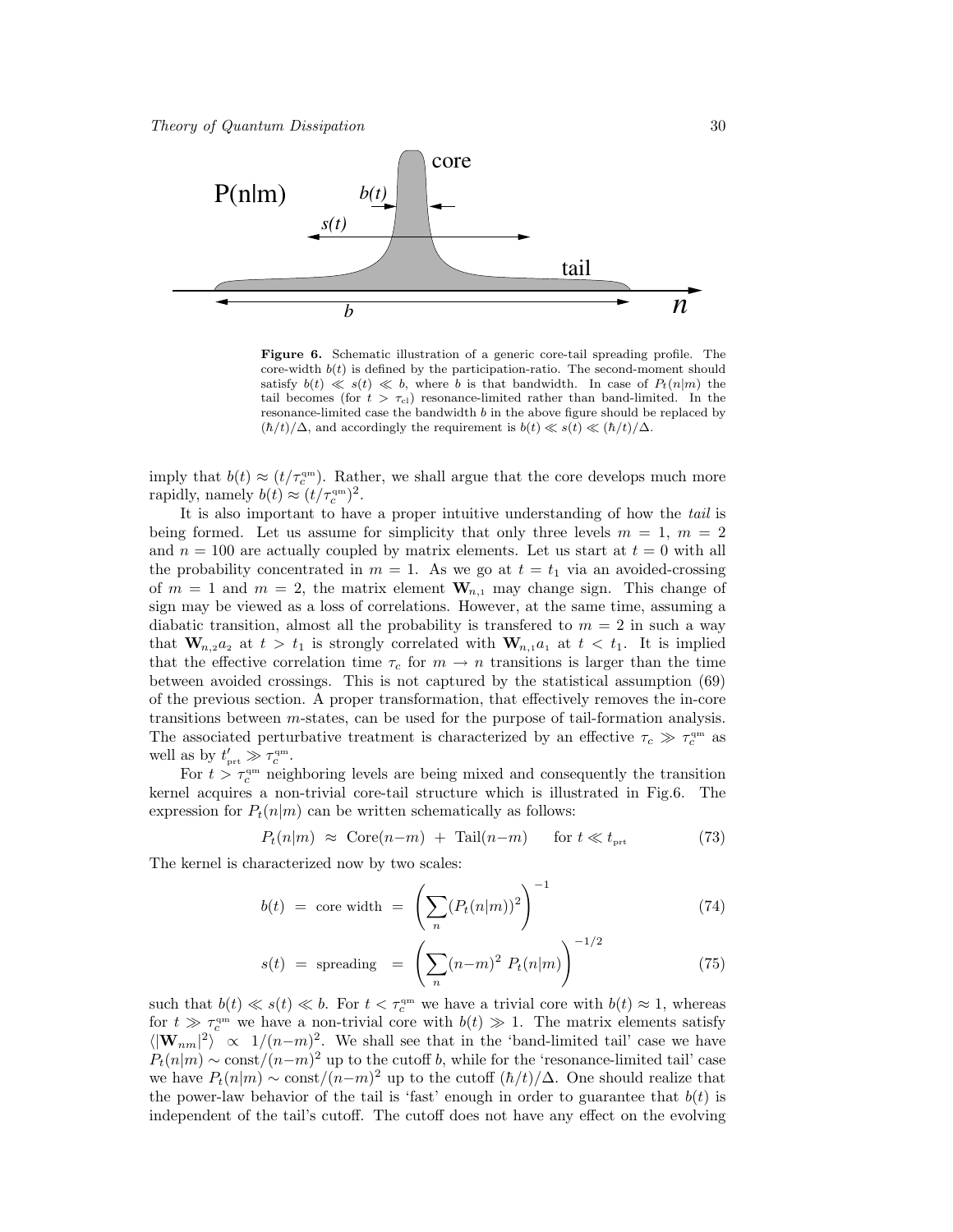core. On the other hand, the second moment  $s(t)$ , unlike  $b(t)$ , is predominantly determined by the tail's cutoff, and it is independent of the core structure.

# 16. An improved perturbation theory (IMPT)

In order to extend perturbation theory beyond  $\tau_c^{\text{qm}}$  it is essential to eliminate the nonperturbative transitions within the core. This can be done by making a transformation to an appropriate basis as follows:

$$
a_n(t) = \sum_m \tilde{\mathbf{T}}_{nm} c_m(t) \tag{76}
$$

$$
\tilde{\mathbf{T}}_{nm} = \mathbf{T}_{nm} \quad \text{if } |n-m| < b'/2 \text{, else zero.} \tag{77}
$$

The amplitudes  $c_n(t)$  satisfy the same Schroedinger equation as the  $a_n(t)$ , with a transformed matrix  $\hat{\mathbf{W}}$ . The general expression for  $\hat{\mathbf{W}}$  is

$$
\tilde{\mathbf{W}} = \tilde{\mathbf{T}}^{\dagger} \mathbf{W} \tilde{\mathbf{T}} - i\hbar \tilde{\mathbf{T}}^{\dagger} (d\mathbf{T}/dt) + \tilde{\mathbf{T}}^{\dagger} \mathbf{E} \tilde{\mathbf{T}} \tag{78}
$$

where  $E$  is a diagonal matrix of the energies. This is a quite complicated expression. However, we are interested only in the core-to-tail transitions for which

$$
(\tilde{\mathbf{W}})_{nm} = (\tilde{\mathbf{T}}^{\dagger} \mathbf{W} \tilde{\mathbf{T}})_{nm} \quad \text{for } |n-m| > b' \tag{79}
$$

(no approximation is involved). Once this transformation is performed the 'new' Schroedinger equation will be characterized by a new correlation time  $\tau_c$  and by a new perturbative time  $t'_{\text{prt}}$ . Both  $\tau_c$  and  $t'_{\text{prt}}$  will depend on the free parameter  $b'$ . Our choice of the course-graining parameter  $b'$  is not completely arbitrary. The restrictions are:

- $\bullet$  Unitarity is approximately preserved:  $\prime$ .  $\prime \ll b$ .
- Core-to-Tail transitions are preserved:
- Long effective correlation time is attained:  $\tau_{c} \ll \tau_c$

The feasibility of the last requirement deserves further discussion. Only matrix elements with  $|n-m| \gg b'$  are of interest, and therefore in the multiplication  $(\tilde{\mathbf{T}}^{\dagger})_{n'n}(\mathbf{W})_{nm}(\tilde{\mathbf{T}})_{mm'}$  we can substitute (56) with  $(E_n-E_m)$  replaced by  $(E_{n'}-E_{m'})$ . As b' becomes closer to b, the matrix elements  $(\tilde{\mathbf{W}})_{n'm'}$  become correlated on a time scale of the order  $\tau_c^{\text{cl}}$ . This is because  $b' = b$  implies transformation to an x-independent basis. The time scale  $\tau_c^{cl}$  has been defined in Sec.3. As we change b' from b back to smaller values, we expect  $\tau_c$  to become smaller. By continuity, we expect no difficulty in satisfitying the conditions  $b' \ll b$  and  $\tau_c \gg \tau_{\text{cl}}$  simultaneously. The validity of the improved perturbative treatment is further discussed in the next section.

The usefullness of the above transformation stems from the fact that due to the elimination of non-perturbative transitions within the core,  $t'_{\text{prt}}$  becomes much longer than  $\tau_c^{\rm qm}$ . At the same time the information which is required in order to determine the second moment  $s(t)$  is not lost. We have  $|\tilde{\mathbf{W}}_{nm}| \approx |\mathbf{W}_{nm}|$  for core-to-tail transitions, and a practical approximation for the 'renormalized' spreading profile is

$$
P_t(n|m) \sim \delta_{nm} + t\tilde{F}_t\left(\frac{E_n - E_m}{\hbar}\right) \times \left(\frac{1}{\tau_c^{\text{qm}}}\right)^2 \frac{1}{(b')^2 + (n-m)^2}
$$
(80)

Breakdown of the improved perturbative treatment happens once the total transition probability becomes non-negligible (of order 1). Thus

$$
t'_{\rm prt} = (b')^{1/2} \times \tau_c^{\rm qm} \tag{81}
$$

The behavior for  $|n-m| \leq b'$  is an artifact of the transformation and contains false information. However, for the calculation of the second moment only the tail is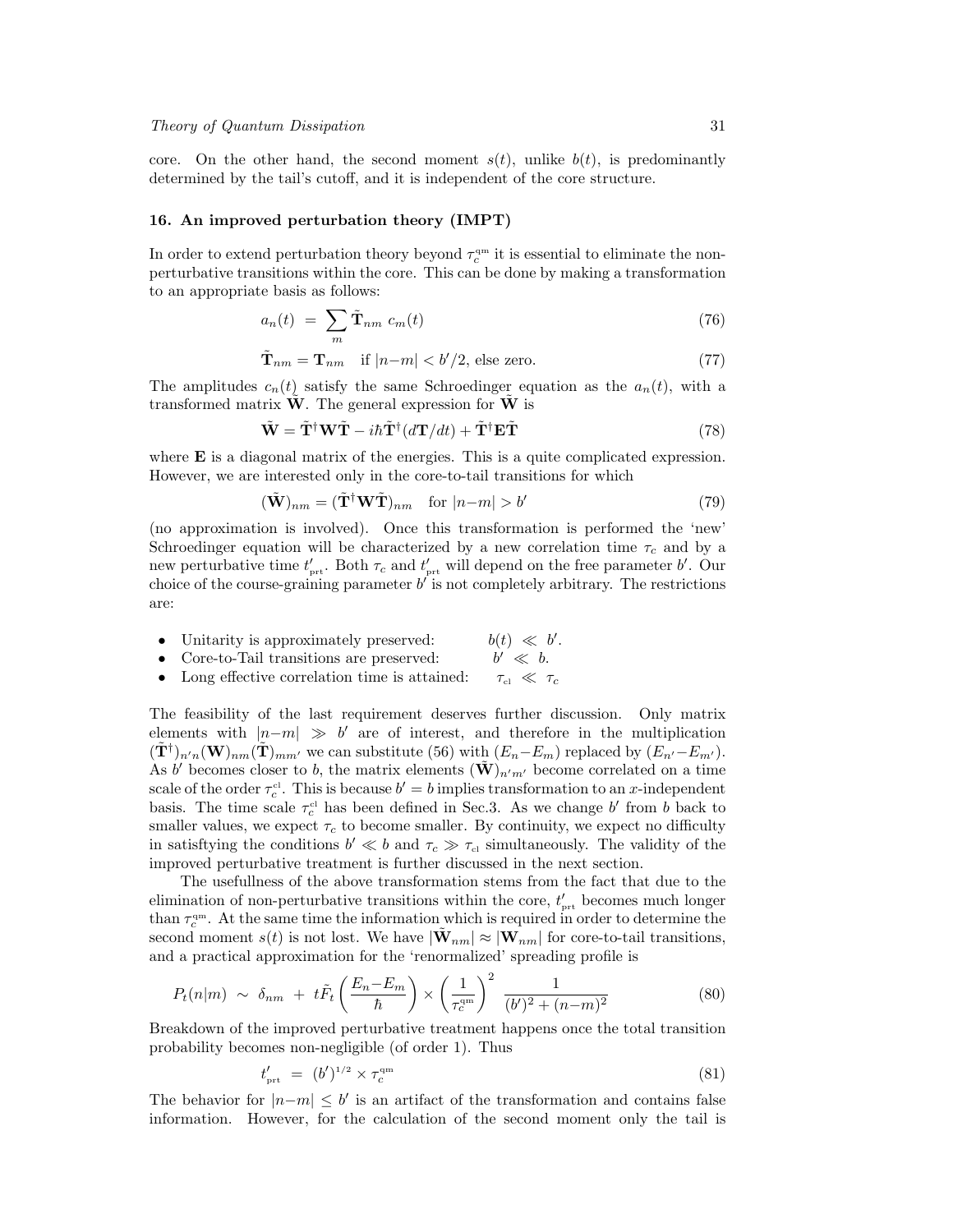significant. The tail is not affected by our transformation and therefore we will obtain the same result (63) for  $\delta E^2$  with one important modification: a different effective value for  $\tau_c$ . Moreover, since b' is chosen such that  $\tau_c \gg \tau_{\text{cl}}$ , it follows that the transitions are resonant-limited and consequently QCC is established also in the domain  $v<sub>RMT</sub> > 1$ . Obviously, at the same time we should satisfy the condition  $\tau_{\rm cl} \ll t'_{\rm prt}$ . It is easily verified that the latter condition cannot be satisfied if  $v_{\rm PR} > 1$ . This is not just a technical limitation of the IMPT strategy, but reflects a real difference between two distinct routes towards QCC. This point is further illuminated in the next section.

# 17. Consequences of the IMPT treatment

The IMPT is capable of giving information about the tail, and hence about the second moment. Given  $t$ , one wonders how much  $b'$  can be 'pushed down' without violating the validity conditions of our procedure. It is quite clear that  $b' \gg b(t)$  is a necessary condition for not having a breakdown of perturbation theory. If we assume that the energy-spreading-profile is characterized just by the single parameter  $b(t)$ , then the condition  $b' \gg b(t)$  should be equivalent to  $t \ll t'_{\text{prt}}$ . Hence the following estimate is suggested:

$$
b(t) = (t/\tau_c^{\rm qm})^2 \tag{82}
$$

We turn now to determine the  $\delta x_{\text{prt}}$  of the parametric evolution (PE), and then the  $t_{\text{prt}}$  of the actual evolution (AE). Recall that PE is obtained formally by ignoring the differences  $(E_n-E_m)$ , which implies that we can make in (80) the replacement  $\tilde{F}_t \mapsto t$ . Thus the tail of  $P(n|m)$  is band-limited and consequently the second moment is

$$
s(t)^{2} = b \times (1/\tau_c^{am})^{2} t^{2}
$$
 [band-limited tail] (83)

in agreement with the classical ballistic result (15). Our procedure for analyzing the core-tail structure of  $P(n|m)$  is meaningful as long as we have  $b(t) \ll s(t) \ll b$ . This defines an upper time limitation  $t_{\text{int}}$  which is related via  $\delta x = Vt$  to the following parametric scale:

$$
\delta x_{\rm pt} = b^{1/2} \delta x_c^{\rm qm} = \frac{\hbar}{\sqrt{\nu_{\rm E} \tau_{\rm cl}}} \tag{84}
$$

At  $t = t_{\text{prt}}$  we have  $b(t) \sim s(t) \sim b$ , and we expect a crossover from a ballistic-like spreading to a genuine ballistic spreading.

In the perturbative regime the AE departs from the PE once the energy scale  $\Delta_b$ is resolved. This happens when  $t \sim \tau_{\text{cl}}$ . The perturbative approach is applicable for the analysis of the crossover at  $t \sim \tau_{\rm cl}$  provided  $V \tau_{\rm cl} \ll \delta x_{\rm prt}$ . This is precisely the condition  $v_{PR} \ll 1$ . For  $t \gg \tau_{cl}$  the tail becomes resonance limited  $(|n-m| < (\hbar/t)/\Delta)$ rather than band limited  $(|n-m| < b)$  and we obtain:

$$
s(t)^{2} = (1/\tau_c^{\rm qm})^{2} t_{\rm H} t \qquad \qquad \text{[resonance-limited tail]} \tag{85}
$$

in agreement with the classical diffusive result (16). Our procedure for analyzing the core-tail structure of  $P_t(n|m)$  is meaningful as long as we have  $b(t) \ll s(t) \ll b$ . This defines a modified upper time limitation

$$
t_{\rm prt} = (\tau_c^{\rm qm})^{2/3} t_{\rm H}^{1/3} = \left(\frac{\hbar^2}{\nu_{\rm E} V^2}\right)^{1/3} \qquad \text{[applies to } v_{\rm PR} \ll 1] \qquad (86)
$$

At  $t = t_{\text{prt}}$  we have  $b(t) \sim s(t) \ll b$ , and we expect a crossover from a diffusive-like spreading to a genuine diffusive spreading.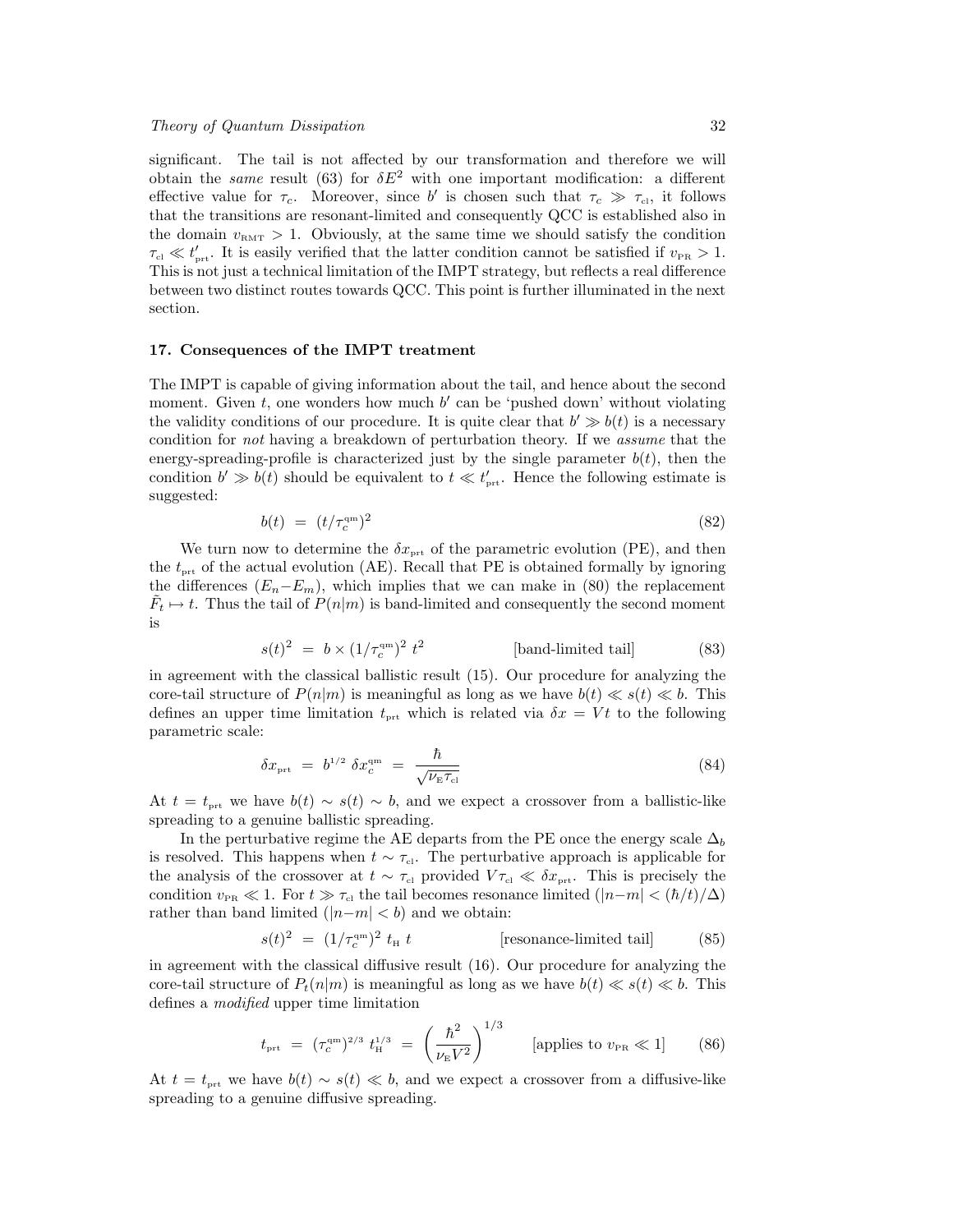# 18. Validity of the IMPT picture

It is important to have a clear understanding of the difference between the IMPT picture and the ORMT picture. In both cases we can argue that  $P(n|m)$  has, for short times, a core-tail structure. The fundamental difference is the assumption concerning the effective  $\tau_c$  for core-to-tail transitions. The ORMT picture assumes that effectively  $\tau_c = \tau_c^{\rm qm}$ , and equivalently the tails grow like  $\delta x$ . This is the reason for having the premature crossover to diffusive growth (71) of the second moment. The IMPT picture assumes that the effective  $\tau_c$  is scale-dependent, and that the tails grow predominantly like  $\delta x^2$ . In other words, the tails grow as if we are still in the regime of FOPT. Therefore, from practical point of view, all we have to do in order to establish the validity of the IMPT picture is to verify that indeed the tails grow in a ballistic-like fashion ( $\propto \delta x^2$ ), and not in diffusive-like fashion ( $\propto \delta x$ ). A related observation is that also the core-width  $b(t)$  grows as  $(\propto \delta x^2)$ .

The argumentation (Sec. 16) in favor of the IMPT picture is not mathematically rigorous. It is therefore important to study specific examples. The obvious example to begin with has been defined by Wigner forty years ago [18, 20, 19]. Let  $\mathcal{H} = \mathbf{E} + x\mathbf{B}$ where  $\bf{E}$  is a diagonal matrix and  $\bf{B}$  is a banded random matrix. The IMPT picture should apply to the analysis of the PE of this Wigner model. Indeed, it is well known that  $P(n|m)$  for Wigner's model is a Lorentzian, and we may view this Lorentzian as a special case of core-tail structure. The width of the Wigner's Lorentzian, in energy units, is  $\Gamma = 2\pi((x \cdot \sigma)/\Delta)^2 \times \Delta$ . Thus we have indeed  $\propto \delta x^2$  for both the core and the tails. If the ORMT picture were true we would expect to get  $\propto \delta x$  dependence. All the results of the previous sections are consistent with the established results of Wigner. Having established the IMPT picture for PE, and observing that going from PE to AE involves no additional assumptions, it follows that we can safely proceed with the analysis as in Sec.17.

The validity of the the IMPT also has been verified numerically for the PE of the 'piston' example [15], and for the PE of a 2D nonlinear oscillator [16]. It has been verified that indeed the tails grow in a ballistic-like fashion ( $\propto \delta x^2$ ), and not in diffusive-like fashion ( $\propto \delta x$ ). Obviously, the assumption of having a structureless core does not universally apply, and also having  $b(t) \propto \delta x^2$  is a quite fragile result. If we want to have a better idea about the core structure we should apply, in any special example, specific (non-perturbative) considerations. In case of the 'piston' example we can use semiclassical considerations [14] in order to argue that the core has a Lorentzian shape whose width is  $\hbar/\tau_{\text{col}}$ . This semiclassical Lorentzian has nothing to do with Wigner's Lorentzian. The semiclassical Lorentzian is a purely non-perturbative structure. This structure is exposed provided  $(\hbar/\tau_{\text{col}})/\Delta \ll b(t)$ , leading to the condition  $\delta x \gg \lambda_{\rm E}$ . Else we have a structure-less core whose width is characterized by the single parameter  $b(t)$  of (82).

# 19. The quantum mechanical sudden approximation

It is now appropriate to discuss the QM sudden approximation. For the perturbative scenario ( $v_{PR} \ll 1$ ) we have already mentioned that the AE departs from the PE at  $t_{\text{sdn}} = \tau_{\text{cl}}$ , which is the time to resolve the energy scale  $\Delta_b$ . In case of the nonperturbative scenario ( $v_{PR} \gg 1$ ) there will be an *earlier breakdown* of the QM sudden approximation. This is because we have  $\tau_{\rm cl} \gg t_{\rm prt}$  and consequently at  $t = \tau_{\rm cl}$  we already have  $s(t) \gg b$ . Therefore  $t_{\text{sdn}}$  should be defined as the time to resolve the energy scale which is associated with  $s(t)$ . It leads to

$$
t_{\rm sdn} = b^{1/4} (\tau_c^{\rm qm} \tau_{\rm cl})^{1/2} = \left(\frac{\hbar^2 \tau_{\rm cl}}{\nu_{\rm E} V^2}\right)^{1/4} \quad \text{for } v_{\rm PR} \gg 1 \tag{87}
$$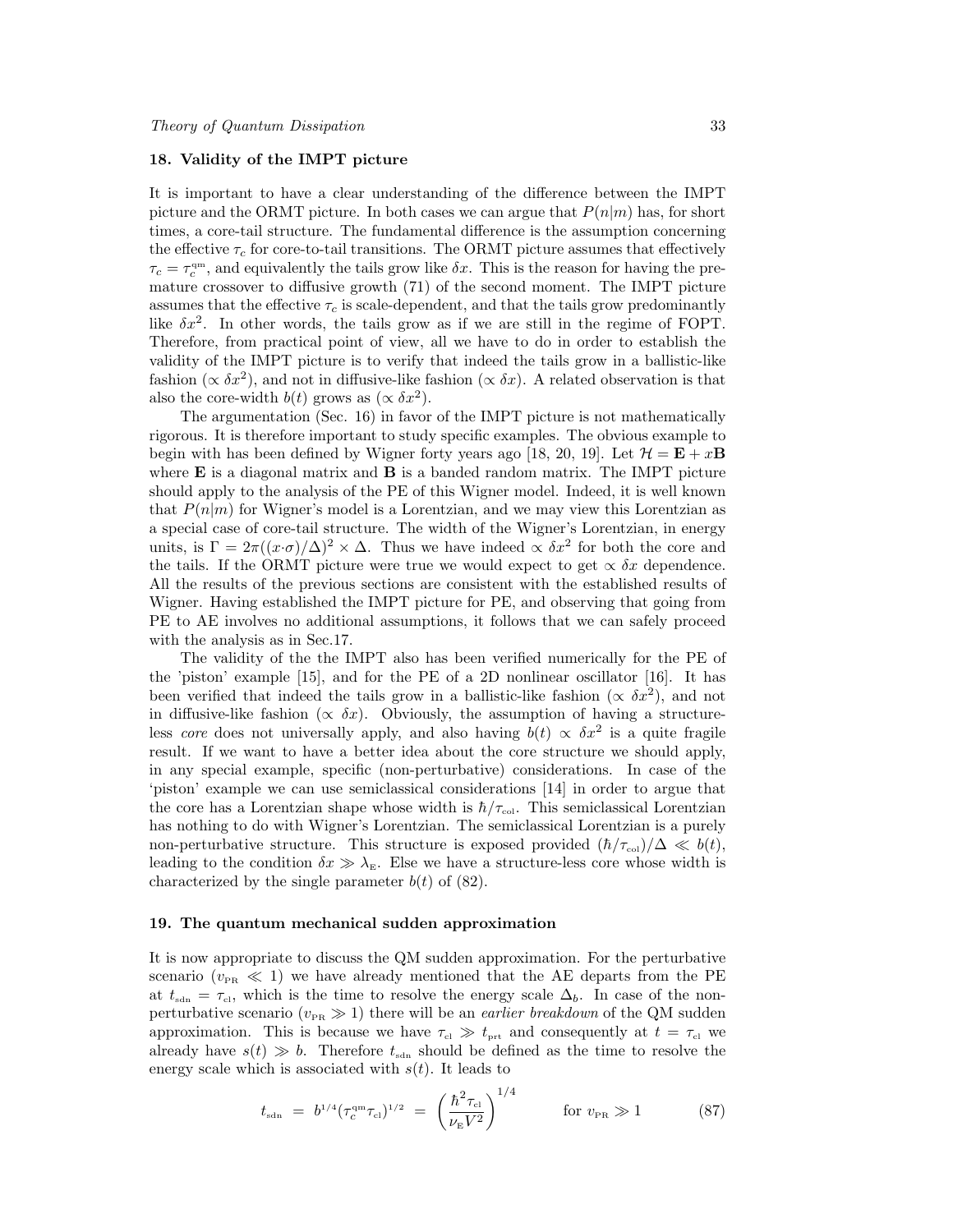perturbative route  $(v_{\text{PR}} \ll 1)$ :  $t_{\rm sdn}=\tau_{\rm cl}\ll t_{\rm prt}$ At  $t = \tau_{\text{cl}}$   $b(t) \ll s(t) \ll b \sim (\hbar/t)/\Delta$ At  $t = t_{\text{prt}}$   $b(t) \sim s(t) \sim (\hbar/t)/\Delta \ll b$ Non-perturbative route  $(v_{PR} \gg 1)$ :  $t_{\mbox{\tiny\rm prt}} \ll t_{\mbox{\tiny\rm sdn}} \ll \tau_{\mbox{\tiny\rm cl}}$ At  $t = t_{\text{prt}}$   $b(t) \sim s(t) \sim b \ll (\hbar/t)/\Delta$ At  $t = t_{\text{sdn}}$   $b \ll s(t) \sim (\hbar/t)/\Delta$ At  $t = \tau_{\text{cl}}$   $b \sim (\hbar/t)/\Delta \ll s(t)$ 

Table 4. Various time scales in the route to stochastic behavior.

The various time scales are summarized in Table 4. The non-perturbative crossover from genuine-ballistic to genuine-diffusive behavior in not trivial. If  $v_{\rm sc} \gg 1$  we can relay on semiclassical considerations in order to establish the existence of this crossover. More generally, for  $v_{PR} \gg 1$ , we would like to have an appropriate effective RMT model. This effective RMT model should support genuine-ballistic motion with an elastic scattering time  $\tau_{\rm cl}$ .

# 20. The quantum mechanical adiabatic approximation

The previous analysis has emphasized the role of core-to-tail transitions in energy spreading. An implicit assumption was that these transitions are not suppressed by recurrences. This is not true in the QM adiabatic regime  $(v_{\text{LZ}} \ll 1)$ . Following [9] it is argued that energy spreading in the latter regime is dominated (eventually) by Landau-Zener transitions between near-neighbor levels. For completeness, the present section is devoted to the clarification of this observation.

As a preliminary exercise it interesting to estimate the contribution of transitions between near-neighbor levels. The time scale that characterize these transitions is  $\tau_c^{\text{qm}},$ and the 'step' size is  $\Delta$ . Disregarding all other transitions, we have a random-walk process with diffusion coefficient  $(\Delta)^2/\tau_c^{\rm qm}$ , leading to

$$
D_{\rm E}^{\rm NN} \sim \frac{1}{v_{\rm LZ}} D_{\rm E}^{\rm cl} \qquad \qquad \text{[not applicable]} \tag{88}
$$

Thus for  $v_{\text{LZ}} \gg 1$  the contribution of near-neighbor (NN) transitions is indeed negligible as expected. In the QM adiabatic regime ( $v_{\text{LZ}} \ll 1$ ) the above result should be modified as follows [9]:

$$
D_{\rm E}^{\rm LZ} \approx \left(\frac{1}{v_{\rm LZ}}\right)^{1-(\beta/2)} D_{\rm E}^{\rm cl} \qquad \qquad \text{for} \ \ v_{\rm LZ} \ll 1 \tag{89}
$$

This result takes into account the no-trivial nature of Landau-Zener transitions and the statistics of the avoided-crossings. One should use  $\beta = 1$  for the Gaussian unitary ensemble (GUE) and  $\beta = 2$  for the Gaussian orthogonal ensemble (GOE). Recalling the stochastic considerations that lead to (88) one deduces that the perturbative breaktime is

$$
t_{\text{prt}} = \left(\frac{1}{v_{\text{LZ}}}\right)^{\beta/2} \tau_c^{\text{qm}} \propto V^{-(1+(\beta/2))} \qquad \text{[applies to } v_{\text{LZ}} \ll 1] \tag{90}
$$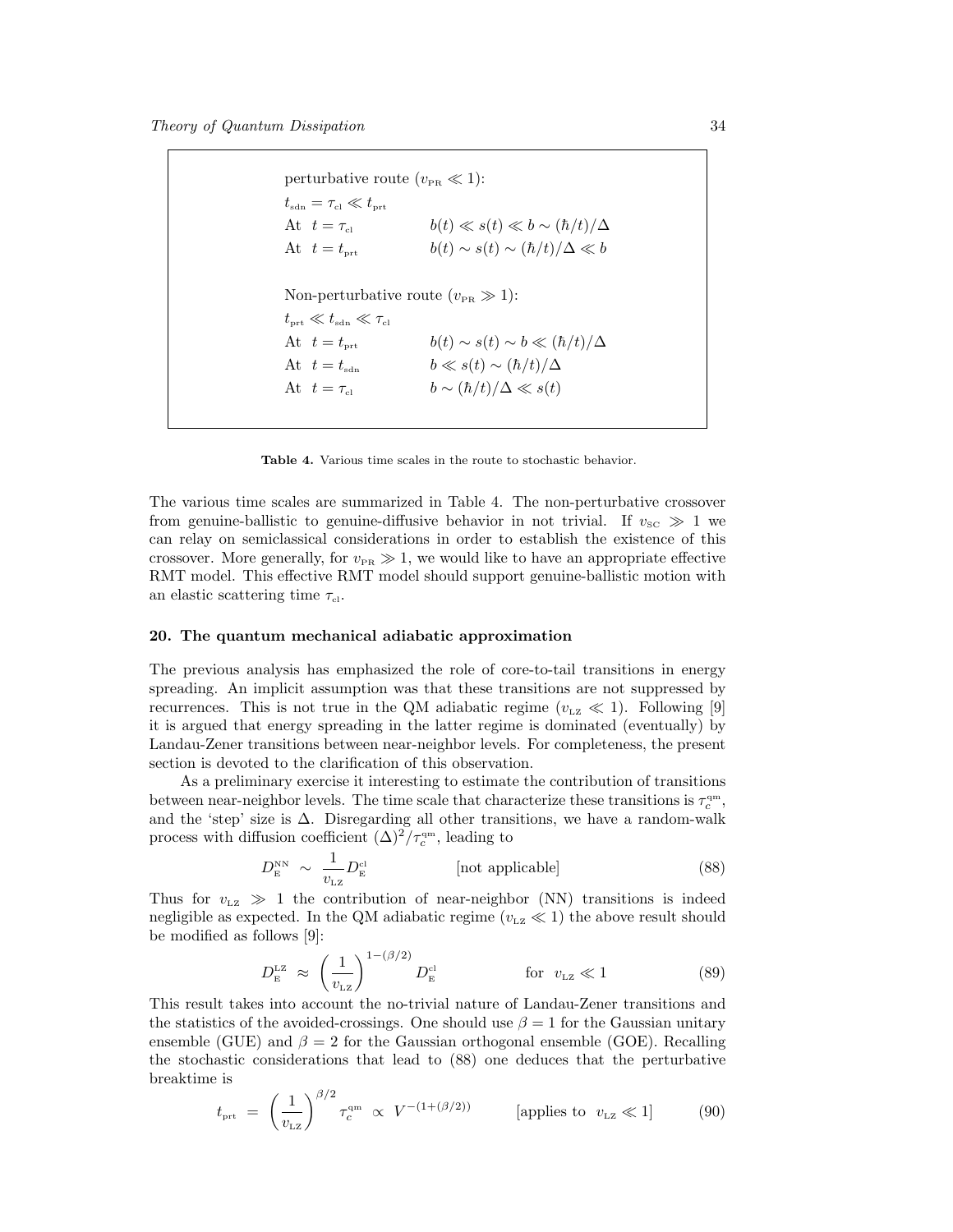In the QM adiabatic regime energy spreading is dominated by near-neighbor level transitions for two distinct reasons. The first reason applies to the  $\beta = 1$  case, namely  $D_{\rm E}^{\rm LZ} \gg D_{\rm E}^{\rm cl}$ . The other reason is that  $D_{\rm E}^{\rm cl} \gg D_{\rm E}^{\rm FGR}$ . In the latter inequality,  $D_{\rm E}^{\rm FGR}$ is based on the FGR result (31). The FGR result becomes very small, compared with the classical result, once  $F(\omega)$  becomes much narrower than the average levelspacing. The QM-adiabaticity condition  $t_{\text{H}} \ll \tau_c^{\text{qm}}$  means that individual energy levels are being resolved before the breakdown of first-order perturbation theory. Having no 'systematic' transitions to 'other' levels implies that the energy-distribution remains localized in the initial level for a very long time. The above argumentation implies that  $D_{\rm E}^{\rm LZ} \gg D_{\rm E}^{\rm FGR}$ , meaning that for extremely slow velocities energy spreading, and the eventual breakdown of the QM adiabatic approximation, is predominantly due to Landau-Zener mechanism.

#### 21. Open questions and future directions

The purpose of this paper was to make the first steps towards a theory for energy spreading and quantum dissipation. In particular we wanted to demonstrate that perturbation theory, and semiclassical theory have different regimes of validity. There are still a lot of open questions that have to be answered.

An important issue is the specification of the general conditions for having a genuine stochastic behavior in the QM case. For fast velocities it is suggested (but not proved) that the stochastic behavior persists beyond the semiclassical breaktime. For slow velocities, it is suggested (but again not proved) that the stochastic behavior persists beyond the breaktime of perturbation theory. The latter suggestion is indirectly supported by common-wisdom and by various numerical experiments with banded matrices [26, 10, 24]. For the generic RMT picture, which is still lacking, it is implied that both, breakdown of perturbation theory and resolving the bandwidth of first-order transitions, are necessary conditions for having genuine stochastic behavior. In any case, stochasticity can be established if we assume irregular a-periodic driving with an appropriate correlation scale. For periodic driving, further considerations are required in order to analyze the possible manifestation of localization effect.

A better understanding of the core-tail structure is required. Only in the case of Wigner's model [18, 19, 20] we have an established result: Namely, the core-tail structure is simply a Lorentzian. For real systems the core-tail structure is not necessarily a Lorentzian [14]. The determination of the border between the core and the tail may be problematic. One cannot exclude the existence of a distinct tail component, in the vicinity of the core, that does not grow like  $\delta x^2$ . A strongly related issue is to get an analytical understanding of the  $b'$  dependence of the effective ('renormalized') correlation time  $\tau_c$ .

The 'piston' example is non-generic in many respects. There are three classical length scales: The penetration distance upon collision with the piston; The mean path-length between collisions with the piston; And the ballistic length scale that characterizes the volume of the cavity. Quantum-mechanics adds two additional length scales: one is related to the Airy structure in the vicinity of the turning points, and the other is the De-Broglie wavelength. Having all these scales has some non-universal consequences [14] that we have not considered in this paper. The application of the general theory of sections 8-20 to the 'piston' example is quite straightforward, but these non-universal features should be taken into account. In the generic theory there are only two parametric scales: The displacement  $\delta x_c^{\text{qm}}$  that is needed in order to mix neighboring levels; And the displacement  $\delta x_{\text{prt}}$  that is needed in order to mix the core with the tail. The former is much smaller than De-Broglie wavelength, and the latter is much larger than De-Broglie wavelength. It turns out that in the 'piston'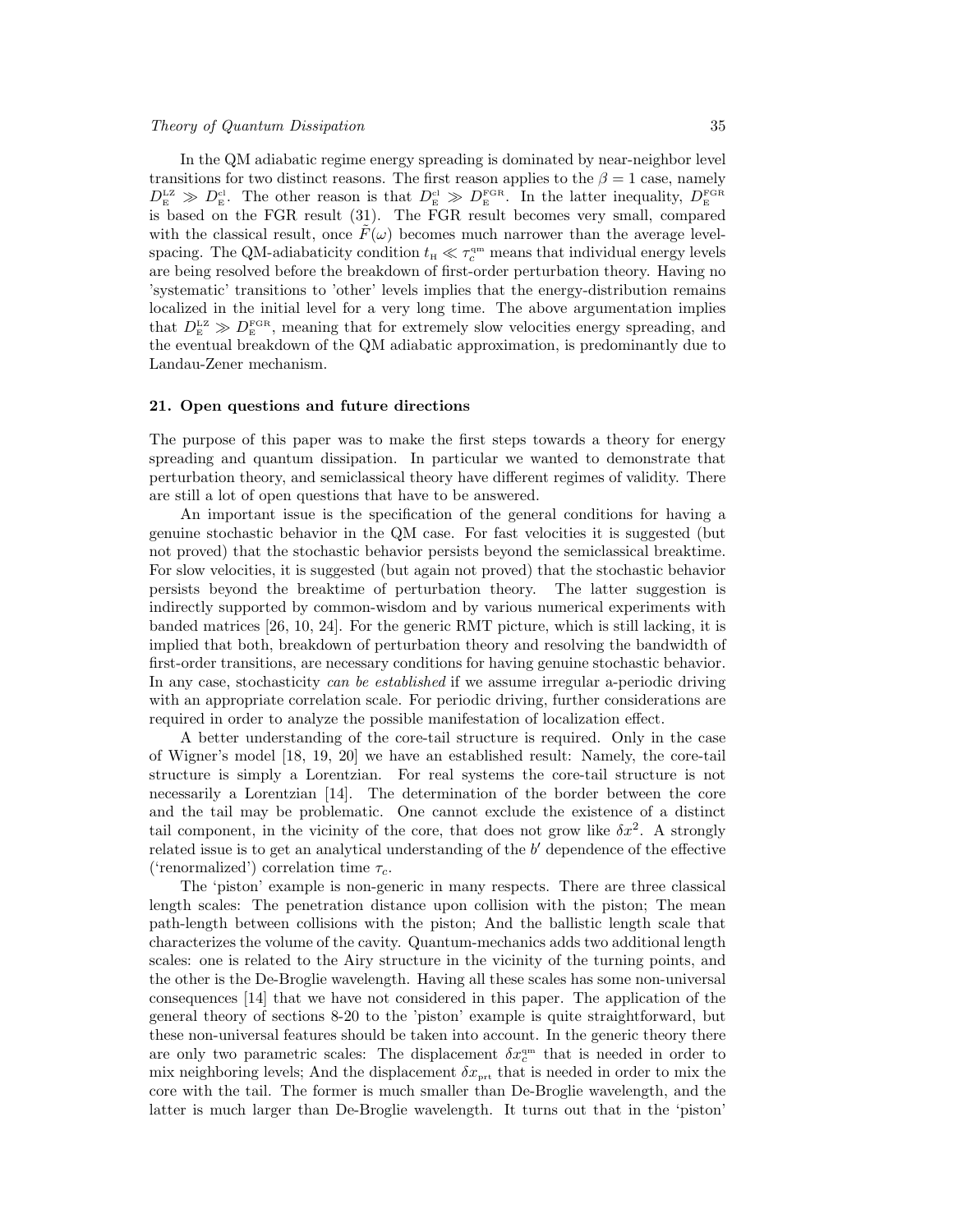example there is a third, non-universal parametric scale  $\delta x_{\text{NU}}$  that roughly equals to De-Broglie wavelength [14]. Consequently, the perturbative (slow-velocity) regime is further divided into a universal slow-velocity regime, and a non-universal slow-velocity regime.

Of particular importance is the understanding of the hard-wall limit. In the generic theory  $\tau_{c}$  determines the bandwidth  $\Delta_b$  of the matrix  $\mathbf{W}_{nm}$ . Having finite bandwidth is essential in order to understand that there is a crossover to a nonperturbative regime in the  $\hbar \to 0$  limit. We cannot treat  $\mathbf{W}_{nm}$  as a banded matrix if we take first the limit  $\tau_{\rm cl} \to 0$ . The walls of the 'piston' should be regarded as 'hard' once  $\Delta_b$  becomes equal or larger than E. This is equivalent to having (classical) penetration distance smaller than De-Broglie wavelength. The consequence of taking the hard wall limit is that the non-perturbative regime ( $v_{\text{PR}} > 1$ ) disappears. This state-of-affairs is possibly responsible to the *illusion* that a *general* theory for quantum dissipation can be base on a perturbative approach. At first sight it looks strange that hard-walls are 'better' for perturbation theory. It looks even more strange that for hard walls we cannot apply the semiclassical theory. In order to make the latter observation less strange recall that solving the one-dimensional Schroedinger equation near a sharp step, and then taking  $\hbar \rightarrow 0$ , never corresponds to the WKB approximation.

The problem of quantum dissipation, in the sense of this paper, is a preliminary stage in the construction of a theory [34] of quantal Brownian motion (QBM). In the classical case it is known [11] that the motion of a 'heavy' particle that is coupled to chaotic degrees-of-freedom is quite generally described by the classical Langevin equation. The effect of the environment is represented by a friction force plus a noise term. The friction leads to dissipation of energy and the noise term is essential for having diffusion. Furthermore, the friction coefficient is related to the noise intensity via the universal  $FD$  relation. The fact that there is no general theory for quantum dissipation, and a-fortiori there is no general theory of QBM, has not been universally recognized in the literature. It is true that there is a vast literature that comes under those headings, but actually this literature is commonly based on an *effective-bath* approach. In previous studies [27, 28, 29] the common effective-bath strategy has been applied in order to develop a universal description of QBM and dephasing. Another possibility is to use an effective RMT bath [30]. The results of the latter study agree with [27, 28]. A future theory of QBM should clarify whether effective-bath methods universally apply.

#### Acknowledgments

I thank *Eric Heller* for useful and stimulating discussions. I also thank *Shmuel* Fishman for fruitful interaction in early stages, for his comments on an earlier version of this paper, and for his generous hospitality while visiting the Technion. The ITAMP in the Harvard-Smithsonian Center is acknowledged for support, and the MPI für Komplexer Systeme in Dresden is acknowledged for support and for the kind hospitality during the workshop and conference Dynamics of Complex Systems. I thank Felix Izrailev for making me aware of the fact that Wigner's Lorentzian is the obvious and the simplest example for a core-tail structure, and for drawing my attention to the strong relation between the QCC considerations in this paper and the classical approximation of [21].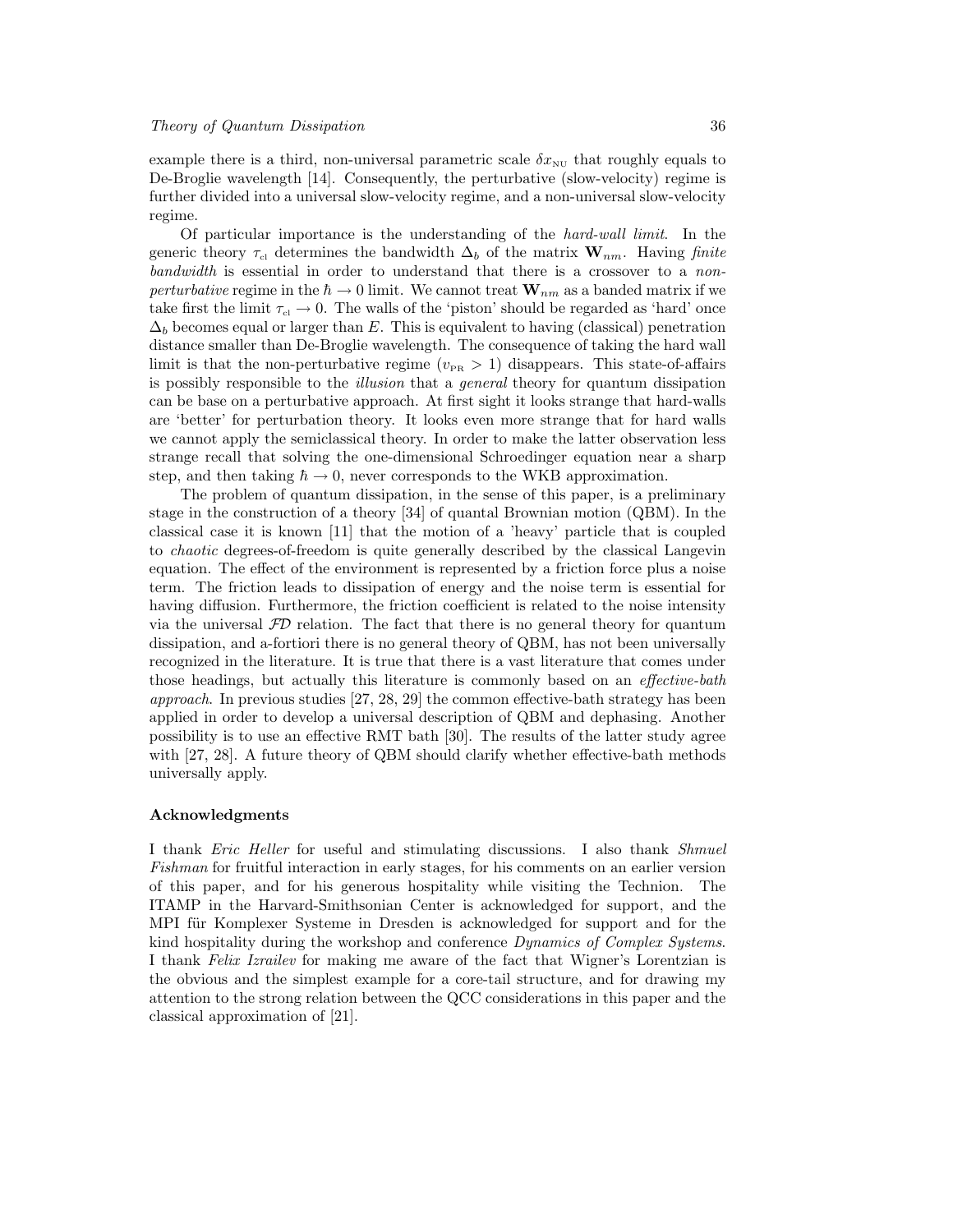# Appendix A. The sudden and the adiabatic approximations

For the time dependent Hamiltonian  $\mathcal{H}(Q, P; x(t))$  energy is not a constant of the motion. Changes in the actual energy  $\mathcal{E}(t)$  reflect 'real' dynamical changes as well as parametric changes. Therefore it is useful to introduce the following definitions:

$$
\mathcal{E}(t) = \mathcal{H}(Q(t), P(t); x(t)) \tag{A.1}
$$

$$
\mathcal{E}'(t) = \mathcal{H}(Q(t), P(t); x(0)) \tag{A.2}
$$

For simplicity we assume that the phase space volume  $\Omega(E; x)$  is independent of x, thus  $F(x) = 0$ . The actual energy change can be calculated as follows:

$$
\delta \mathcal{E} = \mathcal{E}(t) - \mathcal{E}(0) = -V \int_0^t \mathcal{F}(t')dt' \tag{A.3}
$$

The actual energy change  $\delta \mathcal{E}$  can be viewed as a sum of parametric-energy-change  $\delta \mathcal{E}_o$ , and reduced-energy-change  $\delta \mathcal{E}'$ .

$$
\delta \mathcal{E} = \mathcal{H}(Q(t), P(t); x(t)) - \mathcal{H}(Q(0), P(0); x(0)) \n\delta \mathcal{E}_o = \mathcal{H}(Q(t), P(t); x(t)) - \mathcal{H}(Q(t), P(t); x(0)) \n\delta \mathcal{E}' = \mathcal{H}(Q(t), P(t); x(0)) - \mathcal{H}(Q(0), P(0); x(0))
$$

The reduced energy change  $\delta \mathcal{E}'$  reflects the deviation of  $(Q, P)$  from the original energy surface. It can be calculated as follows:

$$
\delta \mathcal{E}' = V \cdot \left[ \mathcal{F}(t) \times t - \int_0^t \mathcal{F}(t') dt' \right]
$$
 (A.4)

On the other hand, the actual energy change  $\delta \mathcal{E}$  reflects the deviation of  $(Q, P)$  from the instantaneous energy surface.

By inspection of the expressions for the reduced energy change we arrive at the conclusion that for short times we have the so called 'sudden approximation':

$$
\delta \mathcal{E}' \approx 0 \quad \text{for } t \ll \tau_{\text{cl}} \tag{A.5}
$$

By inspection of the expression for the actual energy change we arrive at the conclusion that for long times we have the so called 'adiabatic approximation':

$$
\delta \mathcal{E} \sim 0 \quad \text{for } t \ll t_{\text{frc}} \tag{A.6}
$$

The time evolution of an initially localized phase-space distribution  $\rho_0(Q, P)$  is illustrated in Fig.2. For short times we have in general non-stationary time evolution:

$$
\mathcal{U}(t) \,\rho_0(Q,P) \ \neq \ \rho_0(Q,P) \qquad \qquad \text{for } t \ll \tau_{\text{cl}}
$$

Here  $\mathcal{U}(t)$  is the classical propagator of phase space points. However, if we operate with the same  $\mathcal{U}(t)$  on a microcanonical distribution, then

$$
\mathcal{U}(t) \, \rho_{\text{\tiny E},\text{\tiny x(0)}}(Q,P) \; \approx \; \rho_{\text{\tiny E},\text{\tiny x(0)}}(Q,P) \qquad \text{for } t \ll \tau_{\text{\tiny cl}}
$$

Thus, the sudden approximation implies that for short times  $\mathcal{U}(t)$  can be replaced by unity if it operates on an initial microcanonical distribution. For long times we have

$$
\mathcal{U}(t) \; \rho_0(Q, P) \; \sim \; \rho_{E, \mathbf{x(t)}}(Q, P) \qquad \text{for } t_{\text{erg}} \ll t \ll t_{\text{frc}}
$$

It is not required to start with a microcanonical distribution, unless  $\tau_{\rm cl} \ll t \ll t_{\rm erg}$ . The adiabatic approximation becomes worse and worse as time elapse due to the transverse spreading across the energy surface.  $t_{\rm frc}$  is the breaktime of the adiabatic approximation. See discussion after (43).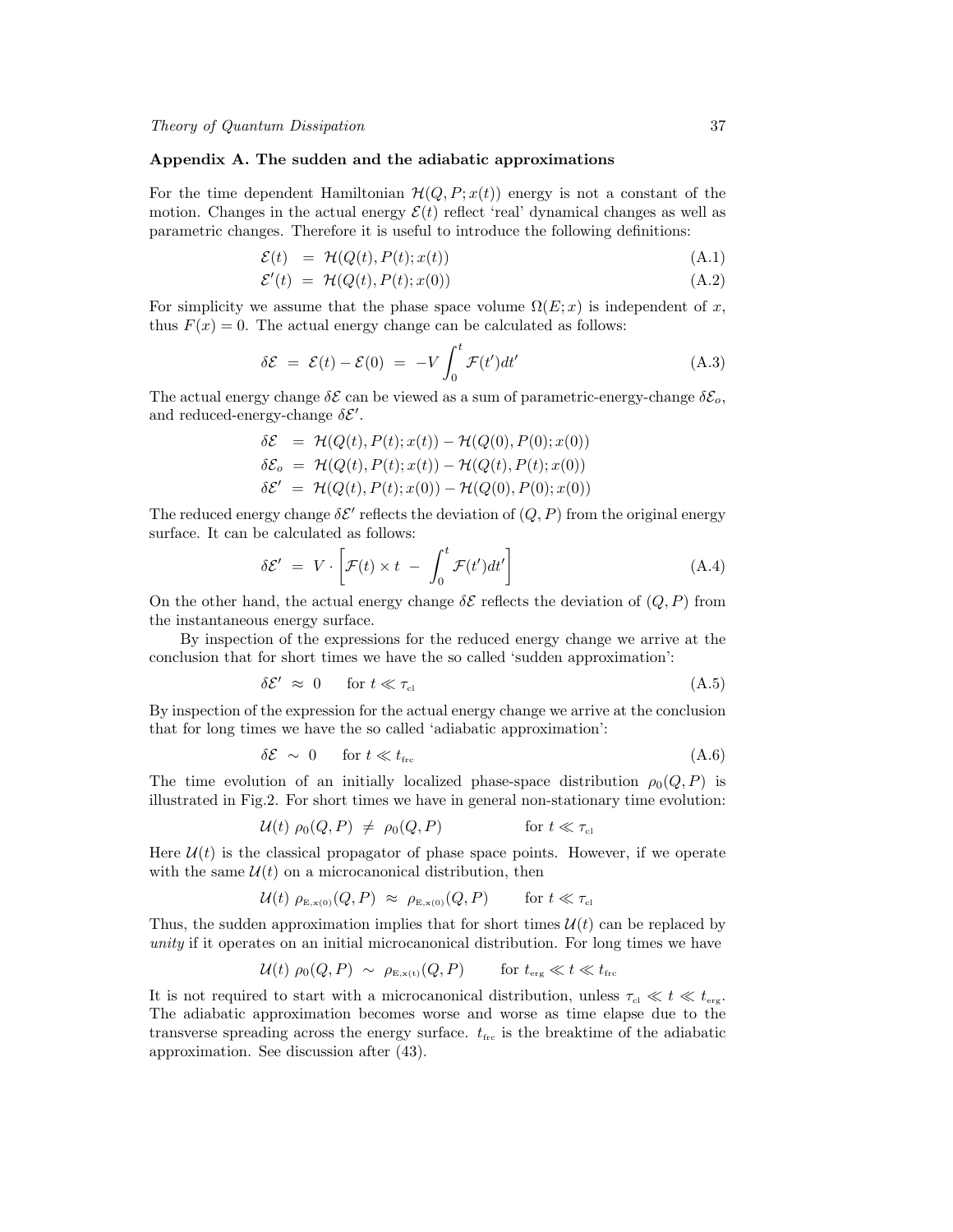#### Appendix B. The conventional FGR Picture

The simplest version of time-dependent perturbation theory is base on the approximated Hamiltonian

$$
\mathcal{H}(Q, P; x(t)) \approx \mathcal{H}(Q, P; x(0)) + \frac{\partial \mathcal{H}}{\partial x} x(t)
$$
 (B.1)

and using a *fixed basis* that is determined by the unperturbed Hamiltonian  $\mathcal{H}(Q, P; x(0))$ . For simplicity we set  $x(0)=0$ . A limitation that follows from using fixed basis is that the crossover from ballistic to diffusive spreading is out-of-reach for this version of perturbation theory.

Another limitation of the present FGR picture stems from the fact that some additional assumptions should be imposed on  $x(t)$ , else the treatment may be not valid. We shall assume that at any time  $x(t) \ll \delta x_c^{\text{cl}}$ , so that the expansion in  $(B.1)$  is valid. Moreover we shall assume that x is being changed in a an arbitrary a-periodic fashion, such that  $\dot{x}(t)$  becomes uncorrelated on a time scale  $\tau_c^{\text{dv}}$ . The assumption  $\tau_{\rm cl} \ll \tau_c^{\rm dry}$  is implied by the trivial definition of slowness (11). The loss of velocity-velocity correlation will be described by a function  $F(\tau)$ , with the convention  $F(0) = 1$ . This function should satisfy the normalization  $\int F(\tau) d\tau = 0$ , else we will have an unbounded growth of  $(x(t) - x(0))^2$ . We still assume that the typical 'velocity' is V, meaning that  $\langle \dot{x}(t)\dot{x}(t+\tau) \rangle = V^2F(\tau)$ . The above assumptions implies that the correlator  $\langle x(t)x(t+\tau) \rangle = F(\tau)$  is well defined. Its Fourier transform satisfies  $\tilde{F}(\omega) = V^2 \tilde{F}(\omega) / \omega^2$ . Note that the normalization of the frequency distribution  $\tilde{F}(\omega)$ is 1, while the normalization of  $\tilde{F}(\omega)$  is  $(V\tau_c^{\text{drv}})^2$ .

The FGR expression for the transition rate from the energy levels  $m$  to some other energy level  $n$  is:

$$
\Gamma_{nm} = \frac{1}{\hbar^2} \left| \left( \frac{\partial \mathcal{H}}{\partial x} \right)_{nm} \right|^2 \tilde{F} \left( \frac{E_n - E_m}{\hbar} \right) \tag{B.2}
$$

From here follows an expression for the diffusion constant. This expression is easily cast into a classical look-alike formula:

$$
D_{\rm E} = \frac{1}{2} \frac{1}{N} \sum_{nm} \Gamma_{nm} (E_n - E_m)^2 = \frac{1}{2} V^2 \int_{-\infty}^{\infty} C_{\rm E}(\tau) F(\tau) d\tau
$$
 (B.3)

It is argued that (B.2) is valid for any  $t > \tau_c^{\text{drv}}$  provided there is a separation of time scales  $\tau_c^{\text{drv}} \ll \tau_{\text{prt}}$ . This is the 'golden-rule' condition, namely, breaktime of first-order perturbation theory should be after  $\tau_c^{\text{drv}}$ . We use the notation  $\tau_{\text{prt}}$ rather than  $t_{\text{prt}}$  in order to emphasize that fixed-basis perturbation theory is being used. The persistence of transitions with the *same* rate for  $t > \tau_{\text{prt}}$  is guaranteed due the stochastic nature of the dynamics: The irregular driving is like noise, and interference contribution is averaged to zero once time intervals larger than  $\tau_c^{\text{drv}}$  are being composed. Let us assume further that  $\tau_{\text{prt}} \ll t_{\text{H}}$ , in order to guarantee that there are no recurrences irrespective of  $\tau_c^{\text{drv}}$ . Gathering all our assumption together (classical slowness condition, FGR condition, and the non-recurrence condition) we get:

$$
\tau_{\rm cl} \ll \tau_c^{\rm trv} \ll \tau_{\rm prt} \ll t_{\rm H} \tag{B.4}
$$

It should be noted that the classical slowness condition implies resonance-limited transitions and hence restricted QCC is guaranteed.

We turn now to get an actual estimate for the perturbative breaktime  $\tau_{\text{prt}}$ , and for the associated slowness condition. The total transition rate from a level  $m$  is  $\Gamma = \sum_{n}' \Gamma_{nm}$ , and we have

$$
\tau_{\text{prt}} = \frac{1}{\Gamma} = \frac{\hbar^2}{\nu_{\text{E}} V^2 \left(\tau_c^{\text{drv}}\right)^2} \qquad \text{fixed-basis, } v_{\text{PR}} \ll 1 \qquad (B.5)
$$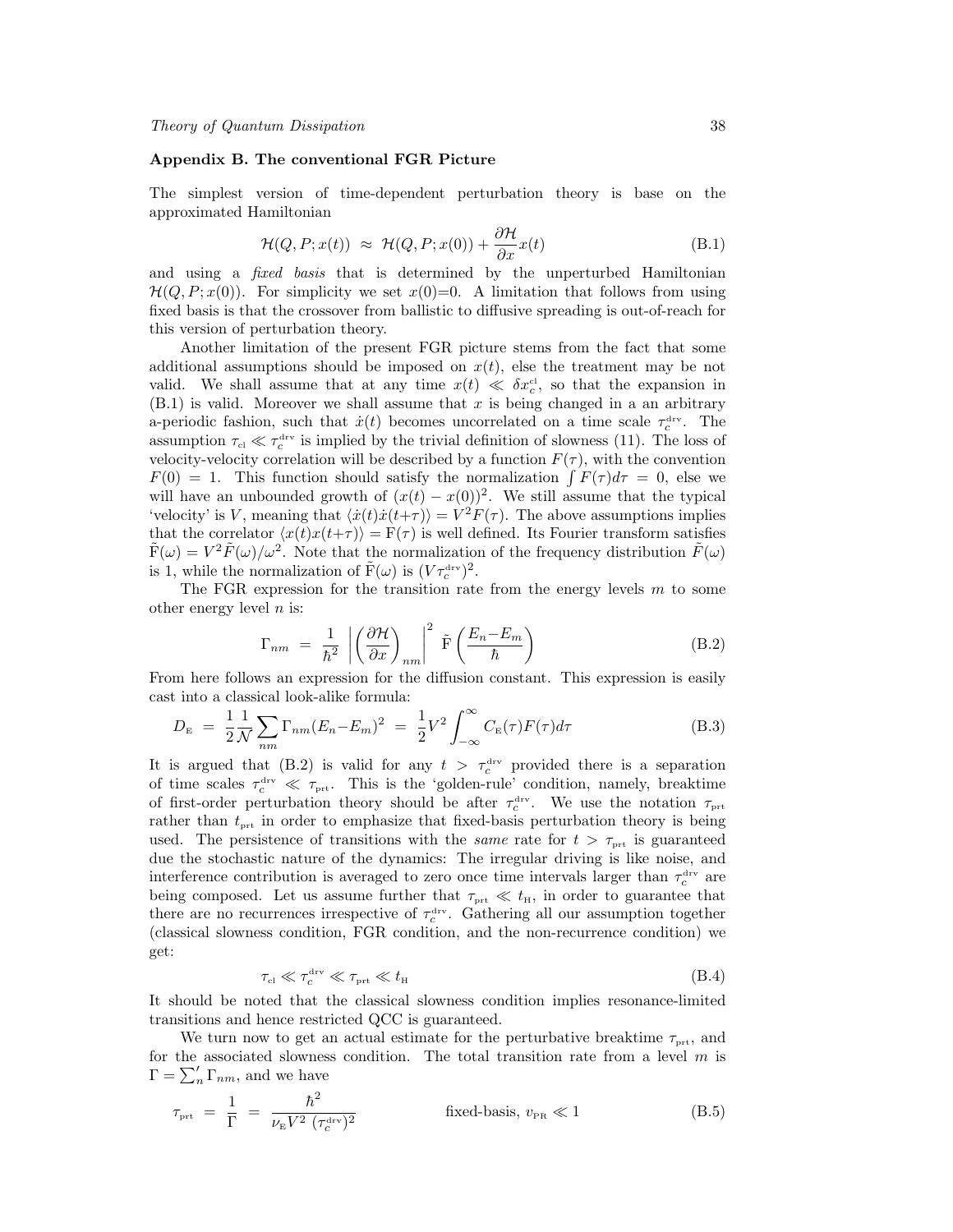The maximal value of  $\tau_{\text{prt}}$  is attained if  $\tau_c^{\text{drv}} = \tau_{\text{cl}}$ . The minimal value  $\tau_{\text{prt}} = t_{\text{prt}}$ is attained for  $\tau_c^{\text{drv}} = t_{\text{prt}}$ . One easily concludes that a necessary condition for the applicability of the FGR picture is

$$
V \ll \frac{\hbar/\tau_{\text{cl}}}{\sqrt{\nu_{\text{E}}\tau_{\text{cl}}}}
$$
 QM definition of slowness (B.6)

The latter condition is always violated in the classical limit. Thus, it is not possible in principle to establish QCC in the limit  $\hbar \to 0$  by using FGR picture. Note that (B.6) is equivalent to (23) leading to  $v_{\text{PR}} \ll 1$ .

# Appendix C. Alternative derivation of the 'sudden time'

Simple considerations based on fixed-basis perturbation theory can be used in order to derive a result for  $t_{\text{sdn}}$ . By 'sudden approximation' we mean that for a limited time we can 'ignore' the dynamical changes that are generated by the Hamiltonian. A necessary condition is that the transition probability between levels is much less than unity, or equivalently  $t \ll \tau_{\text{prt}}$ . It is essential to use the breaktime  $\tau_{\text{prt}}$  of fixed-basis perturbation theory, since we want to avoid the fake transitions due to non-trivial parametricevolution. However,  $t \ll \tau_{\text{prt}}$  is not a sufficient condition. If  $|\psi\rangle$  is a superposition of few levels, then we should also require that the corresponding energies will not be resolved. Namely we should have  $|E_n-E_m|t \ll \hbar$  for any n and m in the superposition. We are interested in the way in which energy is re-distributed. Therefore, as long as first order perturbation theory applies, it is not important whether energy levels are resolved unless they are directly coupled  $(|E_n-E_m| < \Delta_b)$ . It follows that

$$
t_{\rm sdn} = \min_{\tau_{\rm prt}} (\tau_{\rm prt}, \tau_{\rm cl}) \tag{C.1}
$$

where  $\tau_{\text{prt}}$  is the breaktime of fixed-basis perturbation theory. It is a trivial matter to estimate the transition probabilities. Since we are interested in short times  $(t < \tau_{\text{cl}} < \tau_c^{\text{drv}})$  we can substitute  $x(t) = Vt$  in (B.1), and we get:

transition probability 
$$
= \left| \frac{1}{2} \frac{1}{\hbar} \left( \frac{\partial \mathcal{H}}{\partial x} \right)_{nm} V t^2 \right|^2
$$
 for  $n \neq m$  (C.2)

Note that the FGR expression for the transition probability, namely  $\Gamma_{nm}t$ , is valid in a different time regime  $(t \gg \tau_c^{\text{drv}} \gg \tau_{\text{cl}})$ . The transition-probability to each of the levels within the band is approximately the same, and upon multiplication by  $b$ , an expression for the total transition-probability is easily obtained. It can be written as  $(t/\tau_{\text{prt}})^4$  where

$$
\tau_{\text{prt}} = \left(\frac{\hbar^2 \tau_{\text{cl}}}{\nu_{\text{E}} V^2}\right)^{1/4} \qquad \text{fixed-basis, } v_{\text{PR}} \gg 1 \qquad (C.3)
$$

If the velocity V is not slow (in the sense of (B.6)), then we have  $t_{\text{sdn}} = \tau_{\text{prt}} < \tau_{\text{cl}}$ . For slow velocities we have  $\tau_{\text{prt}} \gg \tau_{\text{cl}}$  and therefore  $t_{\text{sdn}} = \tau_{\text{cl}}$ . In the latter case expression (C.3) underestimates the perturbative breaktime: Once  $t \gg \tau_{c}$  the transitions become resonance-limited, and consequently a diffusive-like spreading develops. Thus, in the slow velocity regime the FGR expression (B.5) for the perturbative breaktime  $\tau_{\text{prt}}$ should be used. Taking into account the restrictions on  $\tau_c^{\text{drv}}$  one observes that going from (C.3) to (B.5) does not involve any discontinuity.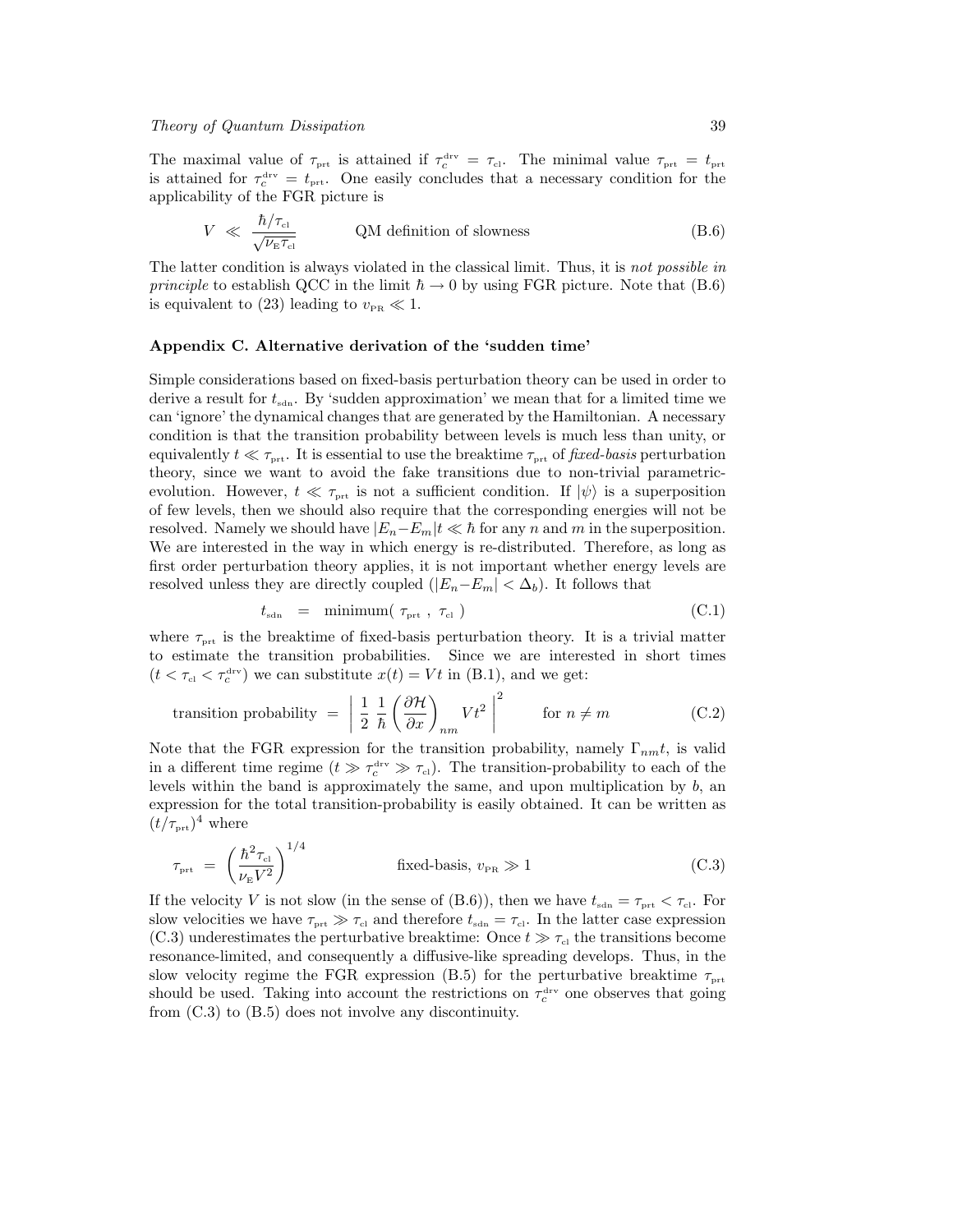# Appendix D. Spherical coordinates and related results

The solid angle in d dimension and the volume element in spherical coordinates are

$$
\Omega_d = \frac{2\pi^{d/2}}{\Gamma(d/2)} = 2, 2\pi, 4\pi, ... \tag{D.1}
$$

$$
d\Omega_d r^{d-1} dr = d\Omega_{d-1} (\sin(\theta))^{d-2} d\theta r^{d-1} dr \qquad (D.2)
$$

The following results are easily derived:

$$
\langle |\cos(\theta)| \rangle = \frac{1}{\sqrt{\pi}} \frac{\Gamma(d/2)}{\Gamma((d+1)/2)} = 1, \frac{2}{\pi}, \frac{1}{2}, \dots
$$
 (D.3)

$$
\langle |\cos(\theta)|^3 \rangle = \frac{1}{\sqrt{\pi}} \frac{\Gamma(d/2)}{\Gamma((d+3)/2)} = 1, \frac{4}{3\pi}, \frac{1}{4}, ... \tag{D.4}
$$

Note the relation  $2\langle |\cos(\theta)| \rangle = (d+1)\langle |\cos(\theta)|^3 \rangle$ .

It is useful to define a generalized cosine function by averaging  $\exp(i\mathbf{n}\cdot\mathbf{r})$  over the orientation of the unit vector n. The averaging is easily performed by using spherical coordinates:  $\lambda$ 

$$
Cos(r) = \langle e^{ir \cos(\theta)} \rangle = 2^{\frac{d}{2}-1} \Gamma(\frac{d}{2}) \frac{J_{\frac{d}{2}-1}(r)}{r^{\frac{d}{2}-1}}
$$
(D.5)

It is also useful to define a generalized sinc function as follows:

Since 
$$
(r)
$$
 =  $-\frac{\cos'(r)}{r} = \frac{1}{d} 2^{\frac{d}{2}} \Gamma(\frac{d}{2}+1) \frac{J_{\frac{d}{2}}(r)}{r^{\frac{d}{2}}}$  (D.6)

The function (Sinc)<sup>2</sup> will appear in an integral over a  $(d-1)$  dimensional surface. It will be possible to replace it by an effective delta-function:

$$
(\text{Sinc}(k|\mathbf{s}_2 - \mathbf{s}_1|))^2 \longrightarrow \left(\frac{2\pi}{k}\right)^{d-1} \frac{2\langle|\cos(\theta)|^3\rangle}{\Omega_d} \delta(\mathbf{s}_2 - \mathbf{s}_1) \tag{D.7}
$$

In order to derive this result one should use the following:

$$
\int_0^\infty \frac{(J_\nu(x))^2}{x^2} dx = \frac{4}{\pi (4\nu^2 - 1)}\tag{D.8}
$$

$$
\int_0^\infty (\text{Sinc}(r))^2 \ \Omega_{d-1} \ r^{d-2} dr = \frac{\Omega_{d-1}}{\pi} \ \frac{2^d}{d^2 - 1} \ (\Gamma(\frac{d}{2}))^2 \tag{D.9}
$$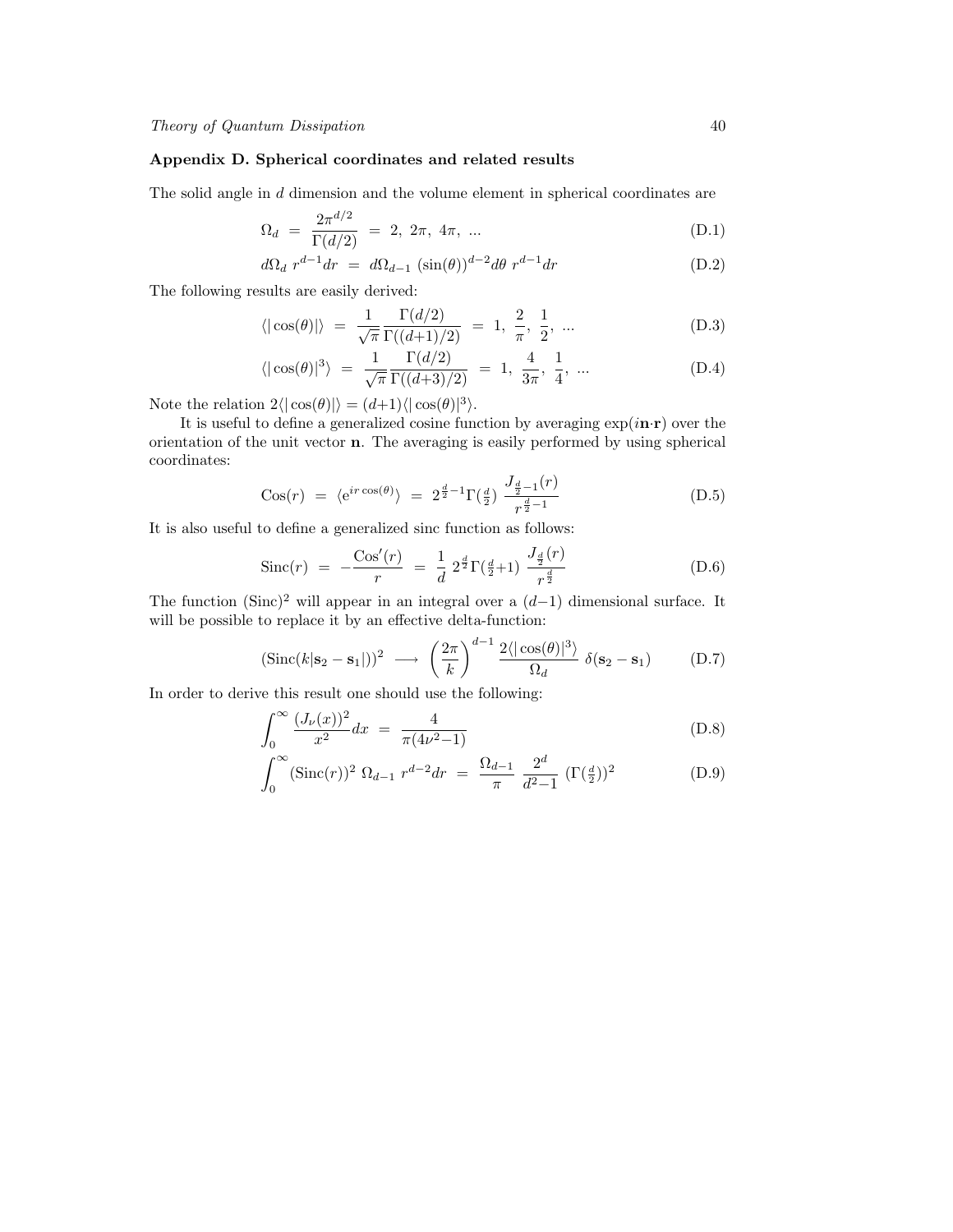#### Appendix E. Collisions with a wall: phase space approach

The position of a particle inside a cavity can be described by  $Q = (z, x<sub>⊥</sub>)$  where z is perpendicular to the surface. The potential which is experience by the particle is assumed to be  $V(Q) = 0$  inside the cavity where  $z < 0$ , and  $V(Q) = f \cdot z$  for  $z > 0$ . Let the variable  $x$  parameterize the perpendicular displacement of the surface (hence  $\mathbf{n} \cdot \mathbf{V} = 1$ . With this parameterization we we have simply  $\mathcal{F}(Q, P; x) = f$  provided  $z > 0$ , else  $\mathcal{F}(Q, P; x) = 0$ . For an isolated collision we have

$$
z(t \pm \frac{1}{2}\tau) = z \pm \frac{p_z}{m} \cdot (\frac{1}{2}\tau) - \frac{1}{2} \frac{f}{m} (\frac{1}{2}\tau)^2
$$
 (E.1)

The correlation function is

$$
C_{\rm E}(\tau) = \frac{f^2 \int d\mathbf{p}_{\perp} \int d\mathbf{p}_z \int d\mathbf{x}_{\perp} \int dz \ \delta \left( E - \left( \frac{\mathbf{p}^2}{2m} + f \cdot z \right) \right)}{\int d\mathbf{p} \int d\mathbf{x} \ \delta \left( E - \frac{\mathbf{p}^2}{2m} \right)} \tag{E.2}
$$

The integration in the numerator is restricted by the conditions  $z(t + \frac{1}{2}\tau) > 0$  and  $z(t-\frac{1}{2}\tau) > 0$ . The  $dx_{\perp}$  integration gives an Area factor. After the dz integration one is left with a d**p** integration that represents the volume  $p^2 + 2(\frac{1}{2}f\tau)p_z + (\frac{1}{2}f\tau)^2 < 2mE$ . Using spherical coordinates one obtains

$$
C_{\scriptscriptstyle{\rm E}}(\tau) = \frac{\text{Area} \cdot f \cdot 2 \int \Omega_{d-1}(\sin \theta)^{d-2} d\theta \int p^{d-1} dp}{\text{Volume} \cdot \frac{1}{2} \Omega_d \left( (2mE)^{1/2} \right)^d / E} \equiv \nu_{\scriptscriptstyle{\rm E}} \hat{C}_{\scriptscriptstyle{\rm E}} \left( \frac{\tau}{\tau_{\scriptscriptstyle{\rm cl}}} \right)
$$

The  $d\theta$  and the  $dp$  integrations in the numerator are restricted by the conditions  $\left(\frac{1}{2} f \tau\right)/(2mE)^{1/2} < \cos \theta < 1$  and  $\left(\frac{1}{2} f \tau\right)/\cos \theta < p < (2mE)^{1/2}$  respectively. The noise intensity is

$$
\nu_{\rm E} = 2 \langle |\cos \theta|^3 \rangle \frac{\text{Area}}{\text{Volume}} m^2 v_{\rm E}^3 \tag{E.3}
$$

The properly normalized  $\hat{C}_{\text{\tiny E}}(\tau)$  equals zero for  $|\tau| > 1$  and otherwise can be expressed using an hypergeometrical function as follows:

$$
\hat{C}_{\rm E}(\tau) = \frac{d^2 - 1}{2d} \int_{\tau < \cos \theta} (\sin \theta)^{d-2} d\theta \left[ 1 - \left( \frac{|\tau|}{\cos \theta} \right)^d \right]
$$
\n
$$
= \frac{d+1}{2d} \left( \frac{1}{\tau^2} - 1 \right)^{\frac{d-1}{2}} \left[ {}_2F_1 \left( \frac{d-1}{2}, \frac{d}{2}; \frac{d+1}{2}; - \left( \frac{1}{\tau^2} - 1 \right) \right) - |\tau|^d \right]
$$
\n
$$
= \begin{cases}\n\frac{3}{4} \left( \arctan\left( \sqrt{\frac{1}{\tau^2} - 1} \right) - \tau^2 \sqrt{\frac{1}{\tau^2} - 1} \right) & \text{for } d = 2 \\
\frac{2}{3} (|\tau|^3 - 3|\tau| + 2) & \text{for } d = 3\n\end{cases}
$$

It is much easier to obtain an explicit expression for  $C_{\text{T}}(\tau)$ . The  $\delta$ (energy) function in (E.2) should be replaced by  $\exp(-\text{energy}/(k_{\text{B}}T))$ . The integration is factorized, and one obtains

$$
C_{\rm T}(\tau) = \frac{\text{Area}}{\text{Volume}} k_{\rm B} T f \cdot \text{erfc}\left(\frac{1}{2} \frac{f}{\sqrt{2m k_{\rm B} T}} |\tau|\right)
$$
(E.5)

The noise intensity  $\nu_{\rm T}$  can be found either by integration over this function, or else by performing thermal average over  $\nu_{\rm E}$ . In both cases the result is:

$$
\nu_{\rm T} = \frac{4}{\sqrt{\pi}} \frac{\text{Area}}{\text{Volume}} k_{\rm B} T (2mk_{\rm B}T)^{1/2}
$$
 (E.6)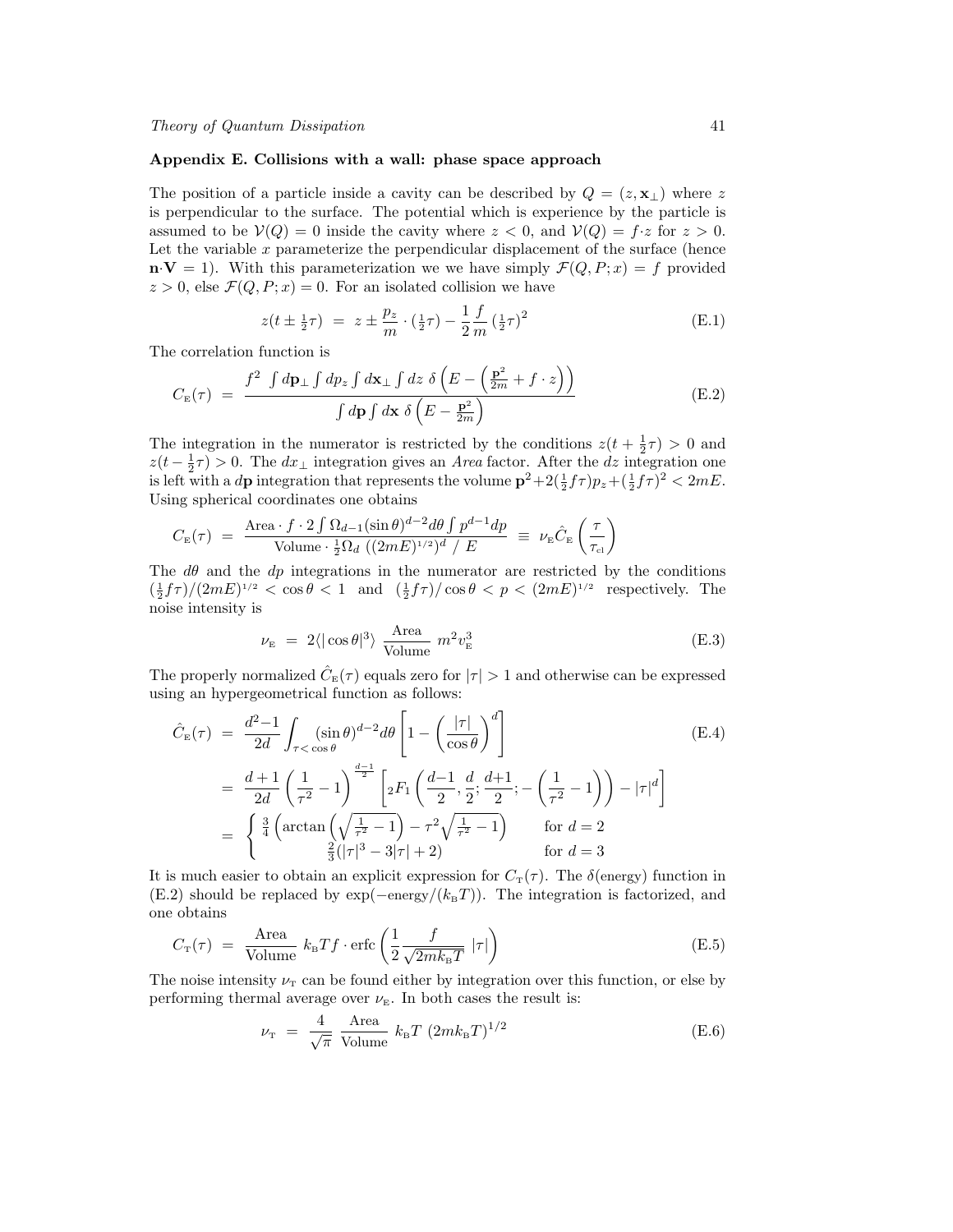#### Appendix F. Collisions with a wall: time domain approach

Consider the motion of a particle inside a chaotic cavity. we can define and estimate the collision rate with a wall element as follows:

$$
\frac{1}{\tau_{\text{col}}} = \left\langle \sum_{\text{col}} \delta(t - t_{\text{col}}) \right\rangle = \frac{1}{2} \frac{ds}{\text{Volume}} \langle |\cos \theta| \rangle v_{\text{E}}
$$
(F.1)

Above  $t_{\text{col}}$  is the time of of a collision, and ds is the area of the wall element. The derivation of last equality is based on ergodicity considerations which we are going to explain now. Let us define the coordinate  $z$  as in the previous appendix. We have

$$
\delta(z(t)) = \sum_{\text{col}} \sum_{\pm} \frac{1}{|(v_z)_{\text{col}}|} \delta(t - t_{\text{col}}^{\pm}) = \sum_{\text{col}} \frac{2}{v_{\text{E}} |\cos \theta_{\text{col}}|} \delta(t - t_{\text{col}})
$$

where  $t_{\text{col}}^{\pm}$  correspond to the crossing times of the  $z = 0$  surface, and  $t_{\text{col}} = (t_{\text{col}}^{+} + t_{\text{col}}^{-})/2$ is the time of the collision. The duration of the collision  $\Delta t_{\text{col}} = (t_{\text{col}}^+ - t_{\text{col}}^-)$  is assumed to be extremely short. Equivalently we can write  $\sum \delta(t-t_{\text{col}}) = \frac{1}{2}v_{\text{E}} \cos \theta |\delta(z(t))$ . In order to get (F.1), the latter expression should be averaged over the (implicit) initial conditions  $(Q(0), P(0))$ . As always  $\langle ... \rangle$  indicates this type of averaging. Due to the chaos, the coordinate z and  $\cos \theta$  can be treated as independent variables. Due to ergodicity we have  $\langle \delta(z(t)) \rangle = \langle \delta(z) \rangle_E = ds/V$ olume. As always  $\langle ... \rangle_E$  stands for a microcanonical average. For  $\langle \cdot | \cos \theta \rangle$  one may substitute (D.3).

Exactly the same procedure can be used in order to estimate  $\nu_{\rm E}$ . The first step is to realize that  $\partial \mathcal{H}/\partial x = (\mathbf{n} \cdot \mathbf{V}) \times f$  for  $z > 0$ , and zero otherwise. The fluctuating force  $\mathcal{F}(t) = -\partial \mathcal{H}/\partial x$  looks like a train of short impulses. The duration of each impulse is  $\Delta t_{\rm col} = 2m|(v_z)_{\rm col}|/f$ . Therefore we can write

$$
\mathcal{F}(t) = -\frac{\partial \mathcal{H}}{\partial x} = \sum_{\text{col}} [(\mathbf{n} \cdot \hat{\mathbf{V}}) 2m v_{\text{E}} \cos(\theta_{\text{col}})] \delta(t - t_{\text{col}})
$$
(F.2)

The intensity of the fluctuations due to this random-like sequence of delta-impulses is

$$
\nu_{\rm E} = \left\langle \sum_{\rm col} \left[ \left( \mathbf{n} \cdot \hat{\mathbf{V}} \right) 2 m v_{\rm E} \cos(\theta_{\rm col}) \right]^2 \delta(t - t_{\rm col}) \right\rangle
$$

The last expression is manipulated as in (F.1) and leads to the correct result.

It is more illuminating to repeat the last derivation using a kinetic point of view. The velocity of the particle prior to the collision with the wall element is  $\mathbf{v}_{\text{col}}$ . The orientation of the wall element is represented by a normal unit vector n. The velocity of the wall element is denoted by  $V$ . Only the  $n \cdot V$  component of the wall velocity is significant. After the collision the z component of the particle's velocity is  $\mathbf{n} \cdot (-\mathbf{v}_{\text{col}} + 2\mathbf{V})$ . The corresponding energy gain due to the collision is

$$
\Delta E_{\text{col}} = -2m \left( \mathbf{n} \cdot \mathbf{V} \right) \left( \mathbf{n} \cdot (\mathbf{v}_{\text{col}} - \mathbf{V}) \right) \tag{F.3}
$$

The stochastic-like force  $\mathcal{F}(t)$  is a sum over impulses that are created by collisions with the surface of the cavity. The energy gain due to this collisions is obtained by integrating  $-V\mathcal{F}(t)$  over time (see Sec.4). It follows that each collision involves an impulse  $-\Delta E_{\text{col}}/V$  leading to

$$
\mathcal{F}(t) = \sum_{\text{col}} [\ 2m (\mathbf{n} \cdot \hat{\mathbf{V}}) (\mathbf{n} \cdot (\mathbf{v}_{\text{col}} - \mathbf{V})) \ ] \ \delta(t - t_{\text{col}}) \tag{F.4}
$$

For  $V=0$  we can assume that the velocities  $v_{\text{col}}$  are uncorrelated. For a moving slabshaped 'piston' half of the collisions will be from the 'left side' with  $\mathbf{n} \cdot \mathbf{V} = -V$ , and half of the collisions will be from the 'right' side with  $\mathbf{n} \cdot \mathbf{V} = +V$ . Consequently we have  $\langle \mathcal{F}(t) \rangle = 0$ . More generally, we have  $\langle \mathcal{F}(t) \rangle = 0$  for any parametric deformation that keeps constant the total volume of the cavity.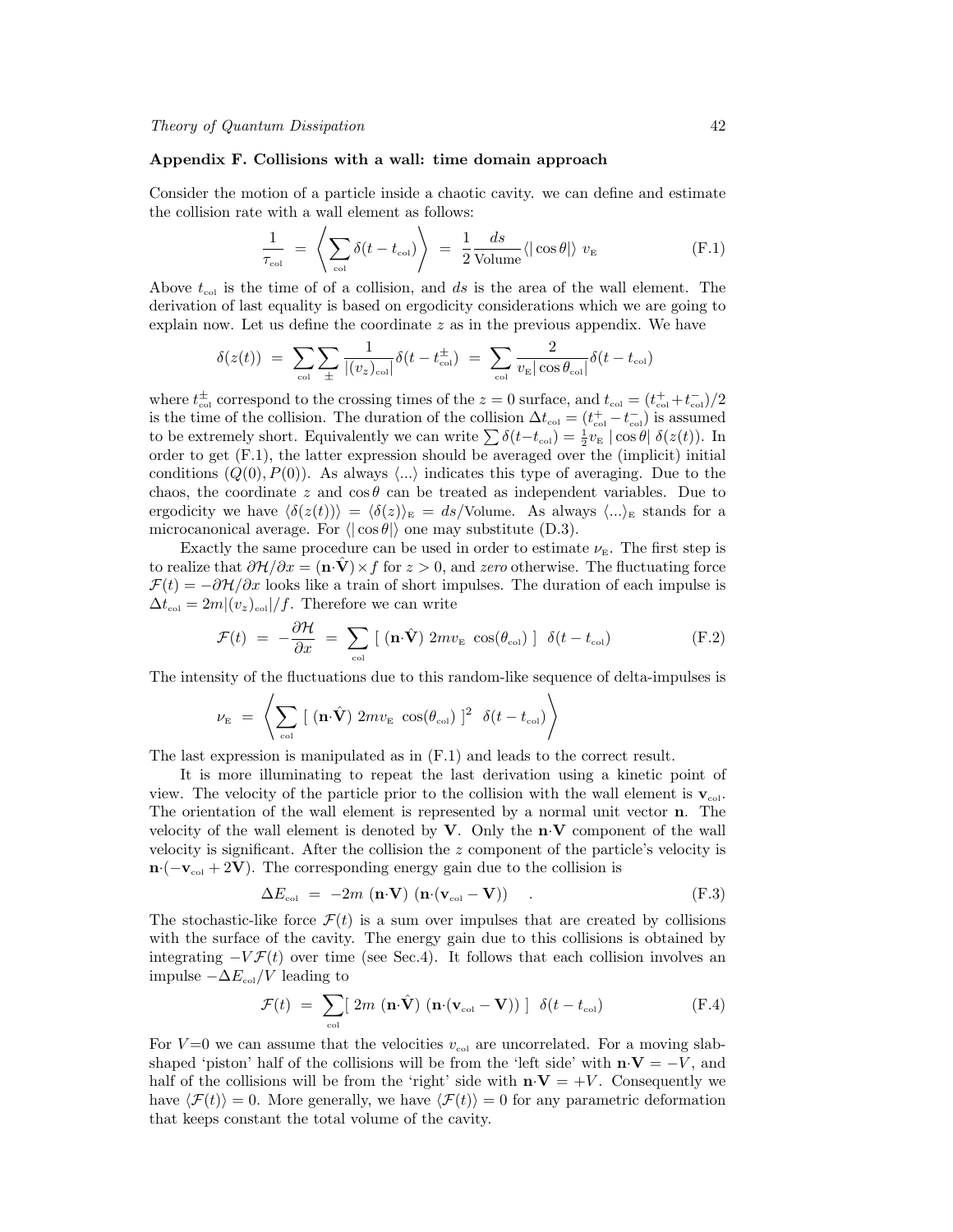# Theory of Quantum Dissipation 43

It is now tempting to make an attempt for a direct estimate of  $\langle \mathcal{F}(t) \rangle$  for  $V \neq 0$ . Let us assume for a moment that we have a slab-shaped 'piston' which is moving from 'left' to 'right'. At first sight it seems that friction is due to the fact that energy-gain due to collisions from the 'right' is larger than energy-loss due to collisions from the 'left'. Our "hypothesis" implies that the  $\mathcal{O}(V)$  term in  $(F.4)$  should be responsible for the friction. However, it turns out that only half of the correct result is obtained:

$$
\left\langle \sum_{\text{col}} 2m(\mathbf{n}\cdot\hat{\mathbf{V}})^2 \delta(t-t_{\text{col}}) \right\rangle = \left\langle |\cos\theta| \right\rangle \frac{\text{Area}}{\text{Volume}} m v_{\text{E}} = \frac{1}{2}\mu_{\text{E}}
$$

We conclude that the first term in  $(F.4)$ , the term that includes  $v_{\text{col}}$ , has a non-zero average. Once  $V \neq 0$  we can no-longer treat the collisions as uncorrelated. The statistical effect (that has been emphasized in the derivation of the  $\mathcal{FD}$  relation) is important also in time-domain analysis.

Thus we see that the  $FD$  indirect approach is a quite powerful tool. This becomes manifestly evident once we consider a variation of the above example: If successive collisions with the 'piston' are correlated, for example due to bouncing behavior, then it is still a relatively easy task to estimate  $\nu_{\text{E}}$  for the  $V=0$  case, and then to obtain  $\mu_{\rm E}$  via the FD relation. On the other hand, a direct evaluation of  $\mu_{\rm E}$  using kinetic considerations is extremely difficult, because in calculating  $\langle \mathcal{F}(t) \rangle$  it is essential to take into account subtle correlations between successive collisions.

#### Appendix G. The wall formula: the standard kinetic approach

Here we generalize the derivation of the wall formula to any dimension, and to any dispersion relation  $E = E(\mathbf{p})$ . We use the standard kinetic approach. The momentum probability distribution of the particles inside the cavity is uniform in space and  $\rho(\mathbf{p})$  in momentum. (Later we are using many-particles jargon, but the actual meaning is always probabilistic). We assume isotropic distribution, and therefore the energy distribution is just  $\rho(E) = g(E)\rho(p)$ . The velocity which is associated with a momentum **p** is  $v=dE/dp$ . The mass is defined in the differential sense  $m(E) = (dv/dp)^{-1}.$ 

With a surface area ds we associate a normal unit vector  $n$ , and a displacement velocity  $V$ . The particles that actually collide with the wall-element during a time interval dt must satisfy the condition  $(\mathbf{v}-\mathbf{V})\cdot \mathbf{n} > 0$ . Those with a velocity v are contained in a volume element dVolume =  $((v-V)\cdot n)$  dtds. The energy gain due to a collision, assuming  $V \ll v$ , and expanding up to  $\mathcal{O}(V^2)$ , is still given by (F.3). The total energy change is

$$
dE = \int \rho(\mathbf{p})d\mathbf{p} \times d\text{Volume} \times \Delta E_{\text{col}} \tag{G.1}
$$

The above integral can be manipulated as follows: We make a transformation to an integration variable  $\mathbf{p}' = \mathbf{p} - m\mathbf{V}$  and correspondingly  $\mathbf{v}' = \mathbf{v} - \mathbf{V}$ . Then we expand  $\rho(\mathbf{p'}+m\mathbf{V}) = \rho(\mathbf{p'}) + (\partial \rho(\mathbf{p'})/\partial E) m\mathbf{v'}\cdot \mathbf{V}$ , and throw away the first term since it is associated with reversible work. From here on we omit the primes. Due to symmetry consideration we may replace  $\mathbf{v} \cdot \mathbf{V}$  by  $(\mathbf{v} \cdot \mathbf{n})(\mathbf{V} \cdot \mathbf{n})$ . Now we obtain

$$
dE = -\int \frac{\partial \rho(p)}{\partial E} d\mathbf{p} \ m^2 (\mathbf{V} \cdot \mathbf{n})^2 |\mathbf{v} \cdot \mathbf{n}|^3 \ ds dt \tag{G.2}
$$

The latter integral is easily cast into the form of (19) with the identification

$$
D_{\rm E} = \frac{\langle |\cos(\theta)|^3 \rangle}{\text{Volume}} m^2 v_{\rm E}^3 \oint (\mathbf{V} \cdot \mathbf{n})^2 ds \tag{G.3}
$$

The latter expression incorporates integration over all the wall-elements.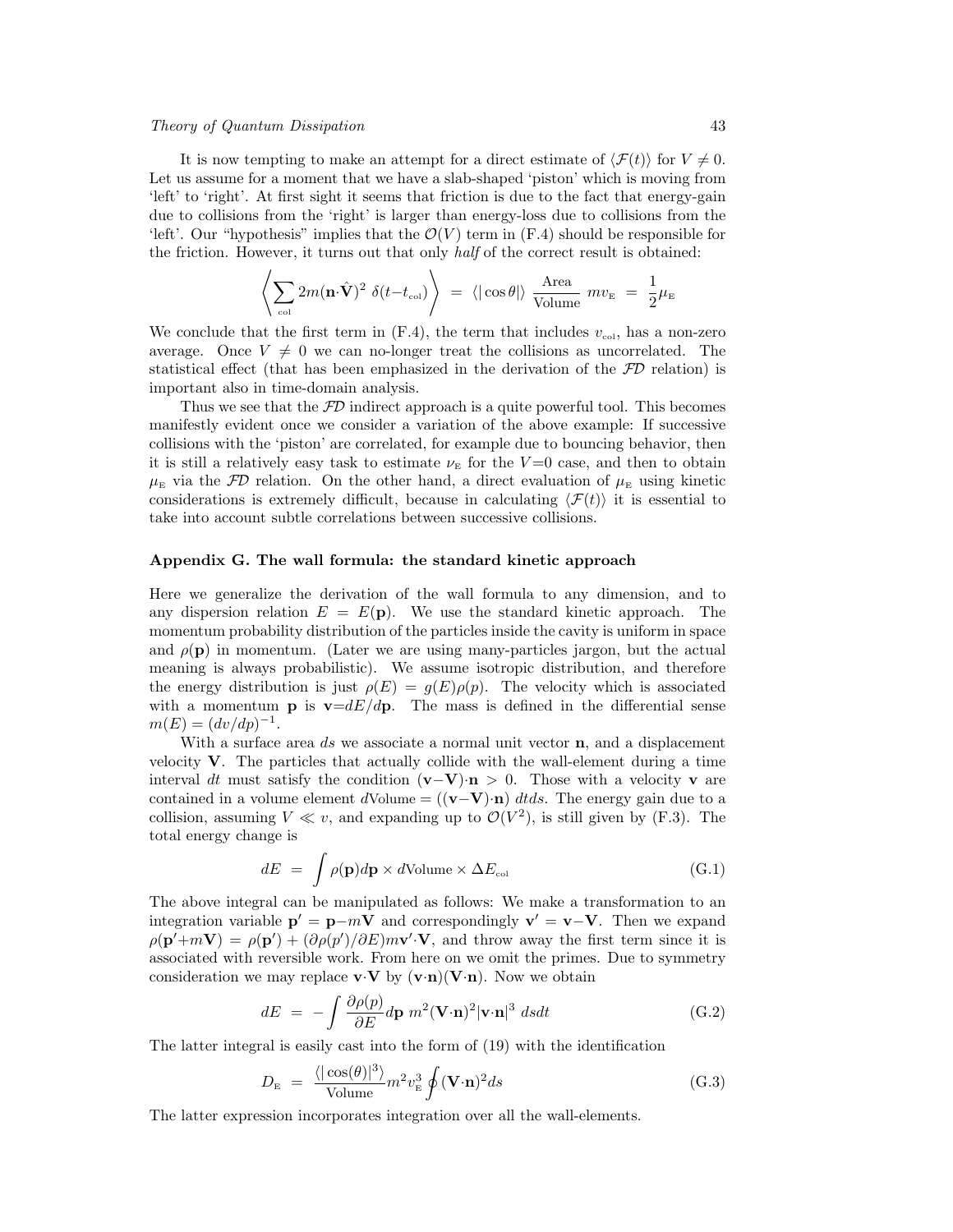# Appendix H. Chaotic eigenstates

The average density of energy eigenstates for a particle in d dimensional cavity is

$$
\frac{1}{\Delta} = \frac{1}{\hbar v_{\rm E}} \frac{\text{Volume}}{(2\pi)^d} \Omega_d \ k^{d-1}
$$
\n(H.1)

where k is the wavenumber and  $v_{\rm E}$  is the corresponding velocity of the particle. An eigenstate that corresponds to a chaotic cavity looks like a 'random wave'. More precisely, it has the same statistical properties as those of an un-constrained random superposition of plane waves whose wavenumber is  $|\mathbf{k}| = k$ . It is characterized by the correlation function

$$
\langle \psi_{R}(\mathbf{x}_{1})\psi_{R}(\mathbf{x}_{2})\rangle = \frac{1}{\text{Volume}}\cos(k|\mathbf{x}_{2}-\mathbf{x}_{1}|) \tag{H.2}
$$

The function Cos is defined in App.Appendix D. We can constrain a random wave to be zero along a boundary by making an antisymmetric superposition of an unconstrained random wave with its mirror image. The normal derivative along the boundary  $\varphi(\mathbf{s}) = \mathbf{n} \cdot \nabla \psi$  satisfies

$$
\langle \varphi_{\rm R}(\mathbf{s}_1)\varphi_{\rm R}(\mathbf{s}_2)\rangle = \frac{2k^2}{\text{Volume}}\,\text{Sinc}(k|\mathbf{s}_2 - \mathbf{s}_1|) \tag{H.3}
$$

This expression ignores curvature effect. We assume that the boundary's radius-ofcurvature is very large compared with De-Broglie wavelength, as well as compared with the distance of interest  $r = |\mathbf{s}_2 - \mathbf{s}_1|$ .

# Appendix I. Matrix elements for hard walls

The position of a particle in the vicinity of a wall element can be described by  $Q = (z, s)$  where s is a surface coordinate and z is a perpendicular 'radial' coordinate. The potential which is experience by the particle is assumed to be  $\mathcal{V}(Q) = 0$  inside the cavity where  $z < 0$ , and  $V(Q) = f \cdot z$  for  $z > 0$  up to some maximal value  $V_{\text{wall}}$ well inside the barrier. We assume  $E \ll V_{\text{wall}}$  and therefore  $V_{\text{wall}}$  should have no significance. The limit  $f \to \infty$  corresponds to hard walls. For deformation field  $\dot{V}(s)$ , defined such that  $\hat{\mathbf{V}} \delta x$  is the displacement of a wall element, one obtains

$$
\frac{\partial \mathcal{H}}{\partial x} = -(\mathbf{n}(\mathbf{s}) \cdot \hat{\mathbf{V}}(\mathbf{s})) \mathcal{V}_{\text{wall}} \delta(z)
$$
\n(I.1)

The orientation of each wall element is represented by the unit vector  $n(s)$ . The logarithmic derivative of the wavefunction along the boundary is  $\varphi(s)/\psi(s)$  where  $\varphi(s) = \mathbf{n} \cdot \nabla \psi$ . For  $z > 0$  the wavefunction  $\psi(Q)$  is a decaying exponential. Hence the logarithmic derivative of the wavefunction on the boundary should be equal to  $\sqrt{2\pi}$  $-\sqrt{2mV_{\text{wall}}}/\hbar$ . Consequently one obtains the following expression for the matrix elements that are associated with the deformation:

$$
\left(\frac{\partial \mathcal{H}}{\partial x}\right)_{nm} = -\frac{\hbar^2}{2m} \oint \varphi_n(\mathbf{s}) \varphi_m(\mathbf{s}) \ (\mathbf{n} \cdot \hat{\mathbf{V}}) d\mathbf{s}
$$
\n(1.2)

For uncorrelated chaotic eigenstates we get by squaring (I.2) and using (H.3), the following expression:

$$
\left\langle \left| \left( \frac{\partial \mathcal{H}}{\partial x} \right)_{nm} \right|^2 \right\rangle = \left( \frac{1}{\text{Volume}} \right)^2 \times \left( \frac{(\hbar k)^2}{m} \right)^2 \times \left( \frac{\partial \mathcal{H}}{\partial x} \right)^2 \times \left( \frac{\partial \mathcal{H}}{\partial x} \right)^2 \times \left( \frac{\partial \mathcal{H}}{\partial x} \right)^2 \times \left( \frac{\partial \mathcal{H}}{\partial x} \right)^2 \times \left( \frac{\partial \mathcal{H}}{\partial x} \right)^2 \times \left( \frac{\partial \mathcal{H}}{\partial x} \right)^2 \times \left( \frac{\partial \mathcal{H}}{\partial x} \right)^2 \times \left( \frac{\partial \mathcal{H}}{\partial x} \right)^2 \times \left( \frac{\partial \mathcal{H}}{\partial x} \right)^2 \times \left( \frac{\partial \mathcal{H}}{\partial x} \right)^2 \times \left( \frac{\partial \mathcal{H}}{\partial x} \right)^2 \times \left( \frac{\partial \mathcal{H}}{\partial x} \right)^2 \times \left( \frac{\partial \mathcal{H}}{\partial x} \right)^2 \times \left( \frac{\partial \mathcal{H}}{\partial x} \right)^2 \times \left( \frac{\partial \mathcal{H}}{\partial x} \right)^2 \times \left( \frac{\partial \mathcal{H}}{\partial x} \right)^2 \times \left( \frac{\partial \mathcal{H}}{\partial x} \right)^2 \times \left( \frac{\partial \mathcal{H}}{\partial x} \right)^2 \times \left( \frac{\partial \mathcal{H}}{\partial x} \right)^2 \times \left( \frac{\partial \mathcal{H}}{\partial x} \right)^2 \times \left( \frac{\partial \mathcal{H}}{\partial x} \right)^2 \times \left( \frac{\partial \mathcal{H}}{\partial x} \right)^2 \times \left( \frac{\partial \mathcal{H}}{\partial x} \right)^2 \times \left( \frac{\partial \mathcal{H}}{\partial x} \right)^2 \times \left( \frac{\partial \mathcal{H}}{\partial x} \right)^2 \times \left( \frac{\partial \mathcal{H}}{\partial x} \right)^2 \times \left( \frac{\partial \mathcal{H}}{\partial x} \right)^2 \times \left( \frac{\partial \mathcal{H}}{\partial x} \right)^2 \times \left( \frac{\partial \mathcal{H}}{\partial x} \right)^2 \times \left( \frac{\partial \mathcal{H}}{\
$$

If De-Broglie wavelength is a small scale, then the difference  $|k_n - k_m|$  will have no significance in the calculation. Soft walls are essential in order to have finite bandwidth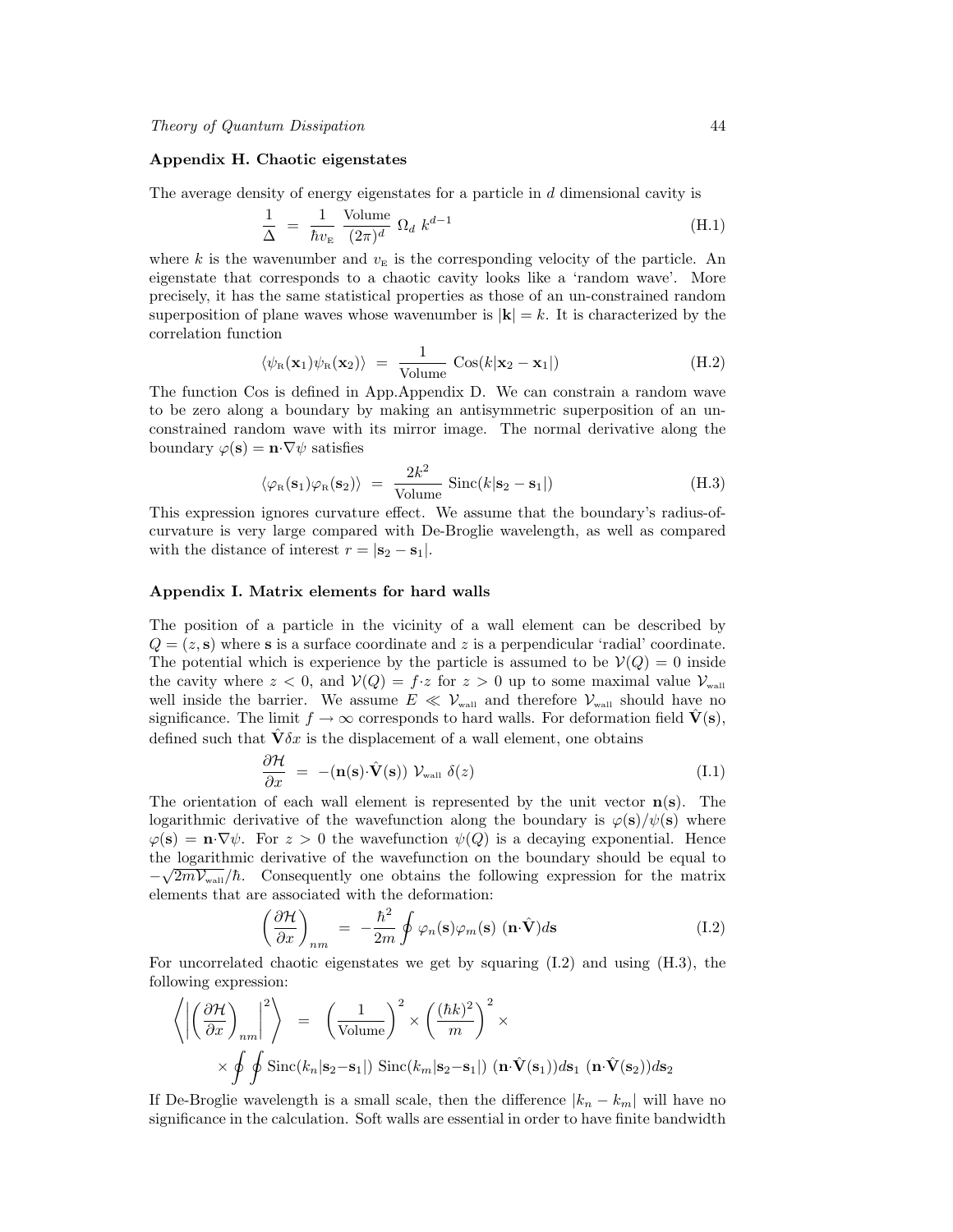# Theory of Quantum Dissipation 45

(see next appendix). A classical look-alike result for  $\nu_{\rm E} = \tilde{C}_{\rm E}(0)$  is obtained by setting  $k_n \sim k_m \sim k$  and then multiplying by  $2\pi\hbar/\Delta$ . Assuming that  $\lambda_E$  is a small scale, it is possible to approximate the  $(Sinc)^2$  by a delta function (see  $(D.7)$ ) and consequently the semiclassical estimate that follows from (28) for individual matrix elements is recovered:

$$
\left| \left( \frac{\partial \mathcal{H}}{\partial x} \right)_{nm} \right| \approx \frac{1}{\text{Volume}} \frac{(\hbar k)^2}{m} \sqrt{\frac{2 \langle |\cos(\theta)|^3 \rangle}{\Omega_d} \text{ Area } \lambda_{\rm E}^{d-1}}
$$
(I.3)

Compared with non-chaotic eigenstate, for which Sinc  $\mapsto$  1, there is a factor 1/  $\mathcal{N},$ where  $\mathcal{N} = (\text{Area}/\lambda_{\text{E}}^{d-1})$  is the number of correlated regions on the surface of the cavity.

# Appendix J. Finite bandwidth due to soft walls

Equation (I.3) is valid for hard walls. For soft walls  $|(\partial \mathcal{H}/\partial x)_{nm}|^2$  should be multiplied by a suppression factor  $c_{\text{soft}} \leq 1$ . This suppression factor can be estimated by considering a plane wave incident upon the wall [5]. The result is

$$
c_{\rm soft} = \left| \frac{1}{\varepsilon_n - \varepsilon_m} \left( \frac{\sin \phi_n \cos \phi_m}{\sqrt{\varepsilon_n}} - \frac{\sin \phi_m \cos \phi_n}{\sqrt{\varepsilon_m}} \right) \right|^2 \tag{J.1}
$$

where  $\varepsilon = (k/(2mf/\hbar^2)^{1/3})^2$  is the scaled energy of the eigenstate. The reflection phase-shift is obtained via  $tan(\phi) = (\mathcal{A}/\mathcal{A}')\sqrt{\varepsilon}$ . We define  $\mathcal{A} = Airy(-\varepsilon)$ , and  $\mathcal{A}'$  and  $\mathcal{A}^{\prime\prime}$  are the respective first and second derivatives. If  $\phi_n$  is very close to  $\phi_m$  then we can make the approximation

$$
c_{\rm soft} \approx \left[ \frac{(\mathcal{A}')^2 - (\mathcal{A}\mathcal{A}'')}{(\mathcal{A}')^2 + \varepsilon(\mathcal{A})^2} \right]^2 \tag{J.2}
$$

In the hard wall limit  $\varepsilon \to 0$ , and  $\mathcal{A}'' \to 0$ , consequently this factor will be equal unity as expected. If  $\varepsilon_n$  and  $\varepsilon_m$  are not very close, then  $\phi_n$  and  $\phi_m$  can be treated as uncorrelated and we obtain

$$
c_{\rm soft} \approx \frac{1}{2\varepsilon} \frac{1}{(\varepsilon_n - \varepsilon_m)^2} = 2 \left(\frac{\hbar}{\tau_{\rm cl}}\right)^2 \frac{1}{(E_n - E_m)^2}
$$
(J.3)

The bandwidth can be estimated by finding the difference  $E_n - E_m$  for which the last expression becomes of order unity. This gives the result  $\Delta_b = \hbar / \tau_{\text{cl}}$  where  $\tau_{\text{cl}}$  is the collision time with the wall. This is in agreement with our semiclassical expectations. We learn that outside the band, the matrix element have a power-law decay. This result looks of semiclassical nature since it adds an  $\hbar$  independent factor to  $C_{\text{E}}(\omega)$ . A  $1/\omega^2$  tail of  $C_{\rm E}(\omega)$  should be associated with a discontinuity of the first derivative of  $C_{\rm E}(\tau)$  at  $\tau = 0$ . See App.Appendix E.